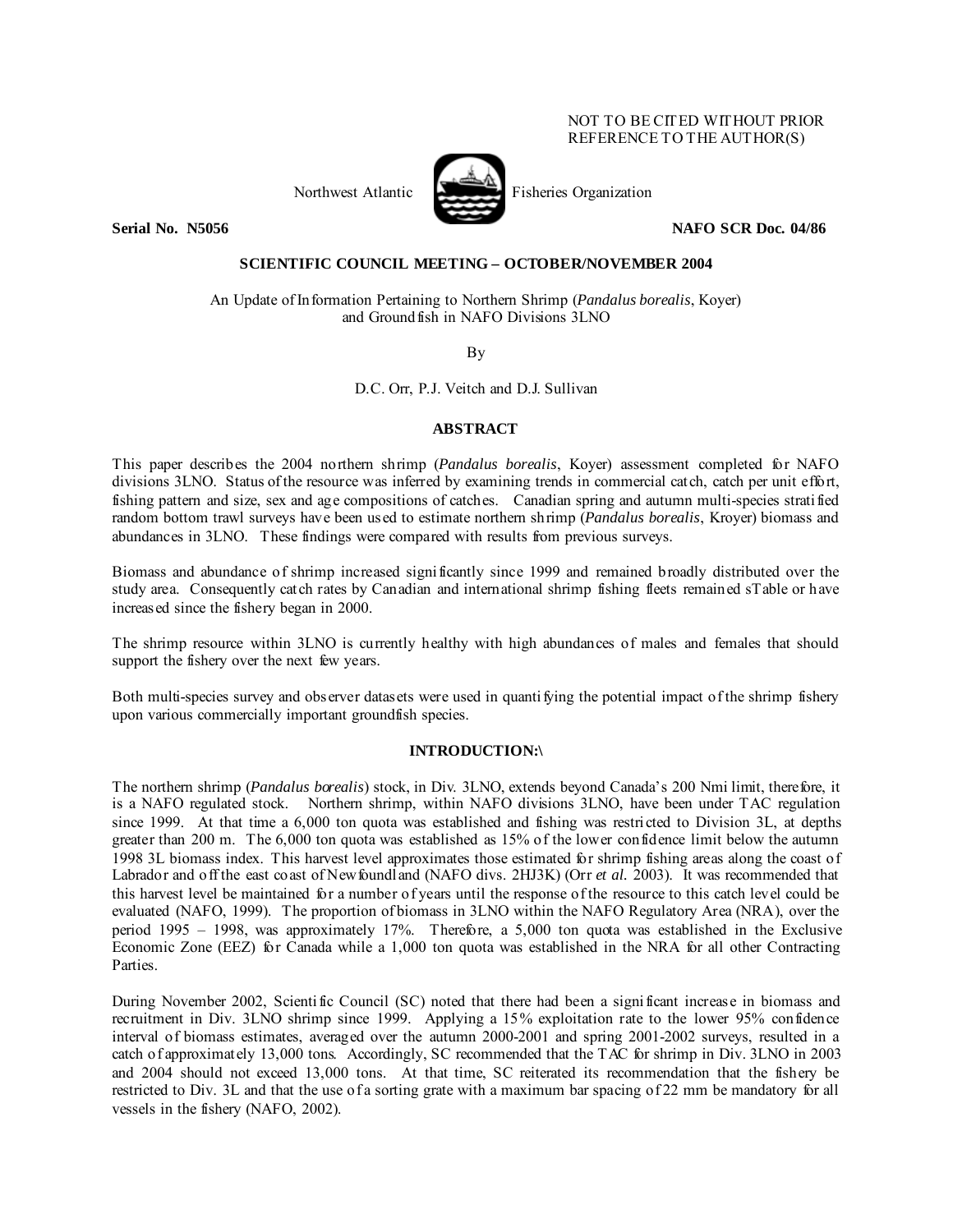It should be noted that until the present assessment, biomass and abundance indices were estimated using stratified area expansion calculations (Cochran, 1997; using SAS programs written by D. Orr). Indices within the present assessment were obtained using OGive MAPping (Ogmap) as explained in Evans 2000 and Evans *et al.* (2000). The conversions from stratified areal expansion to ogmap indices is described within Orr *et al.* (2004).

The present assessment includes indices of condition factor, size at sex transition and mortality as aids used in the precautionary approach to setting future quotas.

Poor condition is usually associated with poor feeding and/ or environmental conditions. Ultimately poor condition may result in reduced reproductive capacity or increased mortality (Morgan, 2004). Therefore, weight length relationships are presented in this document and it is hoped that over time, a series of weight/length relationships can be created and changes in slope can be used to infer changes in shrimp condition.

Numerous studies indicate that pandalid shrimp have neither a fixed size nor a fixed age at sex change and that age or size at sex change alters in response to yearly changes in their environment. These changes may include age and size distribution of breeding adults, in which case, size at sex change may be positively correlated with size of mature shrimp (Charnov and Anderson, 1989; Skúlladóttir and Pétursson, 1999; Charnov and Skúlladóttir, 2000). Localized decreases in size at sex change could be related to temporary decreases in female biomass or a very large year class of males to compensate for a reduction in reproductive potential (Charnov, 1982). Faster growth and earlier maturation are positively related to higher temperatures (Skúlladóttir and Pétursson, 1999;Wieland, in prep; Wieland, 2004), within the optima of 1-6<sup>o</sup>C (Shumway *et al.*, 1985). Koeller *et al.* (2000) and Wieland (2004) found that size at sex change could decrease at times of high density when there is competition for resources. Regardless of the mechanism(s) causing changes of growth rates and size at sex reversal, faster growth and early maturation are normally associated with lower fecundity, higher natural mortality and shorter life span. Therefore it is important that 3LNO shrimp stock assessments include change in maturation schedule.

Full assessments of this stock are completed during the annual November shrimp assessment meetings. Results from these assessments provide necessary input for quota decisions made during Fishery Commission meetings, held during September. Autumn and spring Canadian multi-species surveys are completed in 3LNO in the time between the assessment and the commission meetings. The additional biomass information derived from these surveys is provided, within interim monitoring reports, to NAFO SC just prior to the annual Fishery Commission meetings. The last interim monitoring report was presented to NAFO SC during September 2004.

The present document was produced for the November 2004 SC assessment meeting and therefore provides a full assessment of the Div. 3LNO shrimp resource.

The fishery overlaps the distribution of several groundfish stocks that are presently under moratoria. Hence, this paper also assesses the impact that the fishery may have upon groundfish co-existing in the area.

# **METHODS AND MATERIALS**

Data were collected from the following sources:

- 1) Canadian observer databases;<br>2) Canadian logbook databases;
- Canadian logbook databases;
- 3) International observer/ logbook databases; and
- 4) Canadian autumn and spring multi-species research surveys.

## 1) Canadian observer database:

Approximately 12 large  $(=500 \text{ ton})$  fishing vessels and more than 300 smaller  $(<500 \text{ ton}; <100'$ ) vessels fish shrimp within Davis Strait, along the coast of Labrador and off the east coast of Newfoundland. There is 100% mandatory observer coverage of the large vessels, but less than 10% coverage of the small vessels.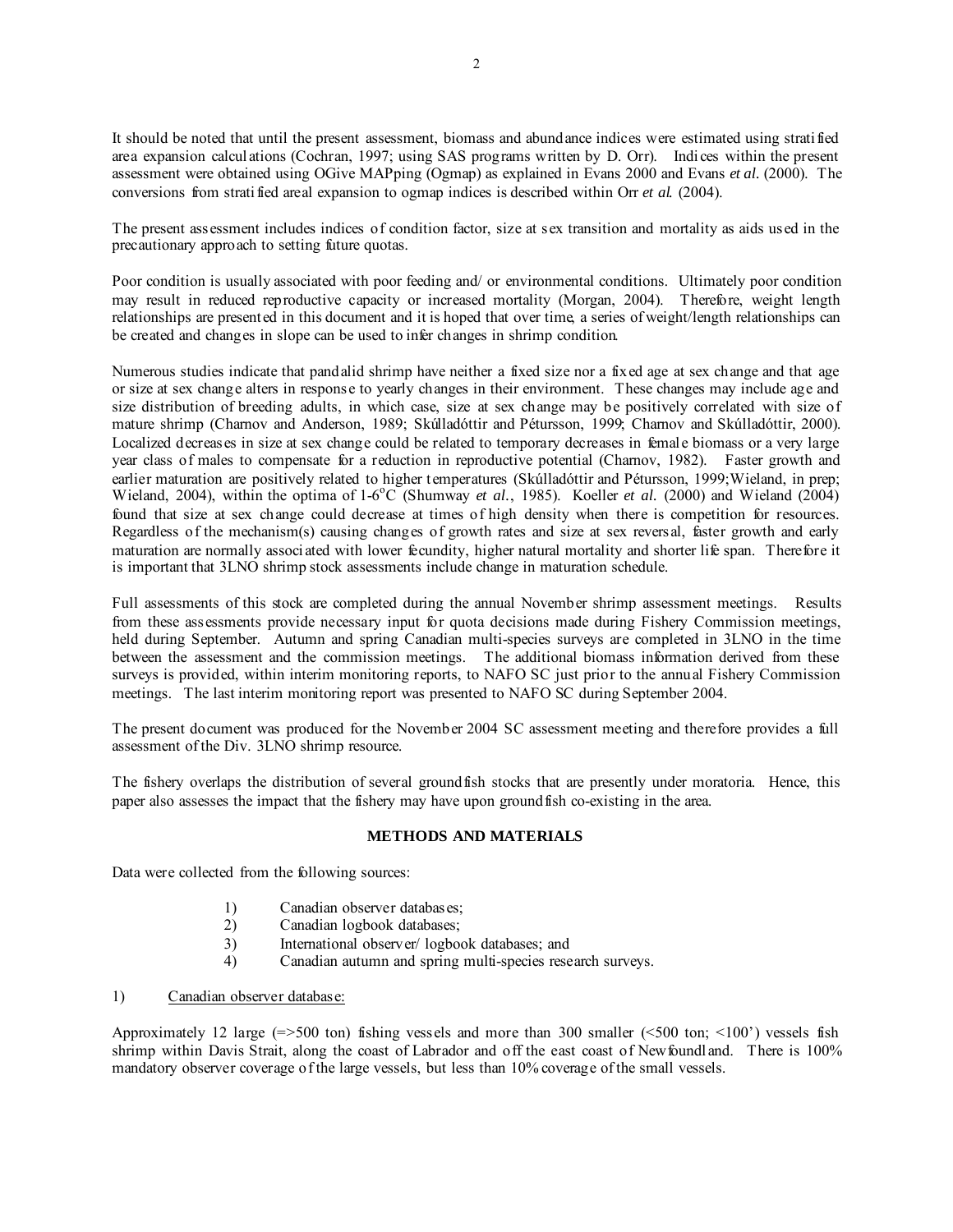Observers working on large vessels collect detailed maturity stage length frequency information from random sets. Those working on small vessels collect ovigerous/ non-ovigerous length frequencies from random sets and one detailed maturity stage length frequency per trip. Observers on both types of vessels record: shrimp catches, effort, amount of discarding, weights and length frequencies of by-caught species.

The Observer database was used to determine the catch-per-unit effort (CPUE) for the large vessel ( $>500$  t) shrimp fishing fleet. Observed data were used because we wanted to present results that account for number of trawls and usage of windows (escape openings). The number of trawls and usage of windows are captured in the observer data set but not in the logbooks. Raw catch/ effort data for each SFA were standardized by multiple regression, weighted by effort, in an attempt to account for variation due to factors such as year, month, gross registered tonnage (grt). The multiplicative model has the following logarithmic form:

 $Ln(CPUE<sub>ijkl</sub>) = ln(u) + ln(S<sub>j</sub>) + ln(V<sub>k</sub>) + ln(Y<sub>l</sub>) + e<sub>ijkl</sub>$ 

Where: CPUE<sub>ikl</sub> is the CPUE for grt *k*, fishing in month *j* during year *l* ( $k=1,\ldots,a$ ;  $j=1,\ldots,s$ ; *l*=1,…..,*y*);  $ln(u)$  is the overall mean  $ln(CPUE)$ ;  $S_j$  is the effect of the *j*<sup>th</sup> month;  $V_k$  is the effect of the  $k^{\text{th}}$  grt;  $Y_l$  is the effect of the  $l^{th}$  year;  $e_{ijkl}$  is the error term assumed to be normally distributed N(0, $\sigma^2/n$ ) where *n* is the number of observations in a cell and  $\sigma^2$  is the variance.

The standardized CPUE indices are the antilog of the year coefficient. Final models included all significant class variables with the YEAR effect used to track the trend in stock size over time. The difference (or similarity) between the 2004 YEAR parameter estimate and those of previous years was inferred from the output statistics.

 In order to track only experienced fishers, the standard data set included only data from vessels with more than two years of shrimp fishing experience. This increased our confidence when interpreting results.

The observer database also provides information used to determine the potential impacts that shrimp fishing may have upon groundfish species. Groundfish by-catch is recorded to 1 kg. precision for all observed fishing sets. Wherever possible, sexed length frequencies (1 cm. precision) were taken from randomly selected samples of commercial groundfish species. Using a ratio of weight of fish measured to by-catch weight, the length frequencies were corrected on a set by set basis. Length frequencies were added together on a species by species basis. An average length frequency distribution per kg. of by-catch was produced and then merged with the catch records. The frequencies were multiplied by the by-catch weights in an effort to produce length frequency data on a set by set, species by species, basis. The length frequencies were aggregated to obtain total removals by species, year and size of vessel. Length frequencies were then applied to species specific population adjusted age length keys, from the previous autumn survey, to obtain estimates of number at age.

2) Canadian logbook database:

Logbooks must be completed for all fishers exploiting shrimp stocks within the northwest Atlantic. Data were used in standardized small vessel CPUE calculations as explained above for large vessels. The small vessel CPUE dataset was created using logbook data because all shrimp fishing vessels must complete logbooks, whereas, observer coverage in the small vessel shrimp fishery may be as low as 2%.

The landings by small and large vessels allowed a comparison with the total observed catches for each fleet. This comparison provided an indication of percent of total catch observed. This percentage was used in estimating total groundfish by-catch on a species by species basis.

3) International observer and logbook information: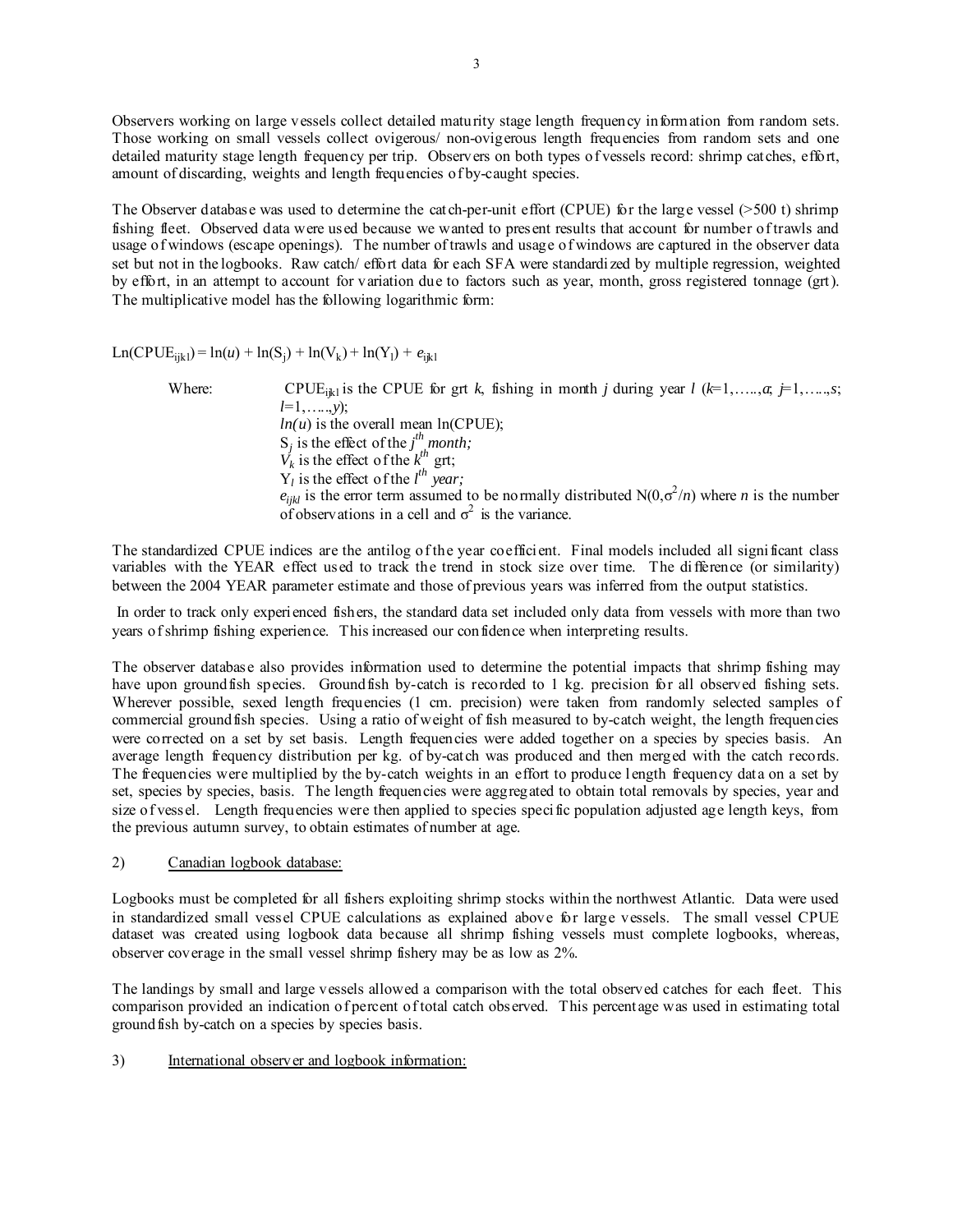These data were made available by Contracting Parties that fish shrimp in Div. 3L. They were used in CPUE calculations and were added to the Canadian catches when determining a total catch. Where no information was provided by a Contracting Party, information was augmented through the use of Canadian surveillance data, as well as, NAFO Statlant 21A and monthly provisional catch Tables. Many of the international datasets required extensive editing; therefore no attempt was made to obtain a standardized CPUE model for catch rates within the NRA.

## 4) Canadian spring and autumn multi-species research surveys:

Shrimp abundance, biomass, maturity and carapace length data have been collected since autumn 1995, as part of the Canadian multi-species bottom trawl surveys. These research surveys are conducted each spring and autumn using the CCG Wilfred Templeman, CCG Alfred Needler and CCG Teleost. Fishing sets of 15 minute duration and a tow speed of 3 knots were randomly allocated to strata covering the Grand Banks and slope waters to a depth of 1500 m (Fig. 1). All vessels used a Campelen 1800 shrimp trawl with a codend mesh size of 40 mm and a 12.7-mm liner. SCANMAR sensors estimated that the mean wingspread was 16.8 m. Details of the survey design and fishing protocols are outlined in (Brodie, 1996; McCallum and Walsh, 1996).

Shrimp were frozen and returned to the Northwest Atlantic Fisheries Centre where identification to species and maturity stage was made. The maturity of the shrimp was defined by five stages:

> males; transitionals; primiparous females; ovigerous females, and multiparous females

as defined by Ramussen (1953), Allen (1959) and McCrary (1971). Oblique carapace lengths (0.1 mm) were recorded while number and weight per set was estimated from the sampling data. Abundance and biomass indices were estimated using ogmap calculations. Inshore strata were not sampled in all years; therefore, the analysis was restricted to data collected from offshore strata only (Fig. 1). Evans (2000), Evans *et al.* (2000) and Orr *et al.* (2004) are the companion pieces for this document providing a complete description of methods with a set of comparisons between stratified areal expansion and ogmap indices.

During spring 2004 approximately 300 live northern shrimp of various carapace lengths and maturities were brought to the NWAFC wet lab, within 24 hrs. of capture, to determine weight/length relationships. Lengths and weights were converted to  $log_{10}$  values and a male and a non-ovigerous female (transitionals + primiparous females + multiparous female) regression models.

Modal analysis using Mix 3.1A (MacDonald and Pitcher, 1979) was conducted on combined maturity research length frequencies. The is a departure from the normal way that modal analysis is completed. Usually the males are aged separately from the transitionals and primiparous+multiparous+ovigerous females. However, this does not account for the fact that age 3, 4 and 5 male modes may not be Gaussian due to the fact that some of these animals would have changed sex. Male and female length frequencies were overlain upon the combined length frequency as an aid in determining modal positions (fig. 2).

Abundances of age 2 males were plotted against fishable biomass to determine whether a recruitment – stock relationship exists. Such a relationship could be used to predict stock prospects.

Exploitation indices were developed by dividing total catch by each of the following estimates:

lower 95% confidence interval below the biomass index, spawning stock biomass (SSB), and fishable biomass.

The fishable component of the population was defined as all animals greater than 17 mm CL. Male biomass was determined by converting abundances to biomass using the male model: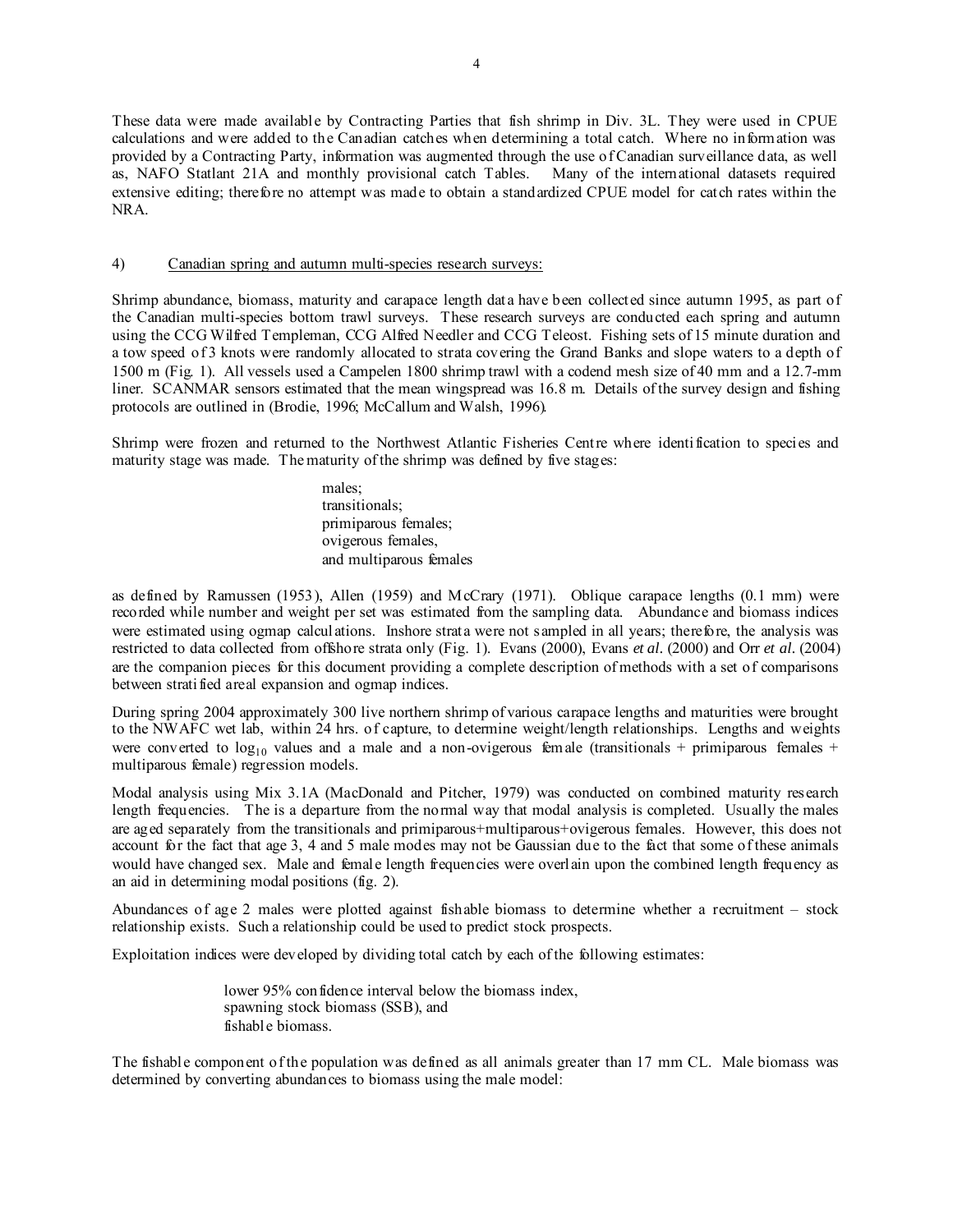Wt. = 
$$
0.000966Lt^{2.84166}
$$
 (this paper).

Spawning stock biomass (transitionals + primiparous females and ovigerous + multiparous females) was determined *via* ogmap calculations. Female and male biomasses were added together to obtain total fishable biomass.

Trends in size at sex change were examined by comparing male and female spawning stock length frequencies from both the research and observer datasets. A logistic model with a logit link function and a binomial error was fit to the data to estimate the size at 50% maturity by year. Estimation of parameters was performed using SAS Proc Probit. The hypothesis that size at transition changed over time was tested using SAS Proc Genmod with a logit link function and binomial error (SAS version 8.01, 1993). The model had the general form:

$$
P\hat{\mathbf{E}}_{(Lt)} = 1/(1 + e^{(-(\text{Int} + \text{Letff}(Lt) + \text{Yreff}))}
$$

Where  $\text{Pf}e_{(Lt)}$  = percent female at length<br>Int = intercept  $=$  intercept Lteff  $=$  length effect  $Lt = length$  $Yreff = year effect$ 

The instantaneous rate of mortality (Z) was determined first estimating three year running average abundance indices of age 4+ and age 5+ shrimp from the autumn surveys. The running average for age 4+ shrimp is compared with the running average for age 5+ shrimp the following year as follows:

$$
N_1/N_0 = e^{Z}
$$

$$
Z = -\log_e(1-A)
$$

Where  $N_0$  = three year running average index for autumn age 4+ shrimp<br>= three year running average index for autumn age 5+ shrimp  $N_1$  = three year running average index for autumn age 5+ shrimp the following year.<br>Z = instantaneous mortality rate  $=$  instantaneous mortality rate  $A =$  annual mortality rate (Ricker, 1975).

Distribution maps of juvenile Atlantic cod (*Gadus morhua*), American plaice (*Hippoglossoides platessoides*), Greenland halibut (*Rheinhardtius hippoglossoides*) and redfish (*Sebastes mentella*) were overlain with plots of survey shrimp catches to determine the degree of overlap. The term juvenile refers to the modal length of a species  $(LC_{50})$  passing through a 22 mm Nordmore Grate. The respective LC<sub>50</sub> values for Atlantic cod, Greenland halibut, redfish and American plaice were: 19 cm (Orr *et al*. 2000 and Hickey *et al* 1993), 24 cm (Nicolajsen, 1997), 14-18 cm (Hickey *et al.*1993, Kulka and Power, 1996, Kulka, 1998, Nicolajsen, 1997 and Skǘladóttir, 1997) and 23 cm (Orr *et al.* 2000). Potential for impact was assessed through observations of these plots and previously discussed by-catch analyses using observer datasets.

Both the observer and logbook data sets complement the research trawl survey data sets. Research data are collected during the spring and autumn using stratified random set allocations that cover the Grand Banks. Conversely, the observer and logbook data sets are representative of the commercial fishery. They focus upon fishing areas and cover a much broader seasonal scale than the research data. All three were used in determining an exploitation index (catch/biomass), which is a proxy for fishing mortality. These datasets also provide insight for the impact of shrimp fishing upon groundfish.

Logbook and research catches were plotted using Surfer 8.0 (Golden Software, 2002). The area fished each year was divided into 10 min. X 10 min. cells, catches were aggregated by cells, and aggregated catches were organized into a cumulative percent frequency (cpf). The cpf was used to determine the number of cells accounting for 95% of the catch each year (Swain and Morin, 1996). The plots and quantification of spatial coverage were used in describing changes in distribution thereby aiding the interpretation of CPUE trends.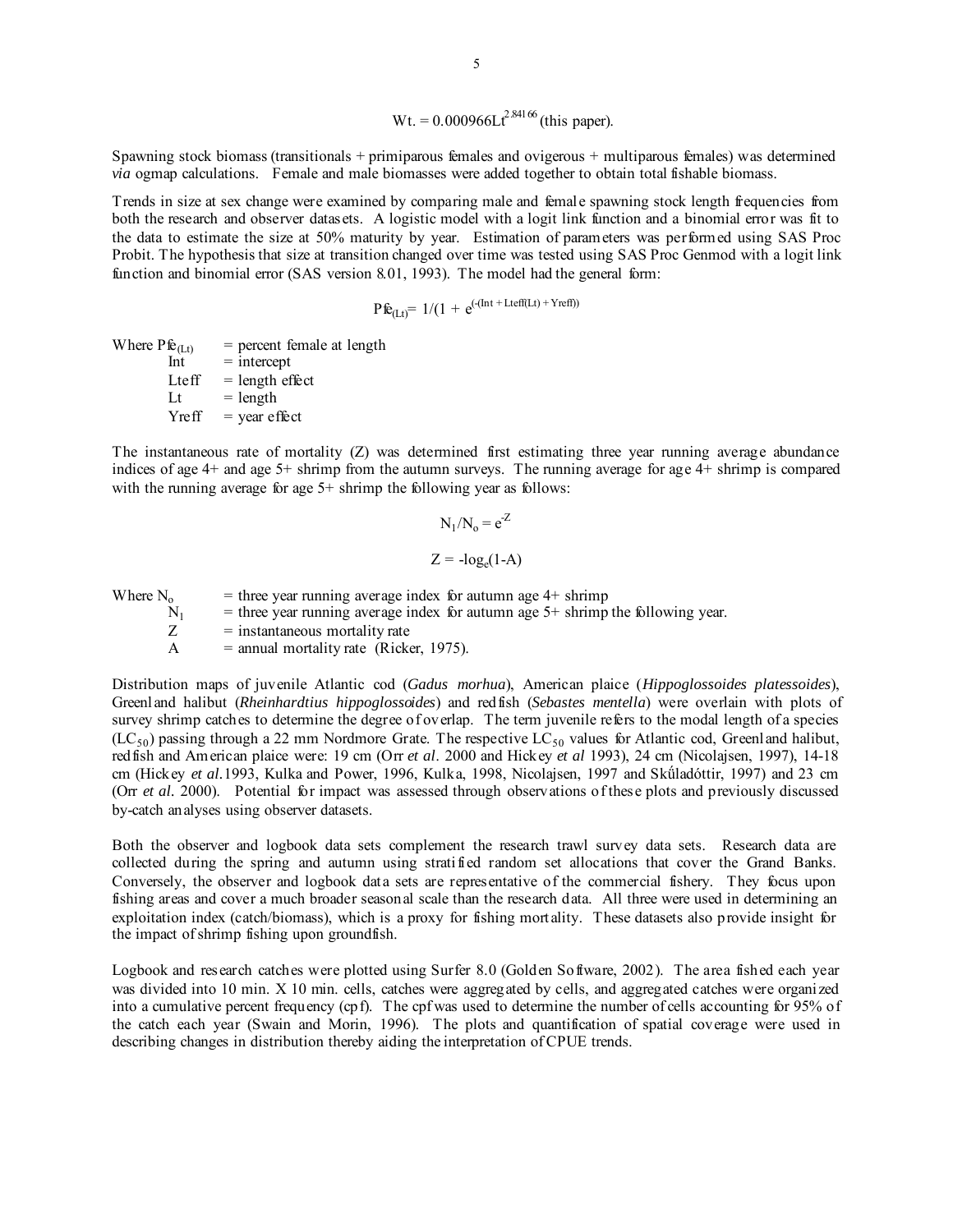## **RESULTS AND DISCUSSION**

## **FISHERY DATA**

### **Catch trends**

 Canadian vessels caught 11 tons of shrimp in division 3L during 1989. However, Faroese fishermen are generally credited with starting the exploratory fishery for 3LNO shrimp within the NRA. The Faroese exploratory fishery began in 1993 and lasted until 1999. Over this 7 year period, the Faroese catches were 1789, 1865, 0, 171, 485, 544 and 706 tons respectively (Statlant 21A).

During autumn 1995, the C anadian multi-species surveys began to use a Campelen 1800 shrimp trawl. It was at this time that shrimp were included in the multi-species survey data collections. As a result of Faroese and Canadian multi-species survey efforts, various nations became interested in exploiting shrimp in Div. 3LNO. During 1999, one Spanish and four Canadian exploratory fishing trips were made in 3LNO. The combined catch was  $89$  tons.

Catches increased dramatically since 1999, with the beginning of a regulated fishery. Since then, sixteen contracting nations have exercised their privileges to fish shrimp in 3L. Over the period 2000 – 2003, catches were 4 869, 10 566, 6 977 and 11,947 tons respectively (Table 1; Fig. 3). The 13,000 t quota will probably be taken during 2004 because preliminary data indicate that 12,144 tons of shrimp had been caught by October 20, 2004.

As per NAFO agreements, Canadian vessels took most of the catch during each year. Canadian catches increased from 4 250 tons in 2000 to 10,137 tons in 2004. Fishing vessels from contracting nations took 619, 5 437, 1 563, 1 939 and 2 007 tons of shrimp during each respective year.

### **Canadian fleet**

During 2001, large ( $>500$  t) and small ( $\leq 500$  t) shrimp fishing vessels catches were taken from a broad area (Fig. 4)  $-6$ ) from the northern border with 3K south east along the  $200 - 500$  m contours to the NRA border. The area fished contracted as large quantities of big shrimp were discovered in the northeastern corner of 3L, near the 3K border, and at then NRA border. The distribution of fishing activity is much lower than the distribution of the stock (fig. 6), therefore, the catch rate models should not be used as a proxy for shrimp biomass and abundance. Large and small vessel catch rates were modeled in order to describe fishing activities.

Large vessel catch rates were analyzed by multiple regression, weighted by effort, for year, month, number of trawls and vessel effects. The number of trawls was found to have an insignificant influence upon model results  $(P=3006)$ and therefore was not included in the final model. The final model explained 85% of the variance in the data and indicated that the annual, standardized catch rates for 2000 - 2003 were similar to the 2004 CPUE estimate (1,455 kg/hr; Table 2; fig.7). There were no trends in the residuals around parameter estimates (fig. 8).

Preliminary data exploration indicated that there was no relationship between length of small vessel  $\ll$ =500 t) and tonnage or horse power. Therefore small vessel CPUE was modeled using month and year as explanatory variables. The final model explained 80% of the variance in the data and indicated that the annual, standardized catch rates have been increasing since 2001 with only the 2003 CPUE estimate being statistically similar to 2004 estimate (494 kg/hr; Table 3; fig.  $\overline{7}$ ). There were no trends in the residuals around parameter estimates (fig. 9).

#### **International fleet**

Catch rate data were obtained from Estonia, Greenland, Iceland, Norway and Russia. It was not possible to use the Estonian data in a catch rate exercise because it required extensive editing and it was not certain which tows made use of single or double trawls. Unstandardized data from Greenland, Iceland, Norway and Russia were plotted against time (fig. 10). In all cases, each fleet began using single trawls but over time switched to mainly double trawls. In general, catch rates have been increasing over time. Average Icelandic and Russian single (391 kg/hr) and double trawl catch rates (639 kg/hr) were much lower than the respective average Greenlandic and Norwegian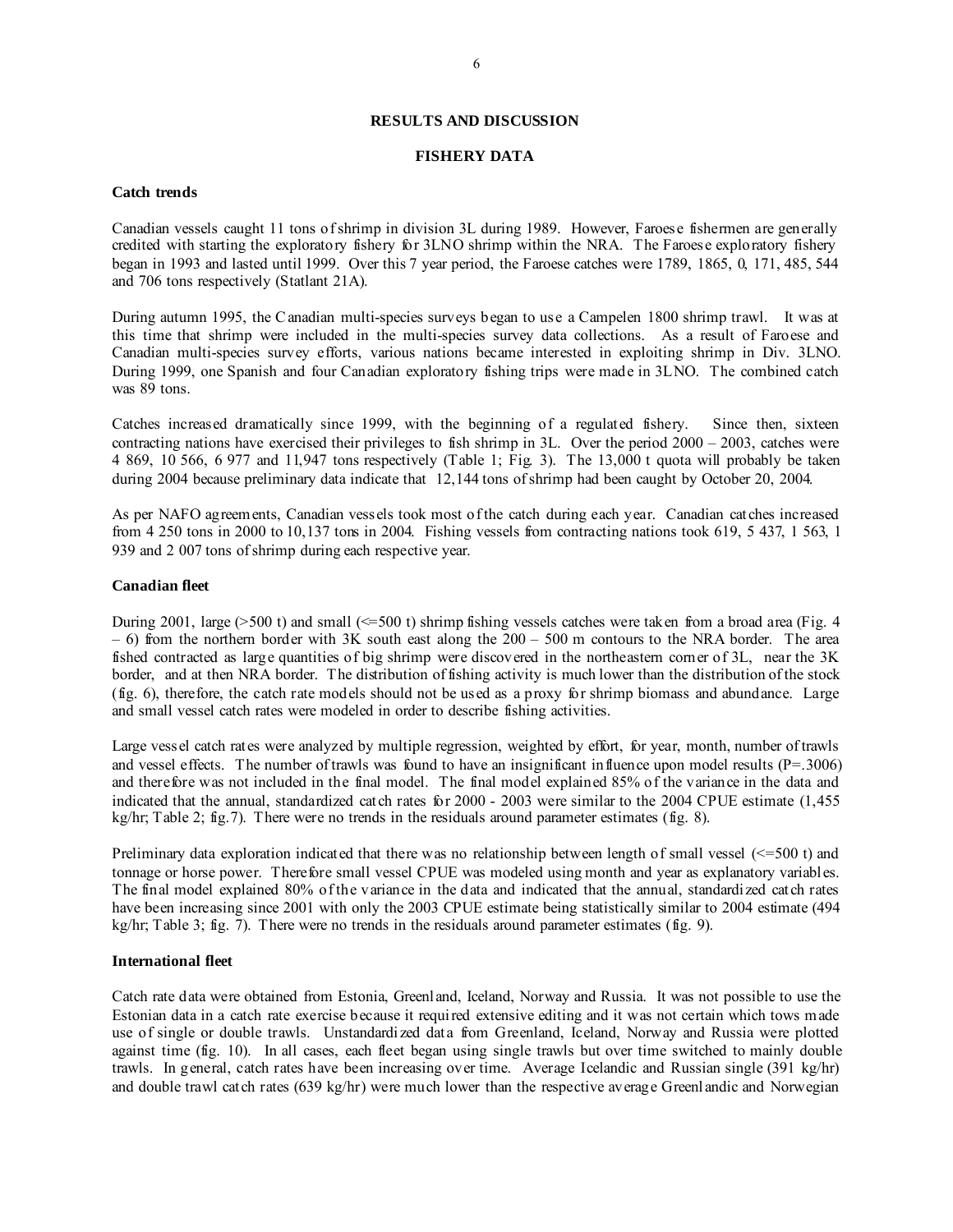| catch rates (single trawl = 1,780 kg/hr.; double trawl = 2,151 kg/hr.). No positional information was provided    |  |  |  |
|-------------------------------------------------------------------------------------------------------------------|--|--|--|
| there fore it was not possible to determine whether the distribution of the fishery was expanding or contracting. |  |  |  |

## **Size composition**

Several length frequency observations were taken from large vessel catches (fig. 11). Catch at length from samples taken by observers on large vessels consisted of a broad size range of males and females generally beginning with three year old animals. The relatively strong 1997 – 1999 year classes could easily be tracked over the short time series. The 2000 year class appeared strong as three year old animals compared to the preceding three year classes at that age. It is felt that the 1998 - 2000 year-classes will be able to sustain the present fishery over the next few years.

The average size of female shrimp decreased between 2000 and 2002 because remnants of the strong 1993 and 1994 year classes were dying and being replaced by the weaker 1995 and 1996 year classes. Subsequently these were followed by the relatively strong 1997 – 1999 year classes. The average size of females decreased further as these successive strong year classes changed from male to female. However, the average size of females in the 2003 commercial catches increased as females from the 1997 – 1999 year classes grew.

Probit analyses indicate that the size at transition, as determined from large vessel commercial samples, has remained sTable at approximately 21 mm over the period 2000 – 2003 (fig 12).

## **RESEARCH SURVEY DATA**

## **Stock size**

Ogmap calculations from the autumn 2003 survey data indicated that the 3LNO trawlable biomass index remained sTable at 191,000 tons (39 billion animals) (Table 4, Fig. 13 and 14).

Analyses from the spring 2004 survey indicated that the 3LNO trawlable biomass index was 101,000 tons (19 billion animals) considerable less than that derived from the previous autumn survey (Tables 4 and 5; Fig.. 13 – 15). As was the case in 2000, the spring 2004 biomass and abundance indices are thought to be imprecise, because the 95% confidence intervals were very broad. The spring 2000 results were heavily influenced by two anomalously high catches (500 and 511 kg) while the spring 2004 results were heavily influenced by one high catch (1060 kg).

The 95% confidence intervals around the autumn 2003 indices overlap the 95% confidence intervals for the respective indices since spring 2000; therefore, biomass and abundance indices have not changed significantly since spring 2000.

#### **Distribution of shrimp in Divisions 3L, 3N and 3O**

Between 90.5 and 99.9% of the total 3LNO biomass was found within Division 3L, mostly within depths from 185 to 550 m. Over the study period, the area outside 200 Nmi accounted for between 13 and 28% of the total 3LNO biomass estimates (Tables 6 & 7; fig. 13). Three year running averages were estimated in order to smooth the peaks and troughs within the data. They indicate that  $16 - 25%$  of the total 3LNO autumn biomass is within the NRA. Over the period 2000 – 2003 the overall average autumn percent biomass within the NRA was 18%. However, during the spring, the percent biomass within the NRA ranged between 14 and 28%. Over the period 1999 – 2003 the average spring percent biomass with the NRA was 24%.

In all surveys, Division 3N accounted for .4-11% of the total 3LNO biomass. More than 34% of the 3N biomass was found outside the 200 Nmi limit. Division 3O accounted for less than 1% of the 3LNO biomass. All of the Division 3O biomass was found within the 200 Nmi limit.

### **Stock composition**

Length distributions representing abundance  $-$  at  $-$  length from the autumn 1995 to autumn 2003 surveys are compared in figure 16. As noted above, there may be a seasonal difference in catchability of shrimp; therefore, this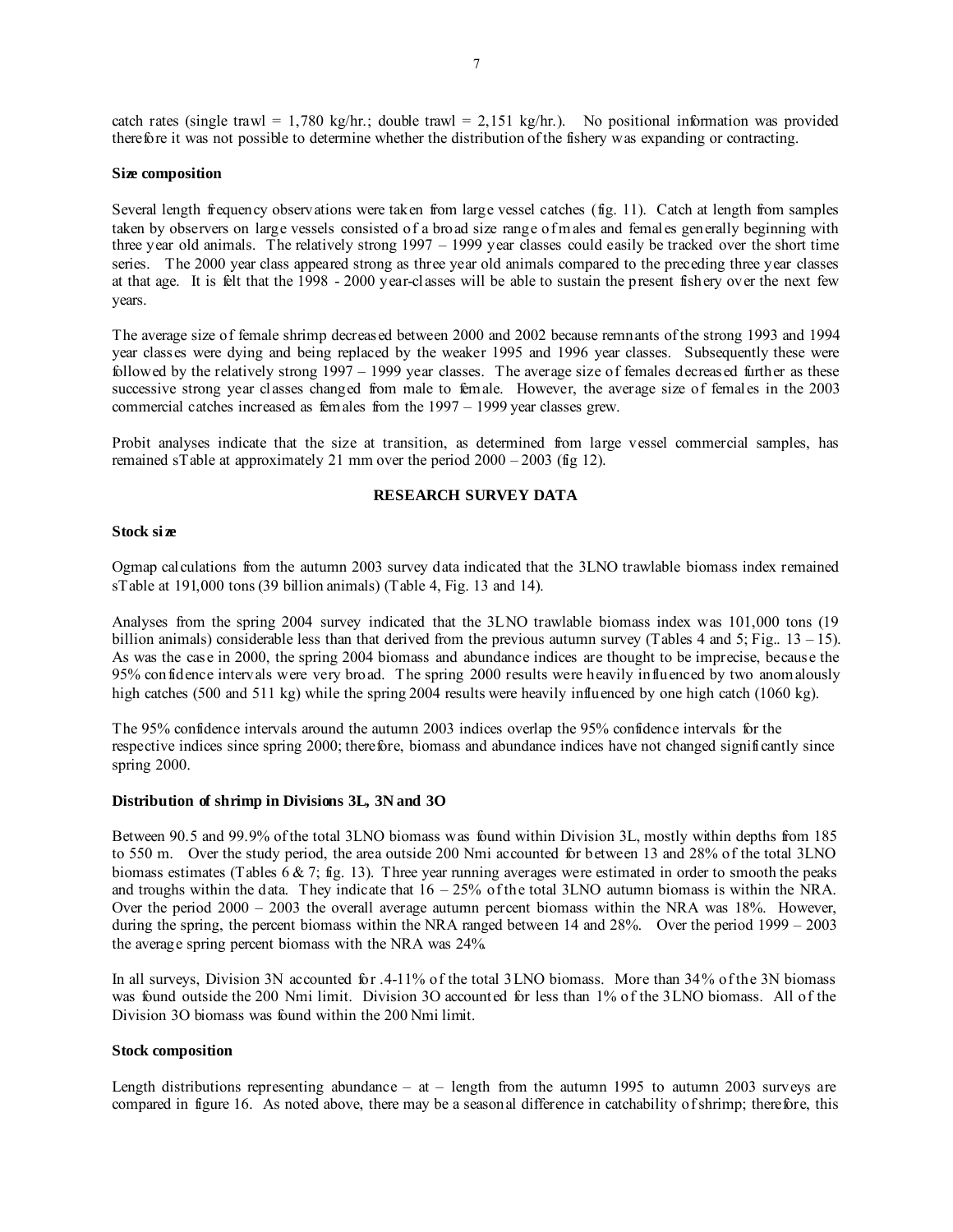document describes trends in only autumn length frequencies. Tables 8 and 9 provide the detailed length frequency data obtained from each autumn survey. Modes increase in height as one moves from ages  $0 - 3$  indicating that catchability of the research trawl improves as the shrimp get older. Tables 10 and 11 provide the modal analysis and the estimated demographics from each survey.

This time series provides a basis for comparison of relative year-class strength and illustrate the changes in stock composition over time. There appear to be two regimes; prior to 2000 the abundances at age are much lower than in the post 1999 time period. Since the 1997 year-class was first seen, in 1998 at age 1, it has appeared to be the strongest year-class since the multi-species survey began. The 1998 - 2000 year classes appear moderately strong compared others. Modal length at age varies between years reflecting different growth rates for the different cohorts. However, there is some inter-annual consistency in the modal identification as noted by the vertical lines in figure 16.

Abundances within the autumn 2003 survey data were dominated by males with a modal length of 19.0-mm CL, believed to have been the 2000 year-class (age 3). The 2001 year-class was evident near 15.0 mm while the 2002 year-class had a mode at 9.5 mm. The largest males  $(>19 \text{ mm})$  and smallest females  $( $22 \text{ mm}$ )$  are thought to belong to the 1999 year-class. The broad female distribution suggests that it consists of more than one year-class. The relative strength of the 1998 - 2000 year-classes and the breath of the female distributions are consistent with the observations pertaining to the commercial large vessel length frequencies. It is predicted that the moderately strong 1998 – 2000 year-class will be able to sustain the fishery for the next few years.

## **Recruitment Index**

There is a strong relationship between the fishable biomass lagged by two years and the age two recruitment index (fig. 17). The linear regression model created from this relationship can be used to predict future fishable biomass. Using the 2002 and 2003 recruitment indices, we are predicting that the 2004 and 2005 fishable biomasses will be 120,000 t and 165,000 t respectively.

## **Annual change in size at sex transition**

The size at sex transition  $(L_{50})$  increased from 17.1 mm during 1995 to 21.2 mm during 2001 and remained sTable since (fig. 12). Size at transition during 1997 and 2001 were statistically similar to the size at transition during 2003, while the index was lower during all other years (Table 12). Since 1999, commercial  $L_{50}$  indices have remained near 21 mm.

## **Exploitation Rates**

Exploitation levels using ratios of catch/lower 95% confidence interval below the biomass estimate, catch/spawning stock biomass (SSB) and catch/fishable biomass follow similar trajectories (Table 13). Overall, exploitation has been low. TAC for this stock was set in 1999 and again during 2002 by applying a 15% exploitation rate to the lower 95% confidence interval below recent biomass estimates, therefore, it is useful to discuss exploitation in terms of catch/ lower 95% confidence intervals below the biomass indices. This index was below 5% during the mid – late 1990s, increased to 12.6% during 2000 reflecting the start of the fishery under TAC regulation, and then decreased as biomass indices increased. The ratio has never exceeded 15% of the minimum trawlable biomass and is presently 8.8%. It is important to note that these ratios are believed to over estimate the exploitation rate because the catchability of the research trawl is thought to be less than 1.

## **Mortality indices**

Mortality rates for age 4+ shrimp remained less than 54% between 1998 and 2001 but have since increased to approximately 70% during 2002 and 80% during 2003 (Table 14). Higher mortalities in the latter years coincide with the beginning of the 3L shrimp fishery. Canadian observer data indicate that much of the catch consists of age 4+ shrimp (fig. 11).

## **Weight** *versus* **length relationships**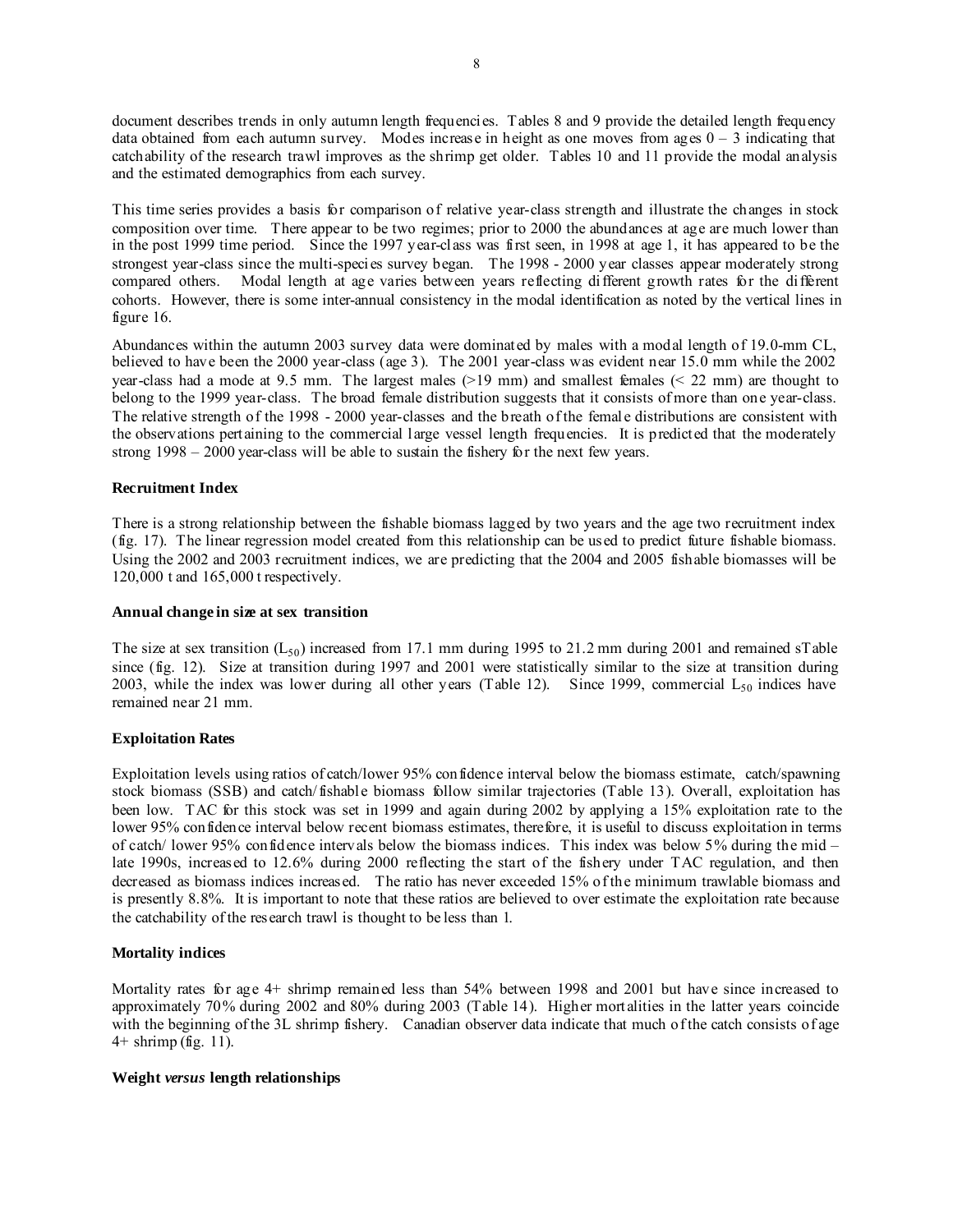Weight *versus* carapace length relationships for live males and non-ovigerous females are presented in figure 19. It is hoped that over time a series of such relationships may be derived and that the slope in the relationships may provide insight into changes in shrimp condition.

# **By-catch**

Tables 14 and 15 indicate that low numbers and weights of Atlantic cod (*Gadus morhua*), American plaice (*Hippoglossoides platessoides*) and redfish (*Sebastes* spp.) had been taken by Canadian shrimp fishing fleets. The 2003 total estimated by-catch of Atlantic cod was approx. 2 tons compared to an average trawlable biomass (over the 1999 – 2002 period) of 28 000 tons (DFO, 2003). The 2003 total estimated by-catch of American plaice was 5 tons compared to a NAFO division 3L biomass index of 44 000 tons in 2002 (Morgan *et al.* 2003). Similarly, the total estimated by-catch of redfish was 12 tons compared to an average trawlable biomass (over the 1996 – 2002 period) of 21 000 tons in NAFO division 3L (Power, 2003). The 2004 observer data had not been completely keypunched in time to provide accurate estimates of by-catch; however, preliminary estimates indicate that by-catch remains low.

Relative to other species, high levels of Greenland halibut (*Rheinhardtius hippoglossoides*) are taken in the shrimp fishery. The 2003 total estimated by-catch of Greenland halibut was 24 tons compared to a NAFO division 3L autumn 2002 biomass index of 22 377 tons (Dwyer and Bowering, 2003). High spatial overlap with shrimp, fusiform shape and the fact that Greenland halibut swim upright allowing relatively large animals to pass through the Nordmore Grate, result in a higher Greenland halibut by-catch within the shrimp fishery. As with the other groundfish species, the biomass of Greenland halibut in 3L has been declining over the past few years.

Tables 14 and 15 provide an estimate of groundfish removals at age. This is important because each kg of fish removed may represent several juvenile fish. Caution should be used in reading these Tables because observed weights are recorded in kilograms. A fish weighing 5 grams would be recorded as being 1 kg. Thus by-catch levels presented in this document may be artificially high.

Levels of observer coverage are provided by the correction factors (logbook catch/ observer catch). Almost 100% of the large vessel fishing sets were observed, as indicated by correction factors that were just slightly above 1. Thus there should be high confidence in the large vessel by-catch values for the period 2001 – 2003. As noted above, the 2004 data was not available in its entirety; however, the data are probably representative of fleet by-catch.

Small vessel observer coverage ranged between 1.9% (correction factor =  $53$  in 2003) and  $5.9%$  (correction factor = 17 in 2002). There is less confidence in whether the small vessel by-catch estimates are representative of the fishery.

Due to the number of tasks undertaken by observers, and because conditions on vessels are not always conducive for detailed sampling of several species, few length measurements were taken. Where number of fish measured are low (<200), it is not clear whether the number at age were representative of the by-catch.

## **Distribution of shrimp in relation to various commercially important groundfish species**

## Atlantic cod

Relatively few juvenile cod  $\leq$ =19 cm total length) have been caught during recent years, although, young cod were often found within Conception, Trinity and Bonavista Bays where their distribution overlapped with shrimp (fig. 20). Concentrations appeared within divisions 3NO and the southern portion of 3L. Few shrimp were found in these areas.

## American plaice

Figure 21 indicates that juvenile American plaice  $\leq$ =16 cm total length) are dispersed throughout the Grand Banks and that there is overlap between American plaice and large shrimp catches. However, most American plaice were found in water shallower than 200 m with the largest concentrations in the southern Grand Banks.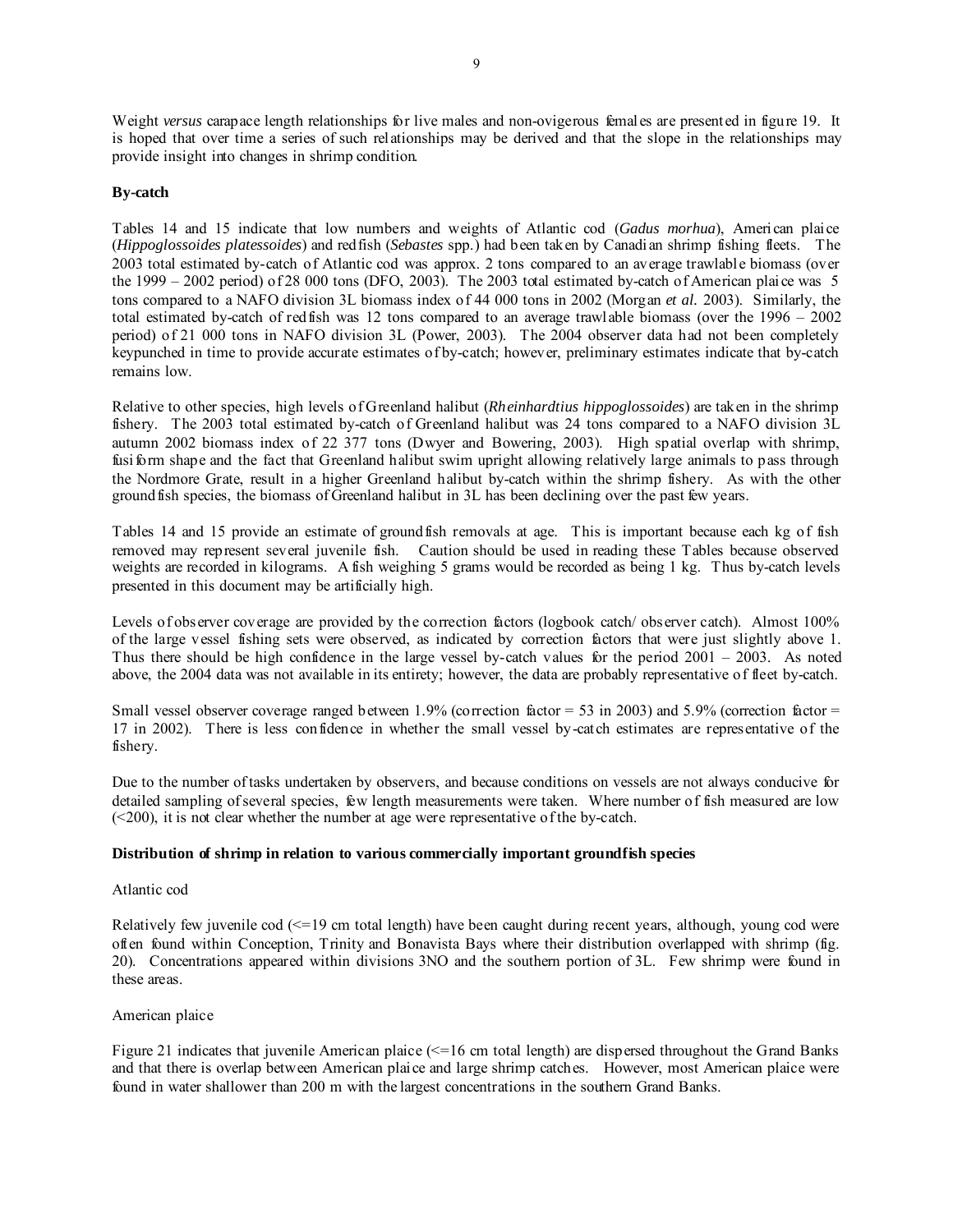## Redfish

10

Both shrimp and juvenile redfish (<=16 cm total length) are commonly found along the edge of the Grand Banks in water between 200 and 500 m (fig. 22). Areas of overlap occur where juvenile redfish have traditionally been found, particularly in the Sackville Spur and on the nose of the Grand Banks. These are areas of highest shrimp concentrations. However, the largest concentrations of redfish are found along the southern edge of divisions 3NO.

# Greenland halibut

Figure 23 indicates that large concentrations of juvenile Greenland halibut  $\ll$  =24 cm total length) are sympatric with large concentrations of shrimp.

Information provided by these plots is in agreement with by-catch levels provided in Tables 15 and 16. Levels of by-catch are generally in relation to abundances of juvenile groundfish and degrees of overlap between the species. There are relatively few Atlantic cod which for the most part are distributed away from the shrimp fishery; consequently by-catch of Atlantic cod has been approx. 2 tons. Juvenile American plaice are more abundant, but highest concentrations are in shallow water south of the fishery, consequently by-catch levels are higher than they are for cod but were still less than 3 tons during 2003. There is more overlap between juvenile redfish, Greenland halibut and the shrimp fishery. By-catch is greatest for these species.

## **Resource Status**

Canadian large  $(>500 t)$  and small  $(<=500 t)$  vessel catch rates are near the historic average while spatial distribution of the Canadian catches has decreased such that most of the fishery now occurs near the northeastern border with NAFO Div. 3K and at the 200 Nmi limit. In contrast, survey data suggest that the resource expanded spatially between 1995 and 1998 but has since stabilized at a high level. Both biomass and abundance indices increased over the period 1995 to 2001 and has since stabilized at a high level.

The international fleets were able to maintain or increase catch rates over time. Thus there is stability in the catch rate information. The fact that Canadian fleet activities are concentrated does not imply that the stock is in decline, but is an indication that this fleet found a pocket of large shrimp.

The autumn biomass and abundance indices increased significantly until 2000 followed by a period of stability at a high level. The average fishable biomass from the last four autumn surveys was  $160,000$  t (24 billion animals). As a result of increases in biomass/ abundance, exploitation in terms of catch/fishable biomass remained 8% during 2003 even though the TAC more than doubled.

Age 4+ mortality rates were less than 54% prior to the beginning of the fishery. However, after 5 years of fishing shrimp, the age 4+ mortality rate rose almost 80% during 2003.

Analyses from research survey and commercial catch data indicate that the size at transition increased from 17 mm in 1995 to 21 mm in 2001 and has remained sTable near 21 mm. Increased female size usually implies an increase in individual fecundity. Increased size also implies that the environmental conditions are good.

The present autumn survey female length distribution is broad suggesting that it consists of more than one yearclass. The relative strength of the 1998 - 2000 year-classes and the breath of the female distributions are consistent with the observations pertaining to the commercial large vessel length frequencies. It is predicted that the moderately strong 1998 – 2000 year-class will be able to sustain the fishery for the next few years.

Additionally there is a strong relationship between the fishable biomass lagged by two years and the age two recruitment index. Using the 2002 and 2003 recruitment indices, we are predicting that the 2004 and 2005 fishable biomasses will be 120,000 t and 165,000 t respectively.

With the exception of the increased age 4+ mortality rates, the stock appears healthy and sTable at high biomass/ abundance index levels. There should be caution but the stock can probably sustain modest increases harvest increases in the near future.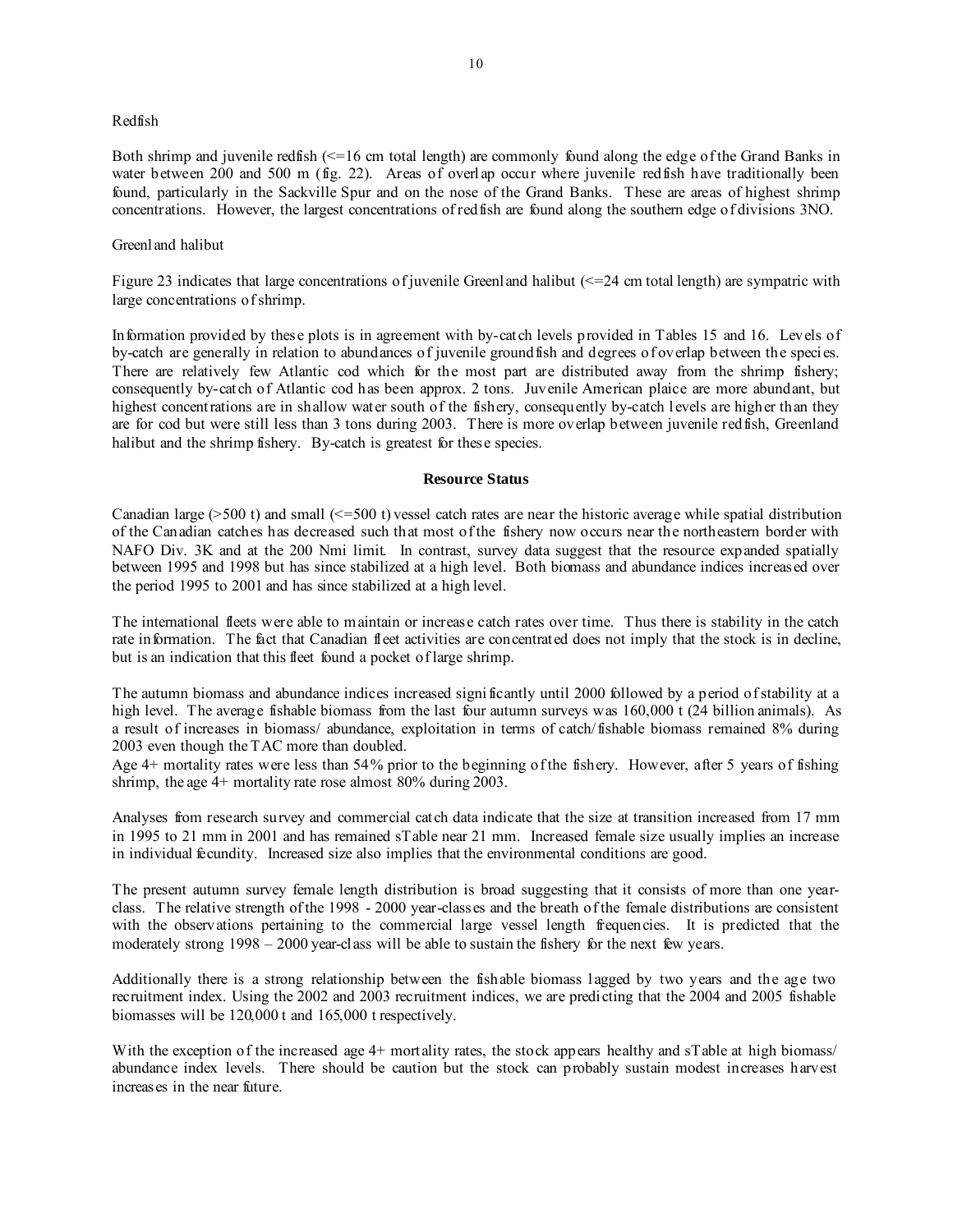#### **References:**

- Allen, J.A., 1959. On the biology of *Pandalus borealis* Kroyer, with reference to a population off the Northumberland coast. J. mar. biol. Ass. 38: 89 – 220.
- Brodie, W. 1996. A description of the 1995 fall groundfish survey in Division 2J3KLMNO. NAFO SCR. Doc. 96/27, Serial No. N2700. 7p.
- Charnov, E.L. 1982. The theory of sex allocation. Princeton University Press, Princeton, NJ. 355p.
- Charnov, E.L., P.J. Anderson. 1989. Sex change and population fluctuations in pandalid shrimp. Am. Nat. 134, 824-827.
- Cochran, W. G. 1997. Sampling Techniques. Third Edition. John Wiley & Sons. Toronto. 428 p.
- DFO, 2003. Northern (2J+3KL) cod stock status update. DFO Can. Sci. Advis. Sec. Status Report 2003/018. 15 p.
- Dίaz, P. 2001. Northern shrimp (*Pandalus borealis*) on Flemish Cap in July 2001. NAFO SCR Doc. 01/172. Serial No. N4517. 18p.
- Dwyer, K. and W.R. Bowering. 2003. Greenland halibut (*Reinhardtius hippoglossoides*) in NAFO Subarea 2 and Divisions 3KLMNO: stock trends based on annual Canadian research vessel survey results during 1978 – 2002. NAFO SCR Doc. 03/51. Serial No. N4869. 57 p.
- Evans, G.T. 2000. Local estimation of probability distribution and how it depends on covariates. Can. Stock Advisory Secr. Res. Doc. 2000/120. 11pp. http://www.dfompo.gc.ca/CSAS/Csas/English/Research\_Years/2000/2000\_120e.htm
- Evans, G.T., D.G. Parsons, P.J. Veitch and D.C. Orr. 2000. A local-influence method of estimating biomass form trawl surveys, with Monte Carlo confidence intervals. J. Northw. Atl. Fish. Sci. Vol. 27: 133-138.
- Golden Software, Inc. 2002. Surfer Version 8.0. contouring and 3D surface mapping for scientists and engineers. Golden Colorado. U.S.A.
- Hickey, W.M., G. Brothers and D.L. Bolos. 1993. By-catch reduction in the northern shrimp fishery. Can. Tech. Rep. Fish. Aquat. Sci. No. 1964. 41 p.
- Koeller, P., R. Mohn, and M. Etter. 2000. Density dependent sex change in northern shrimp *Pandalus borealis*, on the Scotian Shelf. J. Northw. Atl. Fish. Sci. Vol.27: 107-118.
- Kulka, D.W. and D. Power. 1996. By-catch in the NAFO Division 3M shrimp fishery, 1993-1995. NAFO SCR Doc. 96/64. Serial No. N2740 15p.
- Kulka, D.W. 1998. Update on the by-catch in the NAFO Division 3M shrimp fishery, 1993-1997. NAFO SCR Doc. 98/80, Serial No. 3081. 17p.
- MacDonald, P.D.M., and T. J. Pitcher. 1979. Age-groups from size-frequency data: a versatile and efficient method of analyzing distribution mixtures. J. Fish. Res. Broad. Can. 36:987–1001.
- McCallum, B.R. and S.J. Walsh. 1996. Groundfish survey trawls used at the Northwest Atlantic Fisheries Centre, 1971 – present. NAFO SCR Doc. 96/50. Serial No. N2726. 18p.
- McCrary, J.A. 1971. Sternal spines as a characteristic for differentiating between females of some Pandalidae. J. Fish. Res. Bd. Can.., 28: 98 – 100.
- Morgan, M.J. The relationship between fish condition and the probability of being mature in American plaice (*Hippoglossoides platessoides*). ICES J. Mar. Sci, 61:64-70.
- Morgan, M.J., W.B. Brodie, D. Maddock Parsons and B.P. Healey. 2003. An assessment of American plaice in NAFO Divisions 3LNO. NAFO SCR Doc. 03/56. Serial No. N4874. 54 p.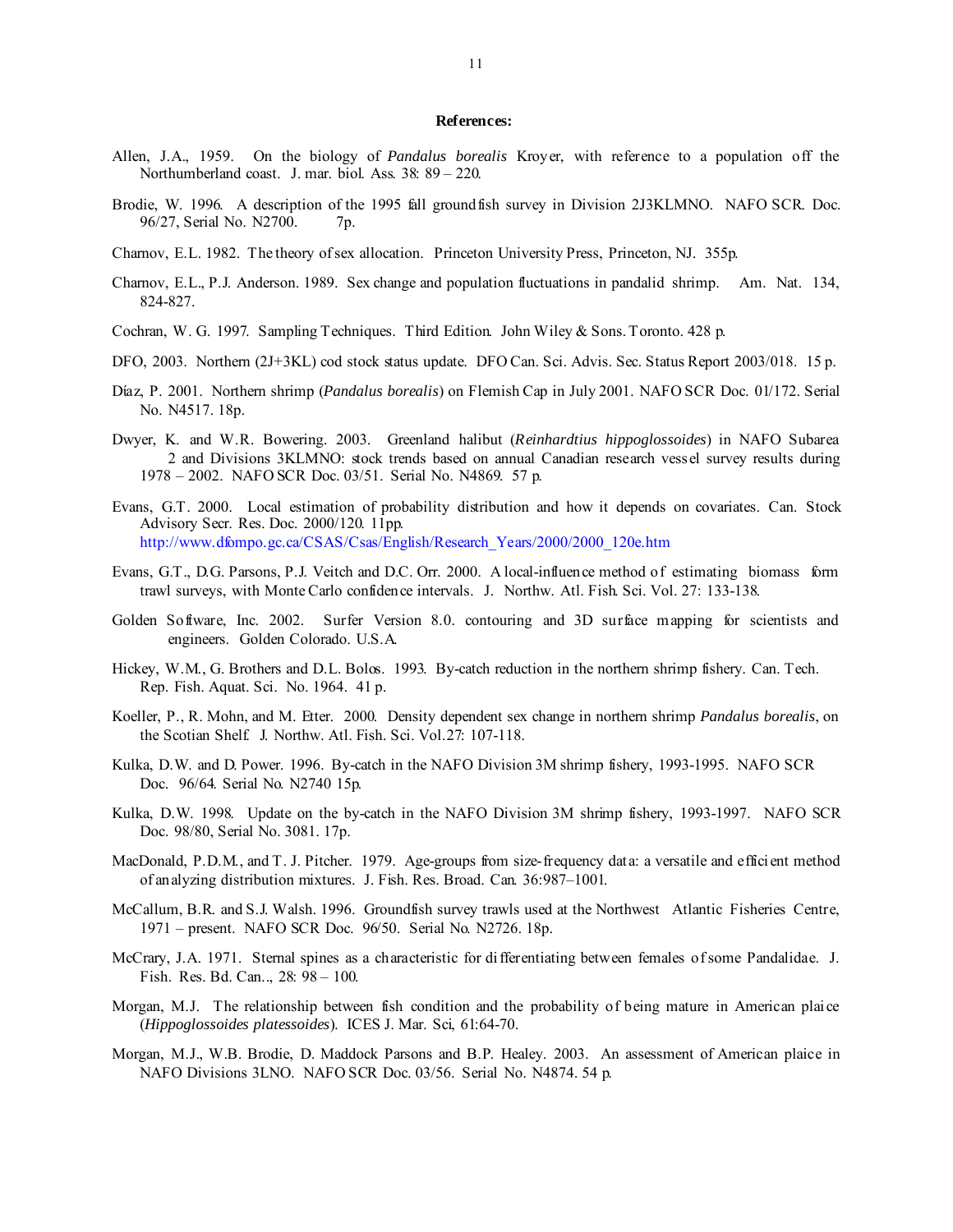- NAFO, 1999. Scientific Council Reports . p 207-215.
- NAFO 2002. Scientific Council Reports. p. 237-238.
- Nicolajsen, A. 1997. By-catch levels in a realistic shrimp fishery on the Nose of the Bank (Div. 3L) in four periods in 1996 – 1997. NAFO SC WP 97/51 5 p.
- Nicolajsen, A. 2002. Biomass estimate, growth, length and age distribution of the northern shrimp (*Pandalus borealis*) stock on Flemish Cap (NAFO division 3M) in June 2002. 20 p.
- Orr, D.C., D.G. Parsons, P.J. Veitch and D.J. Sullivan. 2003 Northern shrimp (*Pandalus borealis*) off Baffin Island, Labrador and northeastern Newfounland. CSAS Res. Doc. 2003/50. 59 p.
- Orr, D. C., P.J. Veitch and D. Sullivan. 2000. An update of Information pertaining to northern shrimp (*Pandalus borealis*) and groundfish in NAFO Divisions 3LNO. NAFO SCR. 00/85. Serial No. 4342. 33p.
- Orr, D. C., P.J. Veitch and D. Sullivan. 2004.OGive MAPping (ogmap) as an alternative means of estimating indices and setting TACs. NAFO SCR. 04/\*\*. Serial No. \*\*p.
- Power, D. 2003. Distribution of redfish in NAFO Divisions 3LNO based on Canadian research surveys from 1991 2002. NAFO SCR. Doc. 03/58. Serial No. N4876. 8 p.
- Rasmussen, B. 1953. On the geographical variation in growth and sexual development of the Deep Sea Prawn (*Pandalus borealis*, Kr.). Norweg. Fish. And Mar. invest. Rep., 10 (3): 1-160.
- Ricker, W.E. 1975. Computation and interpretation of biological statistics of fish populations. J.Fish. Res. Brd. Can. Bull. 191 Ottawa. 382p.
- SAS, 1993. Version 8.01. Carey, South Carolina. USA.
- Shumaway, S.E., H.C. Perkins, D.F. Schick and A.P. Stickney, 1985. Synopsis of biological data on the pink shrimp *Pandalus borealis*, Kroyer. 1838 NOAA Technical Report NMFS30 FAO Fisheries Synopsis No. 144, 57 p.
- Skǘladóttir, U. 1997. The Icelandic shrimp fishery (*Pandalus borealis* Kr.) at the Flemish Cap in 1993–1997. NAFO SCR Doc. 97/85 Serial No. N2931 30 p.
- Skǘladóttir U., G. Pétursson, 1999. Defining populations of northern shrimp, *Pandalus borealis* (Kroyer 1838), in Icelandic waters using maximum length and maturity ogive of females. Rit. Fiskideildar 16: 247-262.
- Skǘladóttir U. and D.C. Orr. 2002. The assessment of the international fishery for shrimp (*Pandalus borealis*) in division 3M (Flemish Cap), 1993–2002. NAFO SCR Doc. 02/163. Serial No. N4793. 17 p.
- Swain, D.P. and R. Morin. 1996. Relationships between geographic distribution and abundance of American plaice (*Hippoglossoides platessoides*) in the southern Gulf of St. Lawrence. Can. J. Fish. Aquat. Sci. Vol 53: 106– 119.
- Weiland, K., 2004. Length at sex transition in northern shrimp (*Pandalus borealis*) off West Greenland in relation to changes in temperature and stock size. Vol 69: 49-56.
- Weiland, K. (in prep) Changes in recruitment, growth and stock size of northern shrimp (*Pandalus borealis*) at West Greenland: temperature and density-dependent effects at released predation pressure. Submitted to ICES J. Mar. Sci. Symposium on "The influences of climate change on North Atlantic fish stocks", 11-14 May 2004, Bergen, Norway.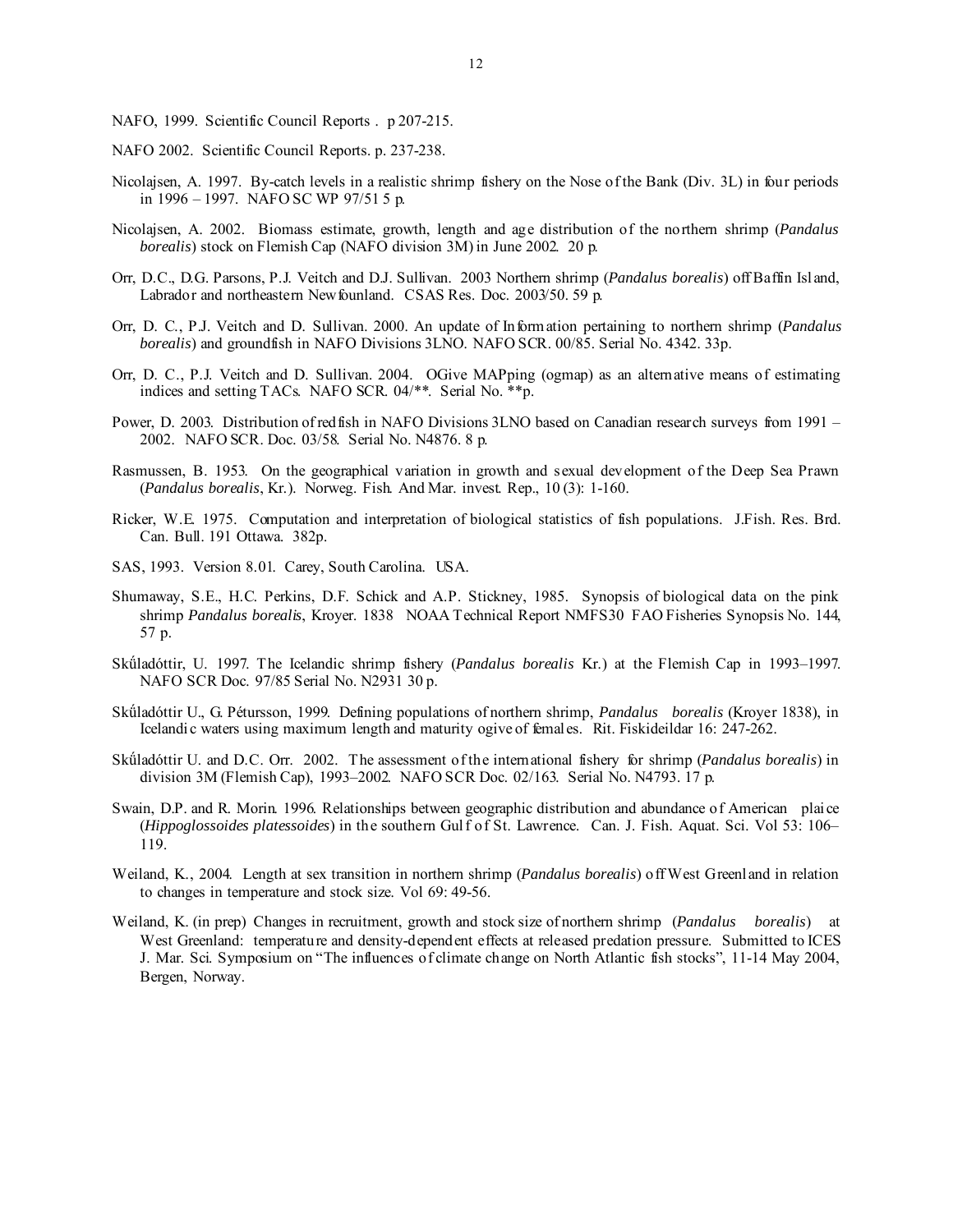| Country            | 1989 | 1990     | 1991     | 1992     | 1993                | 1994                 | 1995         | 1996 | 1997               | 1998 | 1999     | 2000            | 2001            | 2002            | 2003             | 2004             |
|--------------------|------|----------|----------|----------|---------------------|----------------------|--------------|------|--------------------|------|----------|-----------------|-----------------|-----------------|------------------|------------------|
| Canada             |      |          |          |          | $2^{\frac{1}{2}}$   |                      |              |      |                    | 82   | $78^{1}$ | $4,250^2$       | $5,129^2$       | $5,414^{2}$     | $10,008^2$       | $10,137^2$       |
| Cuba               |      |          |          |          |                     |                      |              |      |                    |      |          |                 |                 | 70 <sup>3</sup> | 146'             | 145 <sup>1</sup> |
| Estonia            |      |          |          |          |                     |                      |              |      |                    |      |          | 64              | $2,264^{4}$     | $450^{\circ}$   | 152              | $87^{1}$         |
| European Union     |      |          |          |          |                     |                      |              |      |                    |      |          |                 |                 |                 | 117'             | 159 <sup>1</sup> |
| Faroe Islands      |      |          |          |          | $.789$ <sup>1</sup> | $1,865$ <sup>1</sup> |              | 171  | $485^{\mathrm{T}}$ | 544' | 706'     | 42              | $2,052^4$       | $620^\circ$     |                  | 614'             |
| France (SPM)       |      |          |          |          |                     |                      |              |      |                    |      |          | 67 <sup>1</sup> |                 | $36^{3}$        |                  |                  |
| Greenland          |      |          |          |          |                     |                      |              |      |                    |      |          | 34 <sup>1</sup> |                 |                 | 672 <sup>8</sup> | $294^1$          |
| Iceland            |      |          |          |          |                     |                      |              |      |                    |      |          | 97 <sup>1</sup> | $55^{\circ}$    | $55^{\circ}$    | 133'             | $105^{7}$        |
| Latvia             |      |          |          |          |                     |                      |              |      |                    |      |          | 64 <sup>1</sup> | 67 <sup>1</sup> | $59^{3}$        | 144'             | 105 <sup>1</sup> |
| Lithuania          |      |          |          |          |                     |                      |              |      |                    |      |          | 67              | 51 <sup>3</sup> | 67 <sup>3</sup> | 142 <sup>1</sup> | $62^{1}$         |
| Norway             |      |          |          |          |                     |                      |              |      |                    |      |          | 77 <sup>1</sup> | 78 <sup>6</sup> | 70 <sup>6</sup> | $145^{9}$        | 148 <sup>1</sup> |
| Poland             |      |          |          |          |                     |                      |              |      |                    |      |          | 40 <sup>1</sup> | 54 <sup>1</sup> |                 |                  | 144 <sup>1</sup> |
| Portugal           |      |          |          |          |                     |                      |              |      |                    |      |          |                 | 61 <sup>5</sup> |                 |                  |                  |
| Russia             |      |          |          |          |                     |                      |              |      |                    |      |          | 67              | 67              | $67^{3}$        |                  |                  |
| Spain              |      |          |          |          |                     |                      |              |      |                    |      |          |                 | $699^{4}$       |                 |                  |                  |
| Ukraine            |      |          |          |          |                     |                      |              |      |                    |      |          |                 | 57 <sup>1</sup> |                 | 144'             | 144 <sup>1</sup> |
| <b>USA</b>         |      |          |          |          |                     |                      |              |      |                    |      |          |                 |                 | $69^{3}$        | 144'             |                  |
| <b>GRAND TOTAL</b> | 11   | $\theta$ | $\Omega$ | $\theta$ | 1,791               | .865                 | $\mathbf{0}$ | 171  | 485                | 567  | 795      | 4,869           | 10,566          | 6.977           | 11,947           | 12,144           |
| TAC (tons)         |      |          |          |          |                     |                      |              |      |                    |      |          | 6,000           | 6,000           | 6,000           | 13,000           | 13,000           |

Table 1. Annual nominal catches by country of northern shrimp (*Pandalus borealis*) caught in NAFO Div. 3L.

Sources:

- $\frac{1}{2}$  NAFO Statlant 21A
- <sup>2</sup> Canadian Quota Report, or other preliminary sources
- <sup>3</sup><br>
<sup>3</sup><br>
NAFO monthly records of provisional catches<br>
<sup>4</sup><br>
<sup>2</sup><br> *S* caudise expect upon in Stacfis
- 
- $rac{5}{6}$  Canadian surveillance reports<br> $rac{6}{7}$  Observer datasets
- Observer datasets
- $\frac{7}{8}$  Icelandic logbook dataset.
- $\frac{8}{9}$  Greenlandic logbook dataset.
- Norwegian logbook dataset.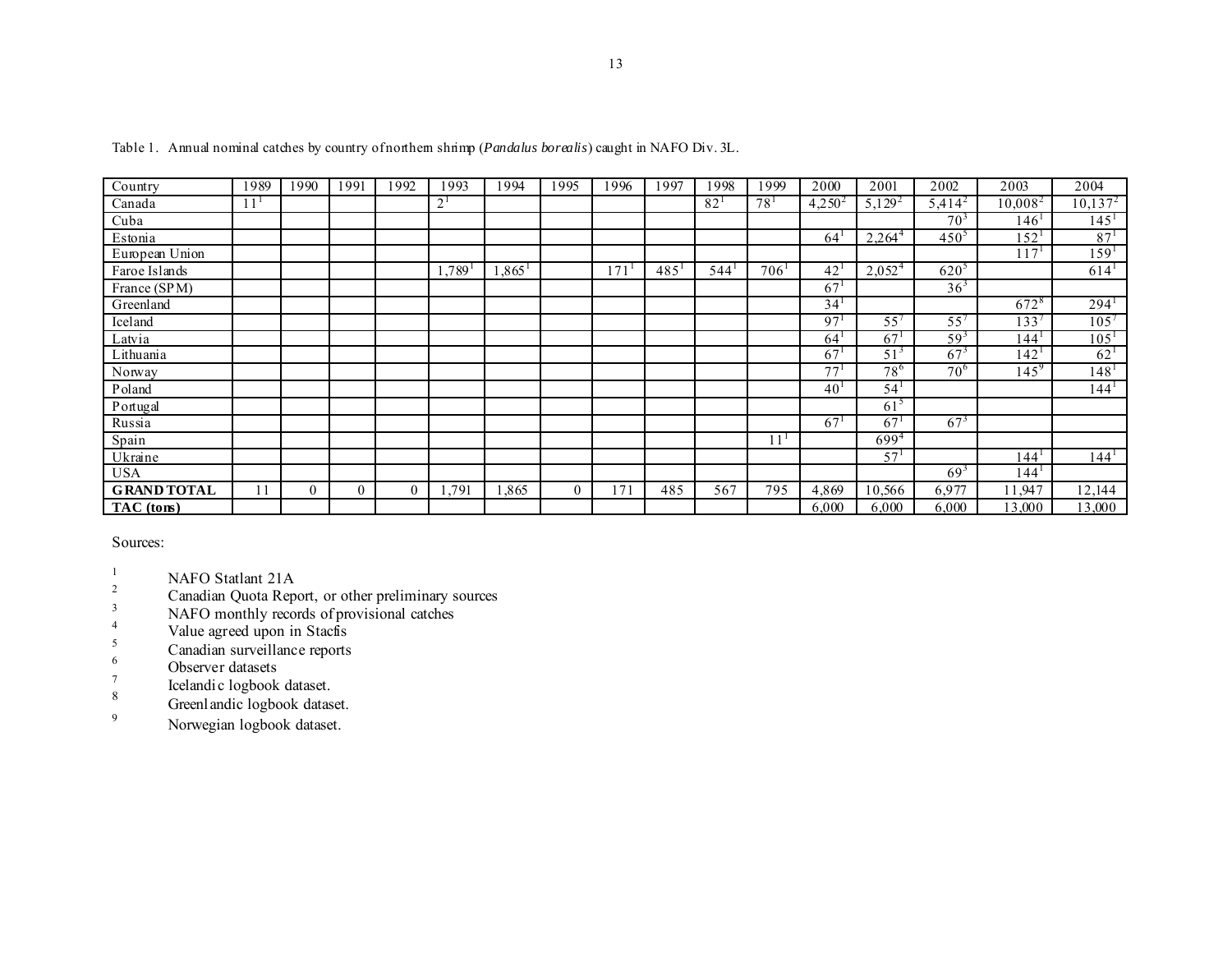| Table 2.                                                                                       |                                                    | Multiplicative, year, month, vessel model for Canadian<br>large (>500 t) vessels fishing northern shrimp in NAFO<br>divisions 3LNO over the period 2000 - 2004. (Weighting by<br>effort, single + double trawl, no windows, observer data) |                                                                                                                                 |                                                             | The GLM Procedure<br>Class Level Information                                      |                                                                                         |                                      |                                                                |                       |         |                                                           |                  |  |
|------------------------------------------------------------------------------------------------|----------------------------------------------------|--------------------------------------------------------------------------------------------------------------------------------------------------------------------------------------------------------------------------------------------|---------------------------------------------------------------------------------------------------------------------------------|-------------------------------------------------------------|-----------------------------------------------------------------------------------|-----------------------------------------------------------------------------------------|--------------------------------------|----------------------------------------------------------------|-----------------------|---------|-----------------------------------------------------------|------------------|--|
|                                                                                                | CI ass<br>Year<br>Month<br>CF V                    | Level s                                                                                                                                                                                                                                    | 5<br>6<br>7                                                                                                                     | Val ues<br>1 2 3 4 5 6                                      | 2000 2001 2002 2003 2004                                                          |                                                                                         |                                      |                                                                |                       |         |                                                           |                  |  |
|                                                                                                | Weight: wfactor                                    | Dependent Variable: Incpue                                                                                                                                                                                                                 |                                                                                                                                 |                                                             | Number of observations                                                            |                                                                                         | 43                                   |                                                                |                       |         |                                                           |                  |  |
|                                                                                                | <b>Source</b><br>Model<br>Error<br>Corrected Total |                                                                                                                                                                                                                                            |                                                                                                                                 | DF<br>15<br>27<br>42                                        | Squares<br>710.9410310<br>128.3487660<br>839.2897970                              |                                                                                         | Sum of<br>Mean Square<br>47. 3960687 | 4.7536580                                                      | F Value               | 9.97    |                                                           | Pr > F<br>< 0001 |  |
|                                                                                                |                                                    | R-Square<br>0.847075                                                                                                                                                                                                                       | Coeff Var<br>29.93634                                                                                                           |                                                             | Root MSE<br>2.180289                                                              |                                                                                         | I ncpue Mean<br>7.283083             |                                                                |                       |         |                                                           |                  |  |
| Source<br>Year<br>Month<br><b>CFV</b>                                                          |                                                    |                                                                                                                                                                                                                                            | DF<br>4<br>5<br>6                                                                                                               | Type I SS<br>328. 5027 562<br>222. 5370544<br>159. 9012 204 |                                                                                   | Mean Square<br>82.1256891<br>44.5074109<br>26.6502034                                   |                                      | F Val ue                                                       | 17.28<br>9.36<br>5.61 |         | Pr > F<br>< 0.001<br>< 0001<br>0.0007                     |                  |  |
| Source<br>Year<br>Month<br><b>CFV</b>                                                          |                                                    |                                                                                                                                                                                                                                            | DF<br>4<br>5<br>6                                                                                                               | Type III SS<br>59.2722610<br>95. 3796882<br>159. 9012 204   |                                                                                   | Mean Square<br>14.8180652<br>19.0759376<br>26.6502034                                   |                                      | F Val ue                                                       | 3.12<br>4.01<br>5.61  |         | Pr > F<br>0.0313<br>0.0075<br>0.0007                      |                  |  |
| Parameter<br>Intercept<br>Year<br>Year<br>Year<br>Year                                         | 2000<br>2001<br>2002<br>2003                       |                                                                                                                                                                                                                                            | Estimate<br>7.280257141 B<br>$-0.244422170$ B<br>$-0.002738652 B$<br>0.166447738 B<br>0.404039615 B                             |                                                             |                                                                                   | Standard<br>Error<br>0.18033430<br>0.17466223<br>0.16222747<br>0.18232131<br>0.19965484 |                                      | t Value<br>40.37<br>$-1.40$<br>$-0.02$<br>0.91<br>2.02         |                       | Pr >  t | <.0001<br>0.1731<br>0.9867<br>0. 3694<br>0.0530           |                  |  |
| Year<br>Mont h<br>Month<br>Month<br>Mont h<br>Month<br>Month                                   | 2004<br>$\mathbf{1}$<br>2<br>3<br>4<br>5<br>6      |                                                                                                                                                                                                                                            | 0.000000000 B<br>0.732712666 B<br>0.518923878 B<br>$-0.219440308$ B<br>$-0.117942504$ B<br>$-0.000370552 B$<br>0.000000000 B    |                                                             |                                                                                   | 0.20909677<br>0.16574139<br>0.17493483<br>0.13914258<br>0.14295359                      |                                      | 3.50<br>3.13<br>$-1.25$<br>$-0.85$<br>$-0.00$                  |                       |         | 0.0016<br>0.0042<br>0.2204<br>0.4041<br>0.9980            |                  |  |
| <b>CFV</b><br><b>CFV</b><br><b>CFV</b><br><b>CFV</b><br><b>CFV</b><br><b>CFV</b><br><b>CFV</b> |                                                    |                                                                                                                                                                                                                                            | $-0.097891620 B$<br>-0.132118274 B<br>0.030749959 B<br>0.338359703 B<br>$-0.386837168$ B<br>$-0.799806008$ B<br>$0.000000000$ B |                                                             |                                                                                   | 0.11840792<br>0.15562080<br>0.11181175<br>0.24248278<br>0.22191946<br>0.16018212        |                                      | $-0.83$<br>$-0.85$<br>0.28<br>1.40<br>$-1.74$<br>$-4.99$<br>÷. |                       |         | 0.4156<br>0.4034<br>0.7854<br>0.1743<br>0.0927<br>< .0001 |                  |  |
| Year<br>2000<br>2001<br>2002<br>2003<br>2004                                                   |                                                    | I n cpue<br><b>LSMEAN</b><br>7.038500<br>7.280183<br>7.449370<br>7.686962<br>7.282922                                                                                                                                                      |                                                                                                                                 | 6.775436<br>7.070203<br>7.224998<br>7.437031<br>6.957418    | 95% Confidence Limits<br>7.301564<br>7.490163<br>7.673741<br>7.936893<br>7.608426 |                                                                                         |                                      |                                                                |                       |         |                                                           |                  |  |

Table 3. Multiplicative, year, month model for Canadian small (<=500 t) vessels fishing northern shrimp in NAFO divisions 3LNO over the period 2000 - 2004. (Weighting by effort, single trawl, no windows, logbook data)

|                         |              | The GLM Procedure<br>Class Level Information         |  |  |
|-------------------------|--------------|------------------------------------------------------|--|--|
| Class<br>Year<br>Mon th | Level s<br>5 | Values<br>2000 2001 2002 2003 2004<br>4 5 7 8 9 10 6 |  |  |

Number of observations 27 Dependent Variable: lncpue Weight: wfactor

| Source<br>Model<br>Error<br>Corrected Total |                      | DF<br>10<br>16<br>26  | Squares<br>1217.950888<br>304.833883<br>1522.784770 | Sum of<br>Mean Square<br>121.795089<br>19.052118 | F Val ue<br>6.39 | Pr > F<br>0.0006 |
|---------------------------------------------|----------------------|-----------------------|-----------------------------------------------------|--------------------------------------------------|------------------|------------------|
|                                             | R-Square<br>0.799818 | Coeff Var<br>73.96664 | Root MSE<br>4.364873                                | Incpue Mean<br>5.90113                           |                  |                  |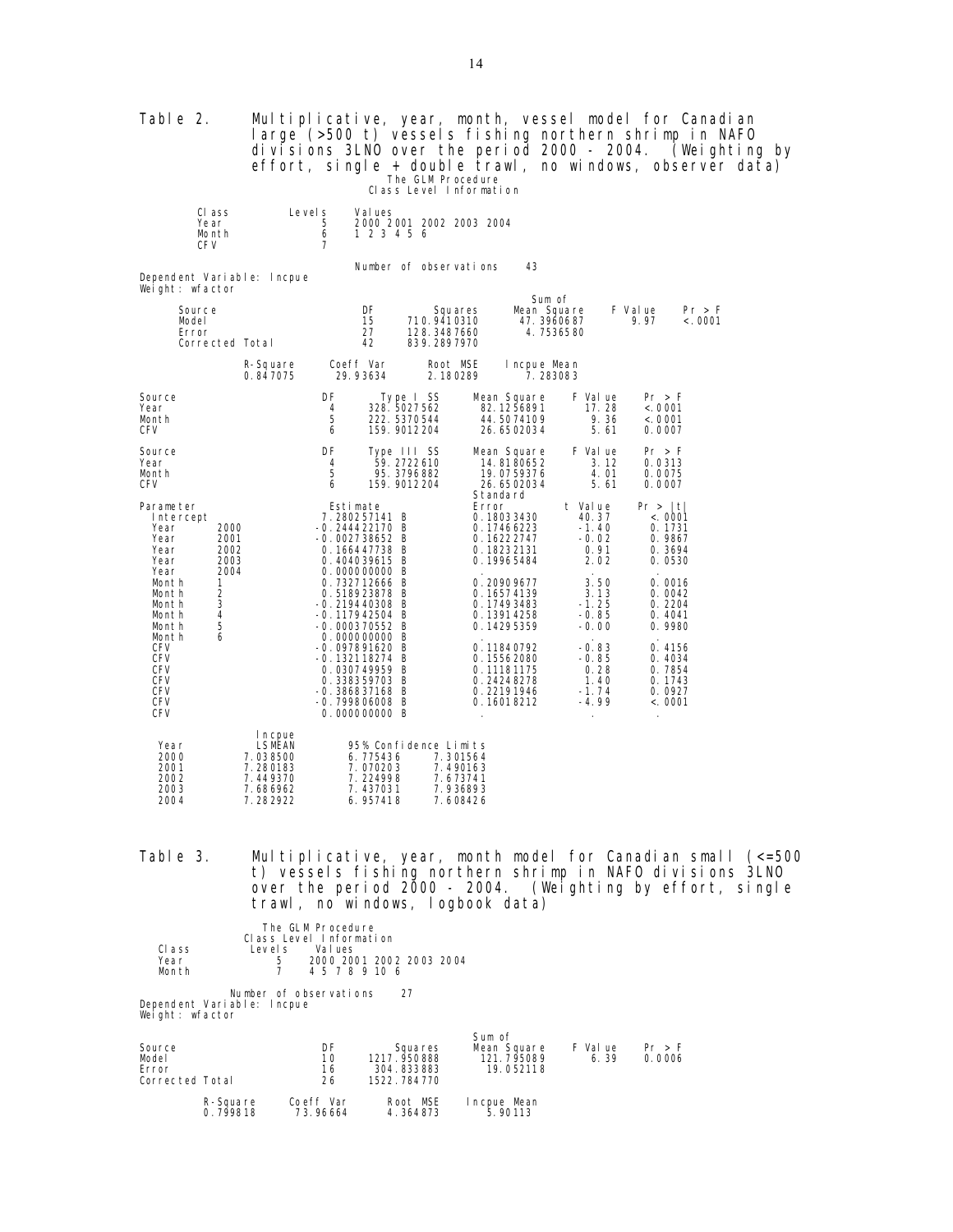| Source<br>Year<br>Month                                                                                                       |                                                                          |                                                                                       | DF<br>4<br>6                                                                                    | Type I SS<br>870.2455021<br>347.7053855                                                                                                                                              | Mean Square<br>217.5613755<br>57.9508976                                                                                                                                    | F Val ue<br>11.42<br>3.04                                                                                                      | Pr > F<br>0.0001<br>0.0351                                                                                              |
|-------------------------------------------------------------------------------------------------------------------------------|--------------------------------------------------------------------------|---------------------------------------------------------------------------------------|-------------------------------------------------------------------------------------------------|--------------------------------------------------------------------------------------------------------------------------------------------------------------------------------------|-----------------------------------------------------------------------------------------------------------------------------------------------------------------------------|--------------------------------------------------------------------------------------------------------------------------------|-------------------------------------------------------------------------------------------------------------------------|
| Source<br>Year<br>Month                                                                                                       |                                                                          |                                                                                       | DF<br>4<br>6                                                                                    | Type III SS<br>448.3347390<br>347.7053855                                                                                                                                            | Mean Square<br>112.0836848<br>57.9508976                                                                                                                                    | F Val ue<br>5.88<br>3.04                                                                                                       | Pr > F<br>0.0041<br>0.0351                                                                                              |
| Parameter<br>Intercept<br>Year<br>Year<br>Year<br>Year<br>Year<br>Month<br>Month<br>Month<br>Month<br>Month<br>Month<br>Month | 2000<br>2001<br>2002<br>2003<br>2004<br>4<br>5<br>7<br>8<br>9<br>10<br>6 |                                                                                       | Estimate<br>$-0.405354325$<br>$-0.348209490$<br>0.000000000<br>$-0.089869215$<br>$-0.012236188$ | 6.333450206 B<br>$-0.404986670 B$<br>B<br>- B<br>$-0.203326665$ B<br>B<br>B<br>$-0.154381528$ B<br>- B<br>$-0.094535510 B$<br>$-0.266522548$ B<br>$-0.293649144B$<br>$0.000000000$ B | Standard<br>Error<br>0.09128178<br>0.10412229<br>0.11109008<br>0.10977444<br>0.10510080<br>0.11075647<br>0.09368420<br>0.10956194<br>0.11344195<br>0.07231186<br>0.09535065 | t Value<br>69.38<br>$-3.89$<br>$-3.65$<br>$-3.17$<br>$-1.93$<br>$-0.81$<br>$-1.65$<br>$-0.11$<br>$-0.83$<br>$-3.69$<br>$-3.08$ | Pr >  t <br>< .0001<br>0.0013<br>0.0022<br>0.0059<br>0.0709<br>0.4290<br>0.1189<br>0.9125<br>0.4169<br>0.0020<br>0.0072 |
| Year<br>2000<br>2001<br>2002<br>2003<br>2004                                                                                  |                                                                          | I n cpue<br><b>LSMEAN</b><br>5.798293<br>5.797925<br>5.855070<br>5.999953<br>6.203280 |                                                                                                 | 95% Confidence Limits<br>5.653560<br>5.675465<br>5.724317<br>5. 904064<br>6.012242                                                                                                   | 5.943026<br>5.920386<br>5.985823<br>6.095842<br>6.394317                                                                                                                    |                                                                                                                                |                                                                                                                         |

| Table 4. | Northern shrimp stock size estimates in NAFO Div. 3LNO from offshore Canadian autumn bottom trawl |
|----------|---------------------------------------------------------------------------------------------------|
|          | research surveys, $1995 - 2003$ .                                                                 |

|      |           | Biomass (tons) |                | Abundance (numbers $x 106$ ) | Survey   |           |             |
|------|-----------|----------------|----------------|------------------------------|----------|-----------|-------------|
| Year | Lower C.I | Estimate       | $U$ pper $C.I$ | Lower C.I                    | Estimate | Upper C.I | <b>Sets</b> |
| 1995 | 6.944     | 8.300          | 14.630         | 2.056                        | 2.659    | 4.789     | 195         |
| 1996 | 21.700    | 24.700         | 35.150         | 5.324                        | 6.575    | 9.370     | 238         |
| 1997 | 32.410    | 44,000         | 61.940         | 7.545                        | 9.911    | 13.860    | 232         |
| 1998 | 48.310    | 60.700         | 76.640         | 11.950                       | 14.975   | 19.120    | 234         |
| 1999 | 43.160    | 54.900         | 72.390         | 10.620                       | 12.993   | 16.510    | 233         |
| 2000 | 83.990    | 107.000        | 139.200        | 20.890                       | 27.898   | 35.830    | 241         |
| 2001 | 155.300   | 215.400        | 259.600        | 36.890                       | 51.730   | 62.040    | 252         |
| 2002 | 135.500   | 191.700        | 239,500        | 31.100                       | 44.472   | 54.750    | 253         |
| 2003 | 143.300   | 191.100        | 244,600        | 29.880                       | 39.293   | 48.850    | 235         |

|      |              | Biomass (tons) |         | Abundance (numbers $\bar{x}$ 10 $\hat{6}$ ) |            |        |  |
|------|--------------|----------------|---------|---------------------------------------------|------------|--------|--|
|      | <b>Males</b> | Females        | Total   | Males                                       | Females    | Total  |  |
| 1995 | 4,000        | 4,300          | 8,300   | 1,905                                       | <b>736</b> | 2,641  |  |
| 1996 | 18,900       | 5,800          | 24,700  | 5,904                                       | 659        | 6,564  |  |
| 1997 | 24.800       | 19.200         | 44.000  | 7.192                                       | 2.719      | 9.911  |  |
| 1998 | 42,500       | 18,200         | 60,700  | 12,842                                      | 2,133      | 14,975 |  |
| 1999 | 33,200       | 21,700         | 54,900  | 9,994                                       | 2,999      | 12,993 |  |
| 2000 | 74,500       | 32,600         | 107,100 | 23,649                                      | 4,249      | 27,898 |  |
| 2001 | 52.000       | 63.500         | 215.500 | 43.593                                      | 8 1 3 7    | 51.730 |  |
| 2002 | 22.300       | 69.500         | 191.800 | 34.878                                      | 9.595      | 44.472 |  |
| 2003 | 107,600      | 82,400         | 190,000 | 28,630                                      | 10,663     | 39,293 |  |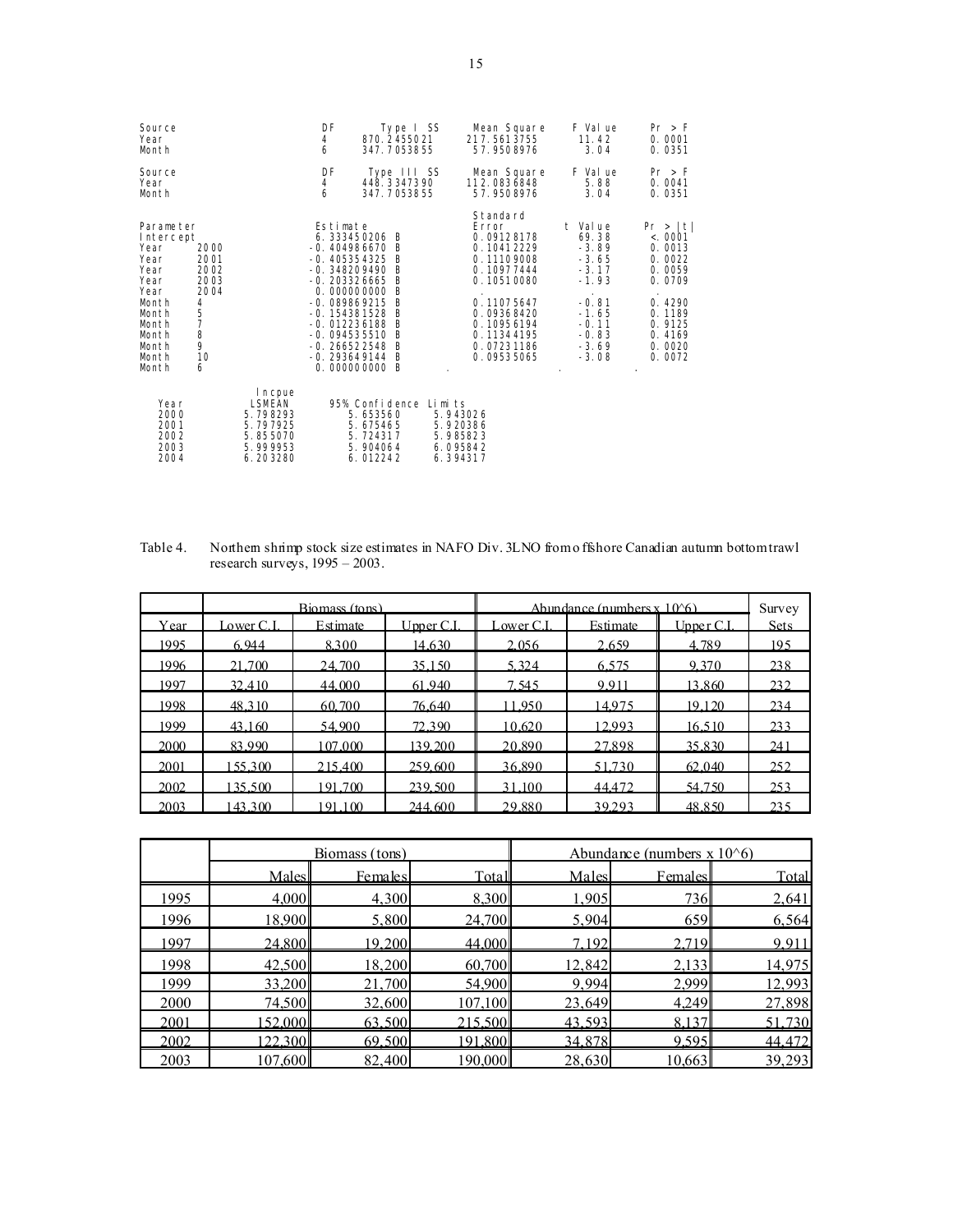|      |            | Biomass (tons) |            |            | Abundance (numbers $x 106$ ) |             | Survey      |
|------|------------|----------------|------------|------------|------------------------------|-------------|-------------|
| Year | Lower C.I. | Estimate       | Upper C.I. | Lower C.I. | Estimate                     | Upper $C.I$ | <b>Sets</b> |
| 1999 | 27.080     | 49.500         | 76.520     | 6.592      | 11.437                       | 17.310      | 313         |
| 2000 | 65.710     | 13.300         | 176.700    | 13.150     | 21.356                       | 31.590      | 298         |
| 2001 | 52.680     | 82.500         | 17.000     | 12.240     | 19.714                       | 28.540      | 312         |
| 2002 | 87.390     | 133.800        | 204.700    | 20.730     | 31.260                       | 47.660      | 304         |
| 2003 | 118.300    | 169.600        | 237.500    | 26.210     | 38.998                       | 57.840      | 313         |
| 2004 | 4.080      | 100.900        | 178.200    | 8 213      | 19.444                       | 33.820      | 308         |

Table 5. Northern shrimp stock size estimates in NAFO Div. 3LNO from o ffshore Canadian spring bottom trawl research surveys, 1999 – 2004.

|      |        | Biomass (tons) |         | Abundance (numbers $x 10^6$ ) |         |        |  |  |
|------|--------|----------------|---------|-------------------------------|---------|--------|--|--|
|      | Males  | Females        | Total   | Males                         | Females | Total  |  |  |
| 1999 | 29,400 | 20,100         | 49.500  | 8.767                         | 2.670   | 1.437  |  |  |
| 2000 | 46,900 | 50,300         | 97,200  | 14,795                        | 6,561   | 21,356 |  |  |
| 2001 | 50,000 | 32,500         | 82,500  | 15,066                        | 4,648   | 19,713 |  |  |
| 2002 | 79,200 | 54,600         | 133,800 | 22,503                        | 8,757   | 31,260 |  |  |
| 2003 | 100    | 78.500         | 69.600  | 26.51t                        | 12.482  | 38.998 |  |  |
| 2004 | 56,100 | 44,900         | 101,000 | 13,330                        | 6,114   | 19,444 |  |  |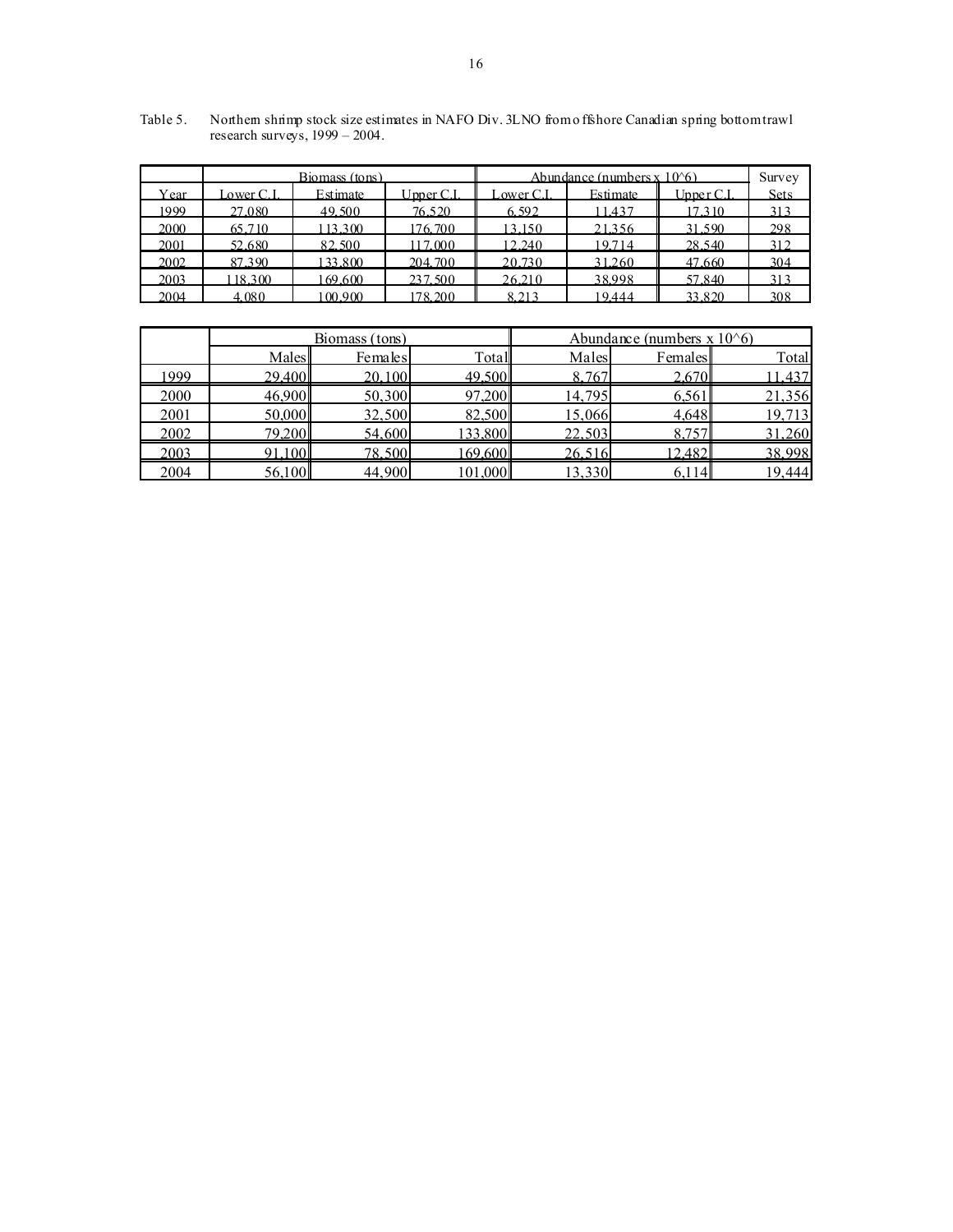| Table 6. | NAFO Div. 3LNO nothem shimp ( <i>Pandalus borealis</i> ) biomass estimates for entire Divisions and outside the 200 Nmi limit. The estimates were derived using |
|----------|-----------------------------------------------------------------------------------------------------------------------------------------------------------------|
|          | ogmap calculations with data obtained from annual autumn Canadian research bottom trawl surveys. (Standard 15 min, tows taken with a Campelen 1800 shrimp       |
|          | trawl.)                                                                                                                                                         |
|          |                                                                                                                                                                 |

|                   |               |            | Entire Division  | Outside 200 Nmi limit |                  |                 | 3 year running  |         |                 |
|-------------------|---------------|------------|------------------|-----------------------|------------------|-----------------|-----------------|---------|-----------------|
| Season            | Year          | Division   | Biomass estimate | Percent by            | Biomass estimate | Percent biomass |                 | percent | average percent |
|                   |               |            | (Kg x 1000)      | division              | (Kg x 1000)      | by division     |                 | biomass | biomass         |
|                   |               |            |                  |                       |                  |                 |                 | in NRA  | in NRA          |
| Spring            | 1999          | 3L         | 47,500           | 95.38                 | 10,200           | 85.71           |                 | 21.47   | 21.47           |
| Spring            | 2000          | 3L         | 108,700          | 95.77                 | 23,800           | 87.18           |                 | 21.90   | 21.68           |
| Spring            | 2001          | 3L         | 82,700           | 99.64                 | 11,400           | 99.13           |                 | 13.78   | 19.05           |
| Spring            | 2002          | 3L         | 128,100          | 95.60                 | 34,300           | 91.47           |                 | 26.78   | 20.82           |
| Spin <sub>g</sub> | 2003          | 3L         | 165,400          | 96.73                 | 29,900           | 86.92           |                 | 18.08   | 19.55           |
| Spring            | 2004          | $3{\rm L}$ | 99,500           | 98.61                 | 27,100           | 97.48           |                 | 27.24   | 24.03           |
|                   |               |            | overall average  | 97                    |                  |                 | Overall average | 21.54   |                 |
|                   |               |            |                  |                       |                  |                 |                 |         |                 |
| Spin <sub>g</sub> | 1999          | 3N         | 2,200            | 4.42                  | 1,700            | 14.29           |                 | 77.27   | 77.27           |
| Spring            | 2000          | 3N         | 4,700            | 4.14                  | 3,500            | 12.82           |                 | 74.47   | 75.87           |
| Spring            | 2001          | 3N         | 300              | 0.36                  | 100              | 0.87            |                 | 33.33   | 61.69           |
| Spring            | 2002          | 3N         | 5,800            | 4.33                  | 3,200            | 8.53            |                 | 55.17   | 54.32           |
| Spin <sub>g</sub> | 2003          | 3N         | 5,400            | 3.16                  | 4,500            | 13.08           |                 | 83.33   | 57.28           |
| Spring            | 2004          | 3N         | 1,200            | 1.19                  | 700              | 2.52            |                 | 58.33   | 65.61           |
|                   |               |            | overall average  | 3                     |                  |                 | Overall average | 63.65   |                 |
|                   |               |            |                  |                       |                  |                 |                 |         |                 |
| Spring            | 1999          | 3O         | 100              | 0.20                  | $\boldsymbol{0}$ | 0.00            |                 | 0.00    | 0.00            |
| Spring            | 2000          | 3O         | 100              | 0.09                  | $\boldsymbol{0}$ | 0.00            |                 | 0.00    | 0.00            |
| Spring            | 2001          | 3O         | $\bf{0}$         | 0.00                  | $\boldsymbol{0}$ | 0.00            |                 | 0.00    | 0.00            |
| Spin <sub>g</sub> | 2002          | 30         | 100              | 0.07                  | $\mathbf{0}$     | 0.00            |                 | 0.00    | 0.00            |
| Spin <sub>g</sub> | 2003          | 3O         | 200              | 0.12                  | $\mathbf{0}$     | 0.00            |                 | 0.00    | 0.00            |
| Spring            | 2004          | 3O         | 200              | 0.20                  | $\boldsymbol{0}$ | 0.00            |                 | 0.00    | 0.00            |
|                   |               |            | overall average  | $\bf{0}$              |                  |                 | Overall average | 0.00    |                 |
|                   | all divisions |            |                  |                       |                  |                 |                 |         |                 |
| Spring            | 1999          |            | 49,800           |                       | 11,900           |                 |                 | 23.90   | 23.90           |
| Spring            | 2000          |            | 113,500          |                       | 27,300           |                 |                 | 24.05   | 23.97           |
| Spring            | 2001          |            | 83,000           |                       | 11,500           |                 |                 | 13.86   | 20.60           |
| Spin <sub>g</sub> | 2002          |            | 134,000          |                       | 37,500           |                 |                 | 27.99   | 21.96           |
| Spring            | 2003          |            | 171,000          |                       | 34,400           |                 |                 | 20.12   | 20.65           |
| Spring            | 2004          |            | 100,900          |                       | 27,800           |                 |                 | 27.55   | 25.22           |
|                   |               |            |                  |                       |                  |                 | Overall average | 22.91   |                 |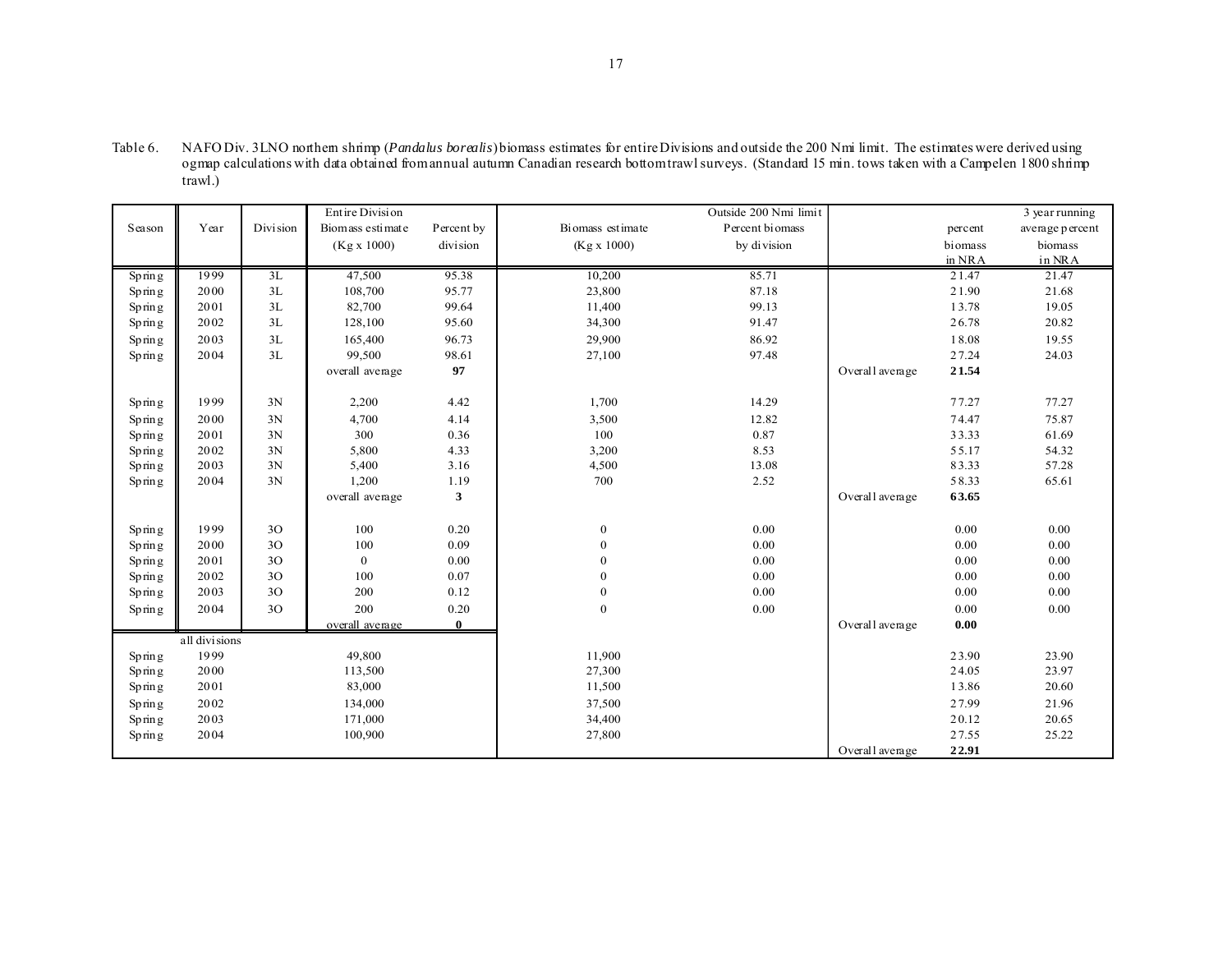Table 7. NAFO Div. 3LNO northern shrimp (*Pandalus borealis*) biomass estimates for entire Divisions and outside the 200 Nmi limit. The estimates were derived using ogmap calculations with data obtained from annual autumn Canadian research bottom trawl surveys. (Standard 15 min. tows taken with a Campelen 1800 shrimp trawl.)

|        |               | Outside 200 Nmi limit<br>Entire |                    |            |                  |                 |                 |         |                 |
|--------|---------------|---------------------------------|--------------------|------------|------------------|-----------------|-----------------|---------|-----------------|
| Season | Year          | Division                        | Biomass estimate   | Percent by | Biomass estimate | Percent biomass |                 |         | 3 year running  |
|        |               |                                 | $(Kg \times 1000)$ | division   | (Kg x 1000)      | by division     |                 | percent | average percent |
|        |               |                                 |                    |            |                  |                 |                 | biomass | biomass         |
|        |               |                                 |                    |            |                  |                 |                 | in NRA  | in NRA          |
| Autumn | 1995          | ЗL                              | 7,500              | 90.36      | 1,000            | 62.50           |                 | 13.33   | 13.33           |
| Autumn | 1996          | 3L                              | 22,900             | 92.71      | 4,000            | 85.11           |                 | 17.47   | 15.40           |
| Autumn | 1997          | 3L                              | 43,400             | 98.64      | 5,500            | 91.67           |                 | 12.67   | 14.49           |
| Autumn | 1998          | 3L                              | 56,000             | 92.26      | 8,900            | 81.65           |                 | 15.89   | 15.34           |
| Autumn | 1999          | 3L                              | 54.500             | 99.27      | 8,000            | 96.39           |                 | 14.68   | 14.41           |
| Autumn | 2000          | 3L                              | 105,800            | 98.88      | 22,100           | 98.22           |                 | 20.89   | 17.15           |
| Autumn | 2001          | 3L                              | 213,700            | 99.21      | 40,800           | 97.14           |                 | 19.09   | 18.22           |
| Autumn | 2002          | 3L                              | 187,800            | 97.97      | 35,200           | 92.39           |                 | 18.74   | 19.57           |
| Autumn | 2003          | 3L                              | 185,300            | 96.96      | 35,300           | 91.69           |                 | 19.05   | 18.96           |
|        |               |                                 | Overall average    | 96.25      |                  |                 | Overall average | 16.87   |                 |
|        |               |                                 |                    |            |                  |                 |                 |         |                 |
| Autumn | 1995          | 3N                              | 900                | 10.84      | 600              | 37.50           |                 | 66.67   | 66.67           |
| Autumn | 1996          | 3N                              | 2,000              | 8.10       | 700              | 14.89           |                 | 35.00   | 50.83           |
| Autumn | 1997          | 3N                              | 700                | 1.59       | 500              | 8.33            |                 | 71.43   | 57.70           |
| Autumn | 1998          | 3N                              | 4,700              | 7.74       | 2,000            | 18.35           |                 | 42.55   | 49.66           |
| Autumn | 1999          | 3N                              | 500                | 0.91       | 300              | 3.61            |                 | 60.00   | 57.99<br>53.23  |
| Autumn | 2000          | 3N                              | 700                | 0.65       | 400              | 1.78            |                 | 57.14   |                 |
| Autumn | 2001          | 3N                              | 1,700              | 0.79       | 1,200            | 2.86            |                 | 70.59   | 62.58           |
| Autumn | 2002          | 3N                              | 4,000              | 2.09       | 2,900            | 7.61            |                 | 72.50   | 66.74           |
| Autumn | 2003          | 3N                              | 4,700              | 2.46       | 3,200            | 8.31            |                 | 68.09   | 70.39           |
|        |               |                                 | Overall average    | 3.91       |                  |                 | Overall average | 60.44   |                 |
|        |               |                                 |                    |            |                  |                 |                 |         |                 |
| Autumn | 1995          | 3O                              | 0                  | 0.00       | 0                | 0.00            |                 | 0.00    | 0.00            |
| Autumn | 1996          | 3O                              | $\mathbf 0$        | 0.00       | 0                | 0.00            |                 | 0.00    | 0.00            |
| Autumn | 1997          | 3O                              | $\mathbf 0$        | 0.00       | 0                | 0.00            |                 | 0.00    | 0.00            |
| Autumn | 1998          | 3O                              | 100                | 0.16       | 0                | 0.00            |                 | 0.00    | 0.00            |
| Autumn | 1999          | 3O                              | 0                  | 0.00       | 0                | 0.00            |                 | 0.00    | 0.00            |
| Autumn | 2000          | 3O                              | 0                  | 0.00       | 0                | 0.00            |                 | 0.00    | 0.00            |
| Autumn | 2001          | 3O                              | $\mathbf 0$        | 0.00       | 0                | 0.00            |                 | 0.00    | 0.00            |
| Autumn | 2002          | 3O                              | 100                | 0.05       | 0                | 0.00            |                 | 0.00    | 0.00            |
| Autumn | 2003          | 3O                              | 200                | 0.10       | $\overline{0}$   | 0.00            |                 | 0.00    | 0.00            |
|        |               |                                 | Overall average    | 0.04       |                  |                 | Overall average | 0.00    |                 |
|        | all divisions |                                 |                    |            |                  |                 |                 |         |                 |
| Autumn | 1995          |                                 | 8,300              |            | 1,600            |                 |                 | 19.28   | 19.28           |
| Autumn | 1996          |                                 | 24,700             |            | 4,700            |                 |                 | 19.03   | 19.15           |
| Autumn | 1997          |                                 | 44,000             |            | 6,000            |                 |                 | 13.64   | 17.31           |
| Autumn | 1998          |                                 | 60,700             |            | 10,900           |                 |                 | 17.96   | 16.87           |
| Autumn | 1999          |                                 | 54,900             |            | 8,300            |                 |                 | 15.12   | 15.57           |
| Autumn | 2000          |                                 | 107,000            |            | 22,500           |                 |                 | 21.03   | 18.03           |
| Autumn | 2001          |                                 | 215,400            |            | 42,000           |                 |                 | 19.50   | 18.55           |
| Autumn | 2002          |                                 | 191,700            |            | 38,100           |                 |                 | 19.87   | 20.13           |
| Autumn | 2003          |                                 | 191,100            |            | 38,500           |                 |                 | 20.15   | 19.84           |
|        |               |                                 |                    |            |                  |                 | Overall average | 18.40   |                 |
|        |               |                                 |                    |            |                  |                 |                 |         |                 |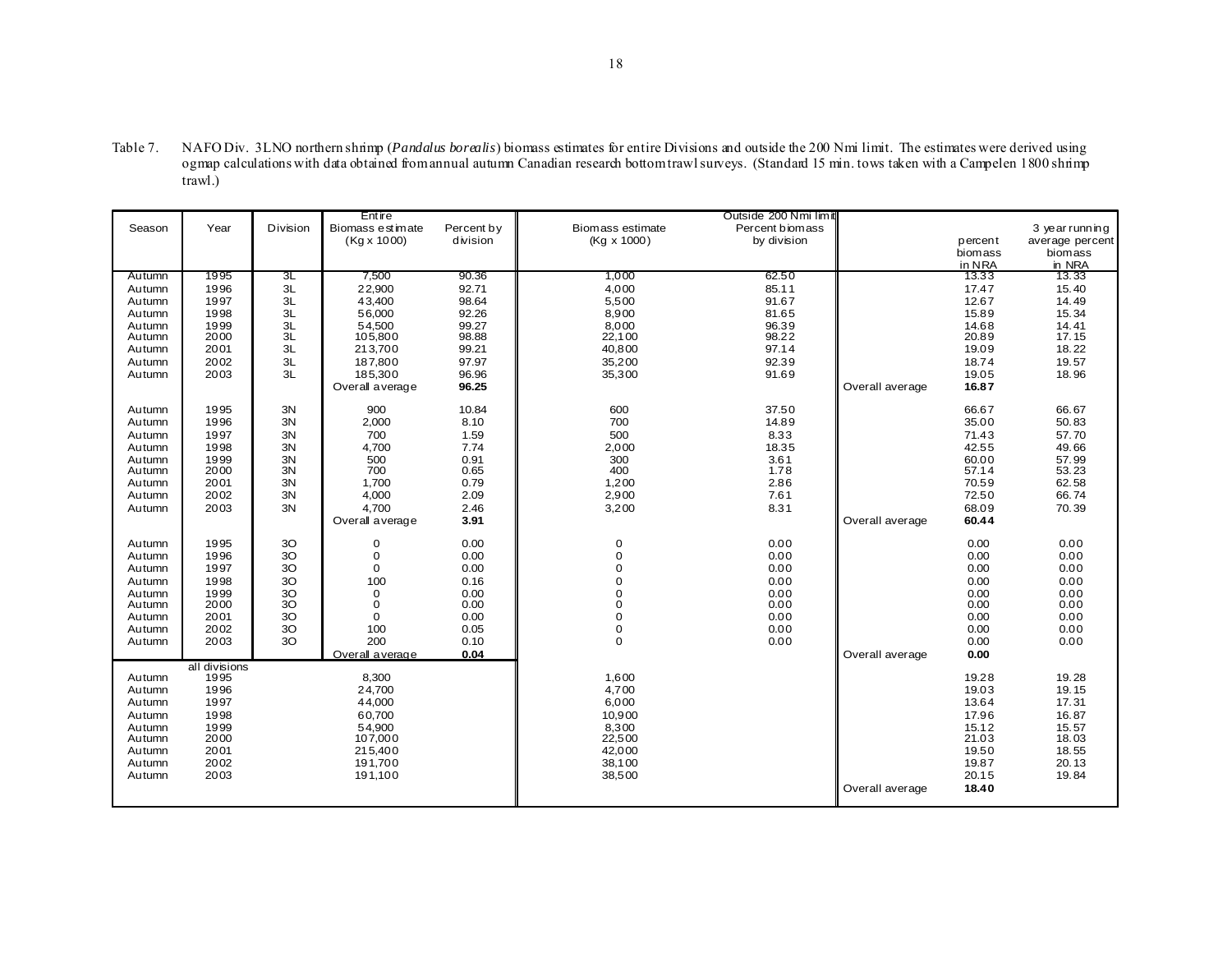| Length in<br>mm | 1995      | 1996                    | 1997        | 1998                    | 1999           | 2000             | 2001      | 2002   | 2003                    |
|-----------------|-----------|-------------------------|-------------|-------------------------|----------------|------------------|-----------|--------|-------------------------|
| 5               | $\pmb{0}$ | $\pmb{0}$               | 0           | $\pmb{0}$               | $\pmb{0}$      | $\pmb{0}$        | $\pmb{0}$ | 0      | 3                       |
| 5.5             | $\pmb{0}$ | $\pmb{0}$               | 0           | 0                       | $\mathbf 0$    | $\boldsymbol{0}$ | 0         | 0      | $\boldsymbol{0}$        |
| 6               | $\pmb{0}$ | $\pmb{0}$               | $\mathsf 0$ | 0                       | $\pmb{0}$      | $\boldsymbol{0}$ | 0         | 0      | $\pmb{0}$               |
| 6.5             | $\pmb{0}$ | $\mathbf 0$             | 0           | 0                       | $\pmb{0}$      | $\boldsymbol{0}$ | 0         | 0      | 6                       |
| 7               | 6         | 0                       | 0           | 0                       | $\overline{c}$ | $\boldsymbol{0}$ | $\pmb{0}$ | 0      | $\overline{\mathbf{4}}$ |
| 7.5             | 19        | 2                       | 4           | $\overline{\mathbf{c}}$ | 5              | 10               | 15        | 1      | 23                      |
| 8               | 12        | 8                       | 4           | 6                       | 5              | 6                | $\,6$     | 11     | 69                      |
| 8.5             | 35        | 14                      | 9           | 70                      | 20             | 88               | 41        | 47     | 116                     |
| 9               | 71        | 26                      | 26          | 186                     | 25             | 128              | 115       | 116    | 180                     |
| 9.5             | 114       | 50                      | 66          | 372                     | 47             | 203              | 198       | 213    | 250                     |
| 10              | 199       | 67                      | 72          | 623                     | 88             | 324              | 132       | 369    | 314                     |
| 10.5            | 251       | 55                      | 100         | 723                     | 112            | 320              | 82        | 232    | 196                     |
| 11              | 252       | 52                      | 77          | 570                     | 98             | 246              | 54        | 151    | 99                      |
| 11.5            | 188       | 67                      | 59          | 366                     | 68             | 134              | 49        | 85     | 89                      |
| 12              | 144       | 93                      | 42          | 155                     | 30             | 95               | 88        | 161    | 86                      |
| 12.5            | 82        | 126                     | 47          | 116                     | 47             | 156              | 175       | 231    | 202                     |
| 13              | 93        | 140                     | 48          | 69                      | 77             | 298              | 387       | 378    | 233                     |
| 13.5            | 105       | 156                     | 66          | 119                     | 135            | 652              | 628       | 739    | 370                     |
| 14              | 80        | 239                     | 119         | 184                     | 257            | 1,009            | 1,015     | 913    | 627                     |
| 14.5            | 127       | 357                     | 224         | 343                     | 412            | 1,386            | 1,704     | 1,120  | 885                     |
| 15              | 149       | 579                     | 420         | 517                     | 798            | 1,459            | 2,189     | 845    | 1,067                   |
| 15.5            | 202       | 716                     | 605         | 542                     | 1,178          | 1,428            | 1,992     | 914    | 1,014                   |
| 16              | 194       | 725                     | 661         | 538                     | 1,237          | 1,219            | 1,892     | 1,350  | 895                     |
| 16.5            | 151       | 527                     | 469         | 521                     | 899            | 1,280            | 2,978     | 2,510  | 974                     |
| 17              | 124       | 355                     | 461         | 506                     | 461            | 1,749            | 3,198     | 3,655  | 1,435                   |
| 17.5            | 77        | 288                     | 482         | 656                     | 326            | 2,564            | 3,425     | 3,192  | 1,802                   |
| 18              | 58        | 333                     | 574         | 845                     | 390            | 2,930            | 3,417     | 3,258  | 2,144                   |
| 18.5            | 54        | 354                     | 735         | 1,040                   | 504            | 2,131            | 4,152     | 3,350  | 2,678                   |
| 19              | 56        | 419                     | 687         | 1,123                   | 524            | 1,492            | 4,676     | 2,881  | 3,199                   |
| 19.5            | 65        | 386                     | 598         | 1,039                   | 524            | 1,001            | 4,580     | 2,906  | 3,122                   |
| 20              | 67        | 257                     | 371         | 976                     | 533            | 683              | 3,594     | 2,716  | 3,067                   |
| 20.5            | 49        | 140                     | 258         | 799                     | 531            | 553              | 2,144     | 2,205  | 2,217                   |
| 21              | 40        | 119                     | 121         | 556                     | 491            | 417              | 1,096     | 1,349  | 1,558                   |
| 21.5            | 24        | 79                      | 67          | 381                     | 323            | 401              | 491       | 695    | 772                     |
| 22              | 19        | 58                      | 19          | 140                     | 185            | 228              | 174       | 298    | 404                     |
| 22.5            | 10        | 45                      | 10          | 39                      | 111            | 110              | 56        | 34     | 148                     |
| 23              | 5         | 25                      | 1           | 18                      | 31             | 57               | 50        | 5      | 50                      |
| 23.5            | 1         | 18                      | 1           | $\overline{c}$          | 21             | 14               | 20        | 0      | 3                       |
| 24              | $\pmb{0}$ | $\overline{\mathbf{4}}$ | $\pmb{0}$   | $\pmb{0}$               | 3              | $\mathbf 5$      | $\pmb{0}$ | 0      | $\pmb{0}$               |
| 24.5            | 0         | $\boldsymbol{2}$        | 0           | 0                       | 1              | $\mathbf 0$      | 0         | 0      | 3                       |
| 25              | $\pmb{0}$ | $\pmb{0}$               | $\pmb{0}$   | 0                       | $\pmb{0}$      | $\pmb{0}$        | 0         | 0      | $\pmb{0}$               |
| 25.5            | 0         | 0                       | 0           | 0                       | $\mathbf 0$    | $\mathbf 0$      | 0         | 0      | 0                       |
| 26              | 0         | 0                       | 0           | 0                       | 0              | 0                | 0         | 0      | 0                       |
| 26.5            | 0         | $\pmb{0}$               | 0           | 0                       | $\mathbf 0$    | $\mathbf 0$      | 0         | 0      | $\pmb{0}$               |
| 27              | 0         | 0                       | 0           | 0                       | $\mathbf 0$    | $\mathbf 0$      | 0         | 0      | 0                       |
| 27.5            | 0         | 0                       | 0           | 0                       | $\mathbf 0$    | 0                | 0         | 0      | $\pmb{0}$               |
| 28              | 0         | 0                       | 0           | 0                       | 0              | $\mathbf 0$      | 0         | 0      | $\pmb{0}$               |
| 28.5            | 0         | 0                       | 0           | 0                       | 0              | $\mathbf 0$      | 0         | 0      | 0                       |
| 29              | 0         | 0                       | 0           | 0                       | 0              | $\mathbf 0$      | 0         | 0      | 0                       |
| 29.5            | 0         | $\mathbf 0$             | 0           | 0                       | 0              | 0                | 0         | 0      | 0                       |
| total           | 3,121     | 6,881                   | 7,503       | 14,140                  | 10,498         | 24,775           | 44,813    | 36,926 | 30,303                  |

Table 8. Abundances (10^6) of male northern shrimp (*Pandalus borealis* ) collected in NAFO Divs. 3LNO during autumn Canadian research surveys during 1995 - 2003. (Offshore strata only)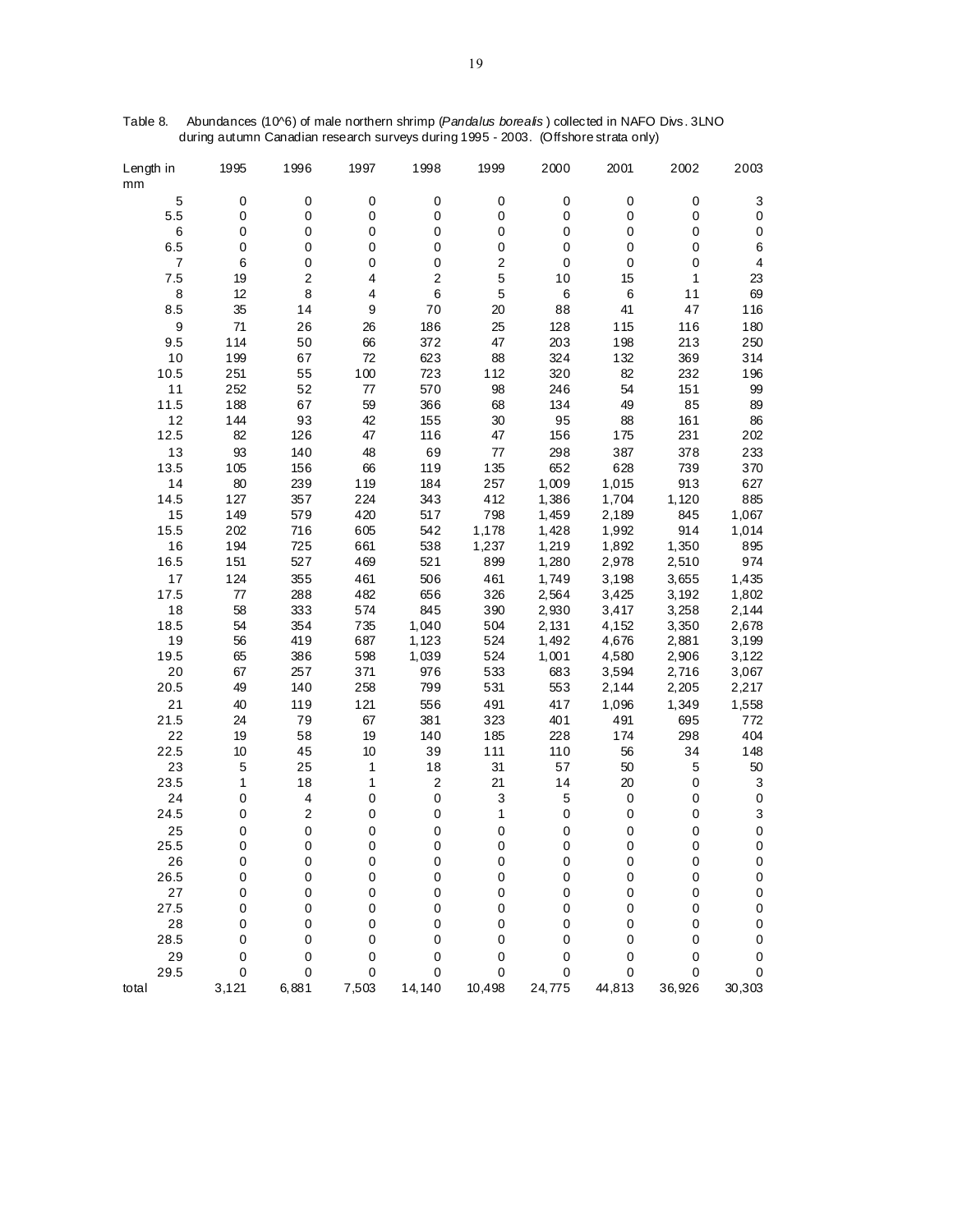| Length in<br>mm | 1995  | 1996                    | 1997           | 1998                    | 1999                    | 2000             | 2001                    | 2002                     | 2003                      |
|-----------------|-------|-------------------------|----------------|-------------------------|-------------------------|------------------|-------------------------|--------------------------|---------------------------|
| 5               | 0     | 0                       | 0              | $\pmb{0}$               | $\pmb{0}$               | $\pmb{0}$        | $\pmb{0}$               | 0                        | 0                         |
| 5.5             | 0     | 0                       | $\mathbf 0$    | 0                       | 0                       | 0                | $\pmb{0}$               | 0                        | $\pmb{0}$                 |
| 6               | 0     | 0                       | 0              | 0                       | 0                       | 0                | 0                       | 0                        | $\pmb{0}$                 |
| 6.5             | 0     | 0                       | 0              | 0                       | 0                       | 0                | 0                       | 0                        | 0                         |
| $\overline{7}$  | 0     | 0                       | 0              | 0                       | 0                       | 0                | 0                       | 0                        | 0                         |
| 7.5             | 0     | 0                       | $\mathbf 0$    | 0                       | 0                       | 0                | 0                       | 0                        | 0                         |
| 8               | 0     | 0                       | 0              | 0                       | 0                       | 0                | 0                       | 0                        | $\pmb{0}$                 |
| 8.5             | 0     | 0                       | 0              | 0                       | 0                       | 0                | 0                       | 0                        | 0                         |
| 9               | 0     | 0                       | 0              | 0                       | $\mathbf 0$             | 0                | 0                       | 0                        | 0                         |
| 9.5             | 0     | 0                       | $\mathbf 0$    | 0                       | 0                       | 0                | 0                       | 0                        | $\pmb{0}$                 |
| 10              | 0     | 0                       | 0              | 0                       | $\mathbf 0$             | 0                | 0                       | 0                        | 0                         |
| 10.5            | 0     | 0                       | 0              | 0                       | 0                       | 0                | 0                       | 0                        | 0                         |
| 11              | 0     | 0                       | $\mathbf 0$    | 0                       | 0                       | 0                | 0                       | 0                        | 0                         |
| 11.5            | 0     | 0                       | $\mathbf 0$    | 0                       | 0                       | 0                | 0                       | 0                        | $\pmb{0}$                 |
| 12              | 0     | 0                       | 0              | 0                       | 1                       | 0                | $\mathbf 2$             | 0                        | 0                         |
| 12.5            | 1     | 0                       | 1              | 0                       | $\mathbf 0$             | 0                | 0                       | 0                        | 0                         |
| 13              | 0     | 0                       | 0              | 0                       | $\mathbf 0$             | 0                | 0                       | 0                        | $\pmb{0}$                 |
| 13.5            | 3     | 0                       | $\mathbf 0$    | 0                       | $\mathbf 2$             | 0                | 1                       | 0                        | 3                         |
| 14              | 11    | 0                       | 1              | 0                       | $\pmb{0}$               | 0                | 0                       | 0                        | 12                        |
| 14.5            | 9     | 1                       | 0              | 0                       | 0                       | 0                | 0                       | 0                        | $\pmb{0}$                 |
| 15              | 42    | 1                       | $\mathbf 0$    | 0                       | 0                       | 0                | 0                       | 0                        | 12                        |
| 15.5            | 108   | 1                       | 0              | 0                       | 0                       | 0                | 1                       | 0                        | $\boldsymbol{2}$          |
| 16              | 96    | 2                       | 4              | 5                       | $\mathbf 0$             | 1                | $\overline{\mathbf{c}}$ | 0                        | $\mathbf 0$               |
| 16.5            | 82    | $\overline{\mathbf{c}}$ | $\mathbf 2$    | 6                       | 5                       | 10               | 13                      | 4                        | 5                         |
| 17              | 57    | 1                       | 5              | 8                       | 9                       | $\boldsymbol{2}$ | 37                      | 10                       | $\boldsymbol{9}$          |
| 17.5            | 39    | 8                       | 5              | 5                       | $\overline{7}$          | 5                | 24                      | 29                       | 13                        |
| 18              | 20    | 4                       | 17             | 8                       | 8                       | 42               | 18                      | 24                       | 59                        |
| 18.5            | 16    | 8                       | 34             | 8                       | 9                       | 55               | 38                      | 12                       | 52                        |
| 19              | 28    | 22                      | 63             | 6                       | 29                      | 75               | 78                      | 43                       | 76                        |
| 19.5            | 34    | 32                      | 170            | 40                      | 40                      | 95               | 167                     | 193                      | 79                        |
| 20              | 39    | 49                      | 206            | 55                      | 96                      | 195              | 325                     | 503                      | 141                       |
| 20.5            | 38    | 54                      | 345            | 117                     | 168                     | 227              | 353                     | 883                      | 517                       |
| 21              | 49    | 40                      | 384            | 156                     | 304                     | 343              | 616                     | 1,595                    | 892                       |
| 21.5            | 63    | 57                      | 375            | 213                     | 434                     | 371              | 698                     | 1,577                    | 1,322                     |
| 22              | 64    | 47                      | 279            | 259                     | 458                     | 387              | 921                     | 1,355                    | 1,755                     |
| 22.5            | 87    | 58                      | 204            | 312                     | 405                     | 493              | 1,050                   | 942                      | 1,869                     |
| 23              | 75    | 71                      | 176            | 323                     | 335                     | 479              | 988                     | 778                      | 1,568                     |
| 23.5            | 55    | 59                      | 138            | 245                     | 274                     | 495              | 836                     | 609                      | 1,131                     |
| 24              | 55    | 51                      | 104            | 196                     | 242                     | 455              | 754                     | 529                      | 720                       |
| 24.5            | 54    | 60                      | 100            | 125                     | 127                     | 334              | 590                     | 415                      | 487                       |
| 25              | 39    | 60                      | 81             | 95                      | 96                      | 215              | 457                     | 217                      | 413                       |
| 25.5            | 54    | 41                      | 47             | 60                      | 59                      | 108              | 208                     | 182                      | 234                       |
| 26              | 34    | 31                      | 29             | 31                      | 31                      | 55               | 97                      | 115                      | 116                       |
| 26.5            | 32    | 25                      | 8              | 18                      | 13                      | 38               | 50                      | 82                       | 114                       |
| 27              | 26    | 18                      | $\overline{7}$ | 15                      | $\boldsymbol{9}$        | 13               | 36                      | 39                       | 32                        |
| 27.5            | 9     | $10$                    | 11             | 6                       | 8                       | 9                | 20                      | 25                       | 20                        |
| 28              | 12    | 5                       | 4              | 6                       | $\overline{\mathbf{4}}$ | 6                | 5                       | $\overline{\mathcal{I}}$ | $11$                      |
| 28.5            | 6     | 8                       | 3              | $\overline{\mathbf{c}}$ | 1                       | 1                | 1                       | 1                        | $\pmb{0}$                 |
| 29              | 3     | 5                       | 3              | 1                       | 1                       | $\pmb{0}$        | 1                       | 4                        | $\ensuremath{\mathsf{3}}$ |
| 29.5            | 5     | 5                       | 1              | 0                       | $\mathbf 0$             | $\overline{c}$   | 0                       | 0                        | $\pmb{0}$                 |
| $30\,$          | 0     | 3                       | 0              | 0                       | $\mathbf 0$             | $\mathbf 0$      | 0                       | 0                        | $\mathbf 2$               |
| 30.5            | 0     | 3                       | $\mathbf 0$    | 0                       | 0                       | 0                | 0                       | 0                        | $\mathbf 0$               |
| 31              | 0     | 0                       | 0              | 0                       | $\mathbf 0$             | $\boldsymbol{2}$ | 0                       | 0                        | 0                         |
| 31.5            | 0     | 0                       | $\mathbf 0$    | 0                       | 0                       | 0                | 0                       | 0                        | 0                         |
| 32              | 0     | $\,0\,$                 | 0              | 0                       | 0                       | 0                | 0                       | 0                        | 0                         |
| total           | 1,345 | 841                     | 2,802          | 2,323                   | 3,176                   | 4,512            | 8,387                   | 10,170                   | 11,668                    |

Table 9. Abundances (10^6) of female northern shrimp (*Pandalus borealis*) collected in NAFO Divs. 3LNO during autumn Canadian research surveys during 1995 - 2003. (Offshore strata only)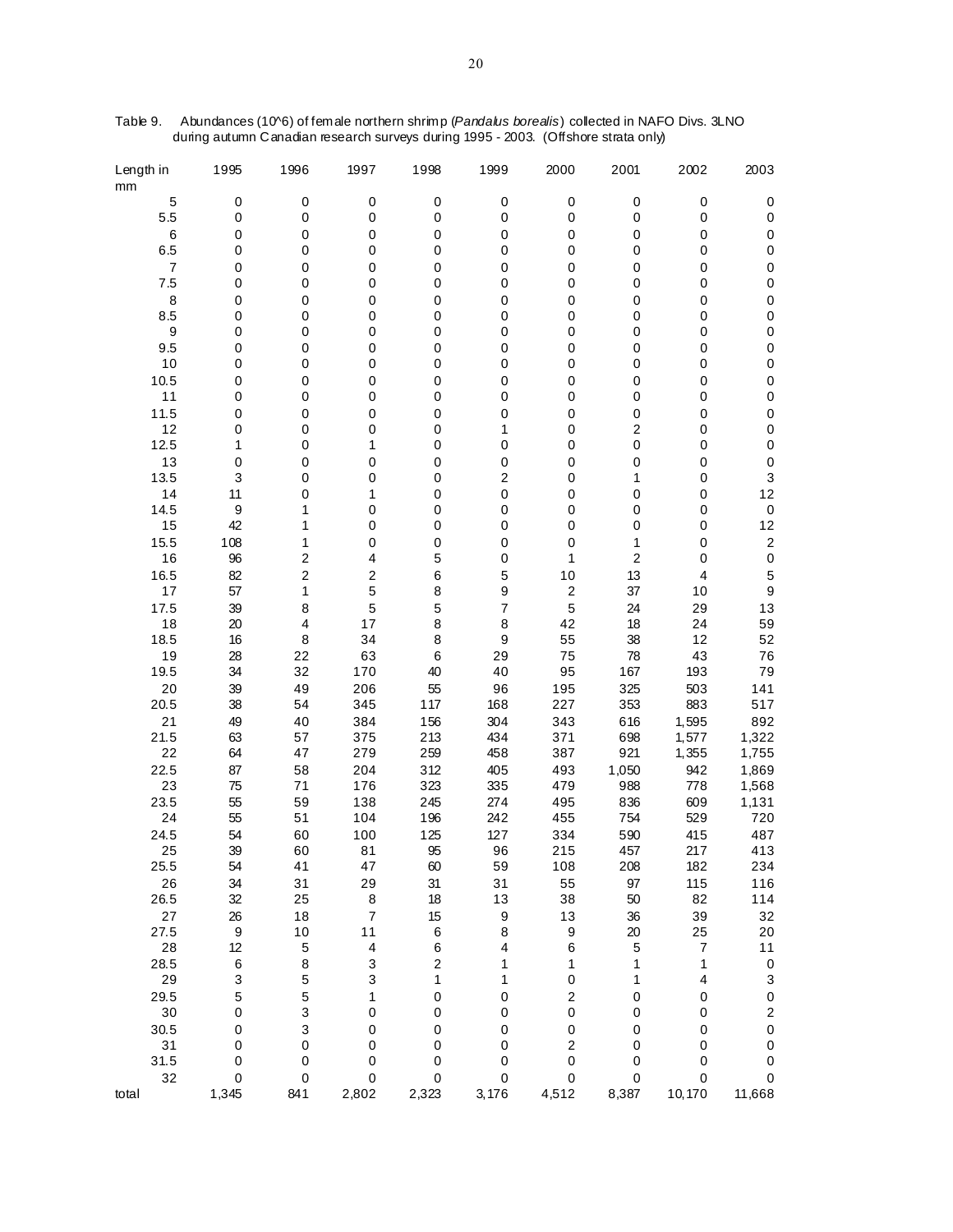#### Table 10. Modal analysis using MIX 3.1a (MacDonald and Pitcher, 1993) of *P. borealis* collected during the autumn 1995 – 2003 Canadian research bottom trawl surveys in 3LNO.

| Year | 1995  | 1996  | 1997  | 1998  | 1999  | 2000           | 2001  | 2002  | 2003         |
|------|-------|-------|-------|-------|-------|----------------|-------|-------|--------------|
| 1991 | 22.19 |       |       |       |       |                |       |       |              |
| 1992 | 19.73 | 22.18 | 23.50 |       |       |                |       |       |              |
| 1993 | 15.56 | 18.78 | 20.42 | 22.54 |       |                |       |       |              |
| 1994 | 10.59 | 15.44 | 18.13 | 19.81 | 22.48 |                |       |       |              |
| 1995 |       | 12.68 | 15.29 | 18.18 | 20.95 | 23.12 (.030)   |       |       |              |
| 1996 |       |       | 10.46 | 15.50 | 18.84 | 20.24(.035)    | 22.87 |       |              |
| 1997 |       |       |       | 10.24 | 15.46 | 17.51(.011)    | 19.14 | 23.78 |              |
| 1998 |       |       |       |       | 10.70 | 14.41(.010)    | 16.68 | 20.36 | 24.14(.101)  |
| 1999 |       |       |       |       |       | $10.02$ (.014) | 14.28 | 17.40 | 21.71 (.048) |
| 2000 |       |       |       |       |       |                | 9.60  | 14.08 | 18.81(.024)  |
| 2001 |       |       |       |       |       |                |       | 9.96  | 14.95(.026)  |
| 2002 |       |       |       |       |       |                |       |       | 9.67(.040)   |

# Mean carapace length (Standard error/ constraints)

Estimated proportion (Standard error/ constraints) contributed by each year class

| Year Class | 1995            | 1996            | 1997            | 1998            | 1999            | 2000            | 2001            | 2002            | 2003            |
|------------|-----------------|-----------------|-----------------|-----------------|-----------------|-----------------|-----------------|-----------------|-----------------|
| 1991       | .091<br>(0.167) |                 |                 |                 |                 |                 |                 |                 |                 |
| 1992       | .129<br>(0.022) | .079<br>(0.010) | .077<br>(0.004) |                 |                 |                 |                 |                 |                 |
| 1993       | .434<br>(0.012) | .350<br>(0.020) | .284<br>(0.007) | .126<br>(0.034) |                 |                 |                 |                 |                 |
| 1994       | .346<br>(0.008) | .465<br>(0.023) | .331<br>(0.007) | .287<br>(0.182) | .174<br>(0.057) |                 |                 |                 |                 |
| 1995       |                 | .106<br>(0.014) | .261<br>(0.004) | .177<br>(0.162) | .171<br>(0.058) | .111<br>(0.002) |                 |                 |                 |
| 1996       |                 |                 | .047<br>(0.002) | .218<br>(0.014) | .201<br>(0.010) | .151<br>(0.003) | .132<br>(0.002) |                 |                 |
| 1997       |                 |                 |                 | .193<br>(0.032) | .410<br>(0.055) | .450<br>(0.003) | .458<br>(0.003) | .059<br>(0.002) |                 |
| 1998       |                 |                 |                 |                 | .044<br>(0.072) | .237<br>(0.003) | .263<br>(0.003) | .380<br>(0.003) | .042<br>(0.005) |
| 1999       |                 |                 |                 |                 |                 | .051<br>(0.001) | .135<br>(0.002) | .430<br>(0.003) | .290<br>(0.005) |
| 2000       |                 |                 |                 |                 |                 |                 | .012<br>(0.000) | .104<br>(0.020) | .481<br>(0.006) |
| 2001       |                 |                 |                 |                 |                 |                 |                 | .027<br>(0.001) | .153<br>(0.002) |
| 2002       |                 |                 |                 |                 |                 |                 |                 |                 | .034<br>(0.000) |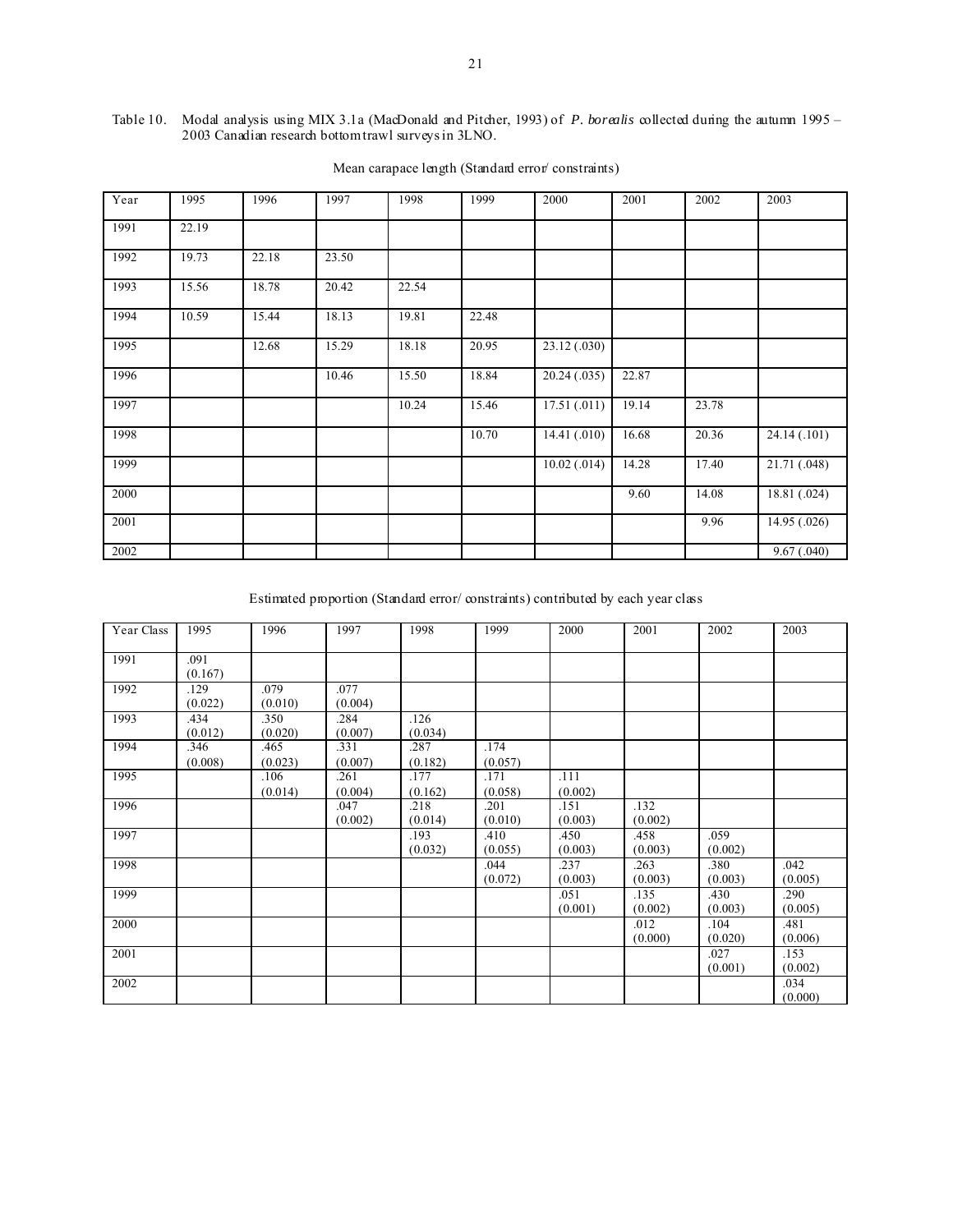#### Table 10 (Cont.) Modal analysis using MIX 3.1a (MacDonald and Pitcher, 1993) of *P. borealis* collected during the autumn 1995 – 2003 Canadian research bottom trawl surveys in 3LNO.

| Year Class | 1995            | 1996            | 1997<br>$(CV = .05)$ | 1998            | 1999            | 2000<br>$(CV = .05)$ | 2001<br>$(CV = .05)$ | 2002<br>equal   | 2003<br>equal    |
|------------|-----------------|-----------------|----------------------|-----------------|-----------------|----------------------|----------------------|-----------------|------------------|
| 1991       | 0.80<br>(0.100) |                 |                      |                 |                 |                      |                      |                 |                  |
| 1992       | 1.01<br>(0.181) | 1.06<br>(0.099) | 1.17                 |                 |                 |                      |                      |                 |                  |
| 1993       | 1.31<br>(0.054) | 1.17<br>(0.082) | 1.02                 | 1.42<br>(0.145) |                 |                      |                      |                 |                  |
| 1994       | 1.15<br>(0.031) | 0.91<br>(0.044) | 0.91                 | 1.08<br>(0.345) | 1.44(0.158)     |                      |                      |                 |                  |
| 1995       |                 | 1.14<br>(0.108) | 0.76                 | 0.83<br>(0.179) | 0.84<br>(0.107) | 1.16                 |                      |                 |                  |
| 1996       |                 |                 | 0.53                 | 1.27<br>(0.065) | 1.02<br>(fixed) | 1.01                 | 1.14                 |                 |                  |
| 1997       |                 |                 |                      | 0.89<br>(0.014) | 0.95<br>(0.016) | 0.88                 | 0.96                 | 1.13<br>(0.008) |                  |
| 1998       |                 |                 |                      |                 | 1.29<br>(0.058) | 0.72                 | 0.83                 | 1.13<br>(0.008) | 1.277<br>(0.011) |
| 1999       |                 |                 |                      |                 |                 | 0.50                 | 0.71                 | 1.13<br>(0.008) | 1.277<br>(0.011) |
| 2000       |                 |                 |                      |                 |                 |                      | 0.48                 | 1.13<br>(0.008) | 1.277<br>(0.011) |
| 2001       |                 |                 |                      |                 |                 |                      |                      | 1.13<br>(0.008) | 1.277<br>(0.011) |
| 2002       |                 |                 |                      |                 |                 |                      |                      |                 |                  |

# Distribution Sigmas (Standard error/constraints)

Table 11. Estimated demographics of the *P. borealis* population (10<sup> $\sim$ </sup>6) in 3LNO from Canadian autumn research bottom trawl survey data, 1995 – 2004.

| Age            | 1995     | 1996     | 1997      | 1998      | 1999      | 2000       | 2001      | 2002      | 2003      |
|----------------|----------|----------|-----------|-----------|-----------|------------|-----------|-----------|-----------|
| $\overline{0}$ | 24.90    | 222.50   | 8.8       |           | 11.8      | 15.7       | 20.9      | 0.80      | 8.2       |
|                | 1,423.03 | 765.71   | 482.96    | 3,168.17  | 600.08    | 1,491.19   | 637.38    | 1,271.43  | 1,425.18  |
|                | 1,784.96 | 3,359.02 | 2,681.98  | 3,578.56  | 5,591.70  | 6,929.64   | 7,170.51  | 4,897.36  | 6,414.83  |
|                | 530.55   | 2,528.30 | 3,401.29  | 2,905.53  | 2,741.30  | 13, 157.55 | 13,969.22 | 20,248.70 | 20,166.89 |
|                | 374.26   | 570.67   | 2,918.33  | 4,711.22  | 2,332.15  | 4,415.09   | 24,326.62 | 17,894.20 | 12,158.83 |
|                | 328.00   | 275.90   | 791.24    | 2,068.34  | 2,373.06  | 3,245.53   | 7,011.17  | 2,778.31  | 1,760.93  |
| $6+$           |          |          | 20.7      | 48.4      | 23.6      | 32.1       | 63.4      | 5.10      | 35.80     |
| Total          | 4.465.70 | 7.722.10 | 10,305.30 | 16,480.22 | 13,673.69 | 29,286.80  | 53,199.20 | 47.095.90 | 41.971.66 |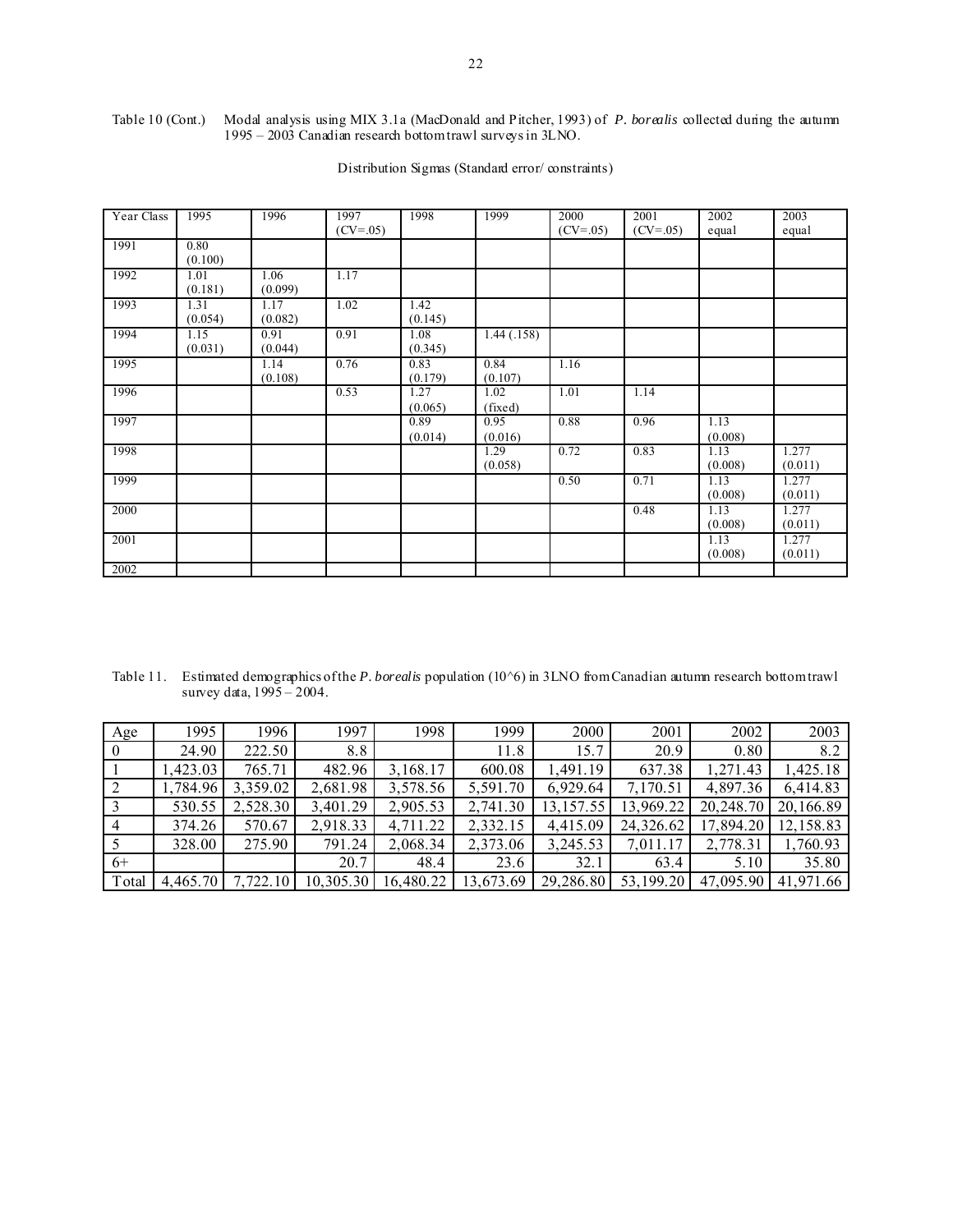Table 12. The Proc Genmod analysis to determine whether there were significant annual changes in size at sex transition of northern shrimp collected during Canadian autumn multi-species surveys over the period 1995 – 2003.

|                                                                             |                                         |                   |                            | Model Information   |                                              |                     |                              |                  |
|-----------------------------------------------------------------------------|-----------------------------------------|-------------------|----------------------------|---------------------|----------------------------------------------|---------------------|------------------------------|------------------|
|                                                                             |                                         | Data Set          |                            |                     | <b>WORK. PERCENT_FE</b>                      |                     |                              |                  |
|                                                                             |                                         | Distribution      |                            |                     | Binomial                                     |                     |                              |                  |
|                                                                             |                                         | Link Function     |                            |                     |                                              | Logi t              |                              |                  |
|                                                                             |                                         |                   | Response Variable (Events) |                     |                                              | num fem             |                              |                  |
|                                                                             |                                         | Observations Used | Response Variable (Trials) |                     |                                              | total<br>426        |                              |                  |
|                                                                             |                                         | Number Of Events  |                            |                     | 31475.9468                                   |                     |                              |                  |
|                                                                             |                                         | Number Of Trials  |                            |                     | 100445, 0000                                 |                     |                              |                  |
|                                                                             |                                         |                   | Class Level Information    |                     |                                              |                     |                              |                  |
| CI ass                                                                      |                                         | Level s           | Val ues                    |                     |                                              |                     |                              |                  |
| year                                                                        |                                         | 9                 |                            |                     | 1995 1996 1997 1998 1999 2000 2001 2002 2003 |                     |                              |                  |
|                                                                             |                                         |                   |                            |                     | Criteria For Assessing Goodness Of Fit       |                     |                              |                  |
|                                                                             | Criterion                               |                   | DF                         |                     | Val ue                                       | Val ue/DF           |                              |                  |
|                                                                             | Devi ance                               |                   | 416                        |                     | 6221.9818                                    | 14.9567             |                              |                  |
|                                                                             | Scaled Deviance                         |                   | 416<br>416                 |                     | 416.0000<br>31820.4772                       | 1.0000              |                              |                  |
|                                                                             | Pearson Chi-Square<br>Scaled Pearson X2 |                   | 416                        |                     | 2127.5084                                    | 76.4915<br>5.1142   |                              |                  |
|                                                                             | Log Likelihood                          |                   |                            |                     | -1568.8647                                   |                     |                              |                  |
| Algorithm converged.                                                        |                                         |                   |                            |                     | Analysis Of Parameter Estimates              |                     |                              |                  |
|                                                                             |                                         |                   |                            | Standard            |                                              | Wald 95% Confidence | Chi -                        |                  |
| Parameter                                                                   |                                         | DF                | Esti mate                  | Error               |                                              | Limits              | Square                       | Pr > Chi Sq      |
| Intercept                                                                   |                                         | $\mathbf{1}$      | $-25.1504$                 | 0.6888              | $-26.5003$                                   | $-23.8004$          | 1333.37                      | < .0001          |
| length                                                                      |                                         | $\mathbf{1}$      | 1.1755                     | 0.0325              | 1.1117                                       | 1.2392              | 1305.75                      | < .0001          |
| year                                                                        | 1995                                    | 1                 | 5.3311                     | 0.2745              | 4.7931                                       | 5.8690              | 377.23                       | < 0001           |
| year<br>year                                                                | 1996<br>1997                            | 1<br>$\mathbf{1}$ | 0.2692<br>4.0468           | 0.2448<br>0.1848    | $-0.2106$<br>3.6846                          | 0.7490<br>4.4090    | 1.21<br>479.49               | 0.2715<br>< 0001 |
| year                                                                        | 1998                                    | $\mathbf{1}$      | 1.1989                     | 0.1803              | 0.8456                                       | 1.5522              | 44.23                        | < 0001           |
| year                                                                        | 1999                                    | $\mathbf{1}$      | 3.2466                     | 0.1940              | 2.8664                                       | 3.6268              | 280.07                       | < 0001           |
| year                                                                        | 2000                                    | $\mathbf{1}$      | 0.7600                     | 0.1867              | 0.3941                                       | 1.1258              | 16.58                        | < 0001           |
| year                                                                        | 2001                                    | $\mathbf{1}$      | $-0.1268$                  | 0.1805              | -0.4806                                      | 0.2270              | 0.49                         | 0.4823           |
| year                                                                        | 2002                                    | $\mathbf{1}$      | 0.3521                     | 0.1654              | 0.0280                                       | 0.6762              | 4.53                         | 0.0332           |
| year                                                                        | 2003                                    | 0                 | 0.0000                     | 0.0000              | 0.0000                                       | 0.0000              | $\sim$                       | $\cdot$          |
| Scal e                                                                      |                                         | $\Omega$          | 3.8674                     | 0.0000              | 3.8674                                       | 3.8674              |                              |                  |
| NOTE: The scale parameter was estimated by the square root of DEVIANCE/DOF. |                                         |                   |                            |                     |                                              |                     |                              |                  |
|                                                                             |                                         |                   |                            |                     | LR Statistics For Type 1 Analysis            |                     | Chi –                        |                  |
| Source                                                                      |                                         | Devi ance         | Num DF                     | Den DF              | F Value                                      | Pr > F              | Square                       | Pr > Chi Sq      |
| Intercept                                                                   | 84198.6472                              |                   |                            |                     |                                              |                     |                              |                  |
| length                                                                      | 25901.1305                              |                   | $\mathbf{1}$               | 416                 | 3897.76                                      | < .0001             | 3897.76                      | < .0001          |
| year                                                                        |                                         | 6221.9818         | 8                          | 416                 | 164.47                                       | < .0001             | 1315.74                      | < .0001          |
|                                                                             |                                         |                   |                            | Least Squares Means |                                              |                     |                              |                  |
|                                                                             |                                         |                   |                            | Standard            |                                              | Chi –               |                              |                  |
|                                                                             | Effect                                  | year              | Estimate                   | Error               | DF                                           | Square              | Pr > ChiSq                   |                  |
|                                                                             | year                                    | 1995              | 2.2826                     | 0.2183              | $\mathbf{1}$                                 | 109.33              | < .0001                      |                  |
|                                                                             | year                                    | 1996<br>1997      | $-2.7792$<br>0.9984        | 0.2202<br>0.1165    | $\mathbf{1}$<br>1                            | 159.27<br>73.43     | < .0001<br>< .0001           |                  |
|                                                                             | year<br>year                            | 1998              | $-1.8495$                  | 0.1406              | $\mathbf{1}$                                 | 173.16              | < .0001                      |                  |
|                                                                             | year                                    | 1999              | 0.1982                     | 0.1344              | $\mathbf{1}$                                 | 2.17                | 0.1404                       |                  |
|                                                                             | year                                    | 2000              | $-2.2885$                  | 0.1508              | $\mathbf{1}$                                 | 230.16              | < .0001                      |                  |
|                                                                             | year                                    | 2001              | $-3.1752$                  | 0.1509              | $\mathbf{1}$                                 | 442.67              | $\langle . \ 0001 \ \rangle$ |                  |
|                                                                             | year                                    | 2002              | $-2.6963$                  | 0.1299              | 1                                            | 430.63              | < .0001                      |                  |
|                                                                             | year                                    | 2003              | -3.0484                    | 0.1344              | 1                                            | 514.26              | $\langle . \ 0001 \ \rangle$ |                  |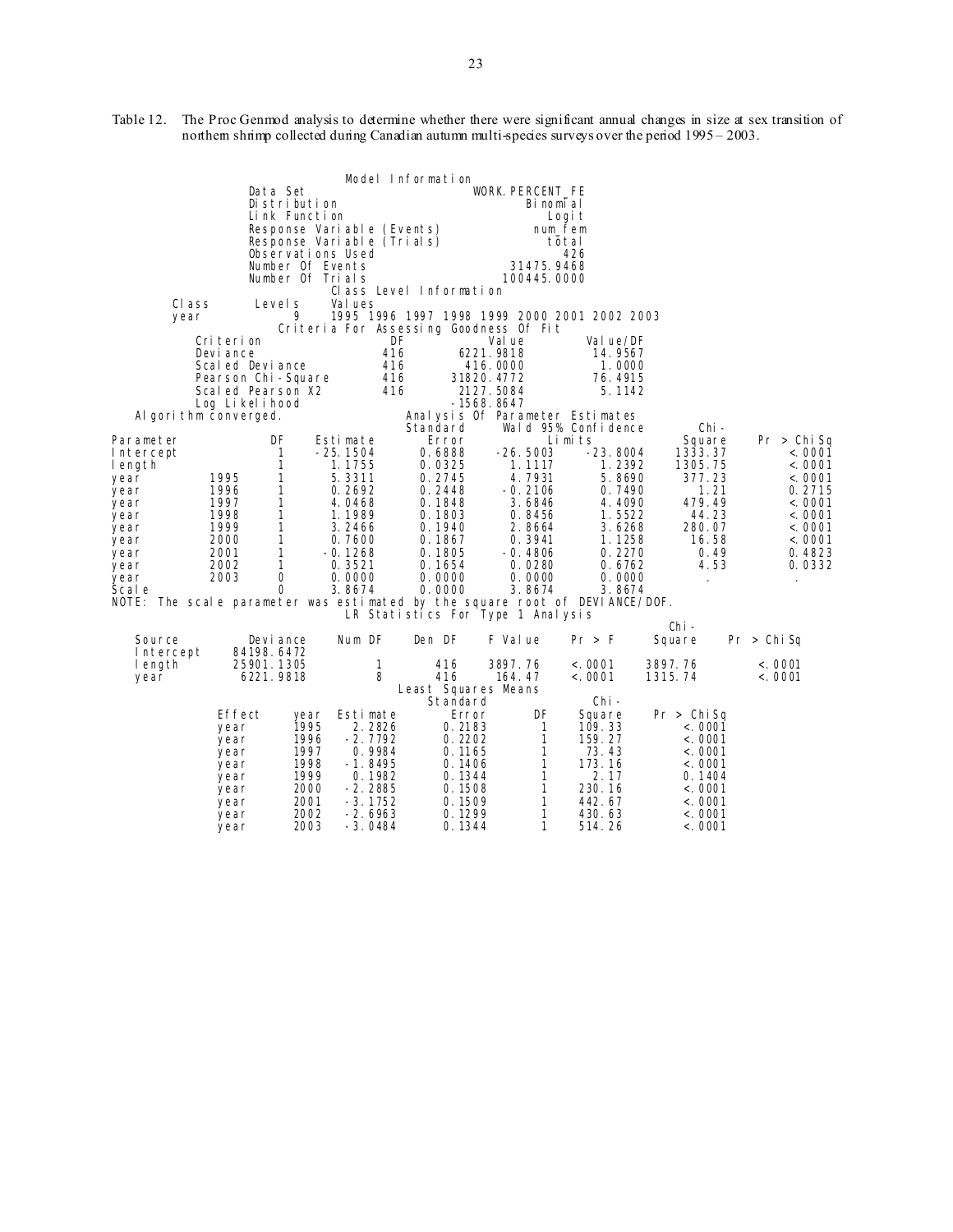Table 13. NAFO Div. 3LNO northern shrimp (*Pandalus borealis*) exploitation rates based upon the ratios of commercial catch to the previous autumn Canadian multi-species bottom trawl survey indices. The indices were derived using Ogmap calculations.

|      |        | Lower 95% CL           | spawning stock | fishable biomass       |
|------|--------|------------------------|----------------|------------------------|
| Year | catch  | of biomass index       | biomass (SSB)  | (t)                    |
|      | (t)    | (t)                    | (t)            |                        |
| 1995 |        | 6,944                  | 4,300          | 6,652                  |
| 1996 | 171    | 21,700                 | 5,800          | 16,894                 |
| 1997 | 485    | 32,410                 | 19,200         | 35,577                 |
| 1998 | 567    | 48,310                 | 18,200         | 52,119                 |
| 1999 | 795    | 43,160                 | 21,700         | 42,873                 |
| 2000 | 4,869  | 83,990                 | 32,600         | 83,913                 |
| 2001 | 10,566 | 155,300                | 63,500         | 182,162                |
| 2002 | 6,977  | 135,500                | 69,500         | 167,637                |
| 2003 | 11,947 | 143,300                | 82,400         | 176,861                |
|      |        |                        |                |                        |
| Year |        | catch/lower CL biomass | catch/SSB      | catch/fishable biomass |
| 1995 |        | 0.025                  | 0.040          | 0.026                  |
| 1996 |        | 0.022                  | 0.084          | 0.029                  |
| 1997 |        | 0.017                  | 0.030          | 0.016                  |
| 1998 |        | 0.016                  | 0.044          | 0.015                  |
| 1999 |        | 0.113                  | 0.224          | 0.114                  |
| 2000 |        | 0.126                  | 0.324          | 0.126                  |
| 2001 |        | 0.045                  | 0.110          | 0.038                  |
| 2002 |        | 0.088                  | 0.172          | 0.071                  |
| 2003 |        |                        |                |                        |

Table 14. Mortality estimates based upon comparisons of age 4+ abundances from autumn Canadian research bottom trawl surveys against age 5+ abundances from the next autumn survey.

| Year                        |          | 1997  | 1998             | 1999             | 2000             | 2001             | 2002             | 2003             |
|-----------------------------|----------|-------|------------------|------------------|------------------|------------------|------------------|------------------|
| 3 yr running average age 4+ | age $5+$ | 1,760 | 3,802<br>1,068   | 5,096<br>1.775   | 6.416<br>2.597   | 14.608<br>4.250  | 19.924<br>4.379  | 22,011<br>3,885  |
| S<br>Z                      |          |       | 0.6070<br>0.4992 | 0.4669<br>0.7616 | 0.5096<br>0.6740 | 0.6623<br>0.4120 | 0.2997<br>1.2048 | 0.1950<br>1.6348 |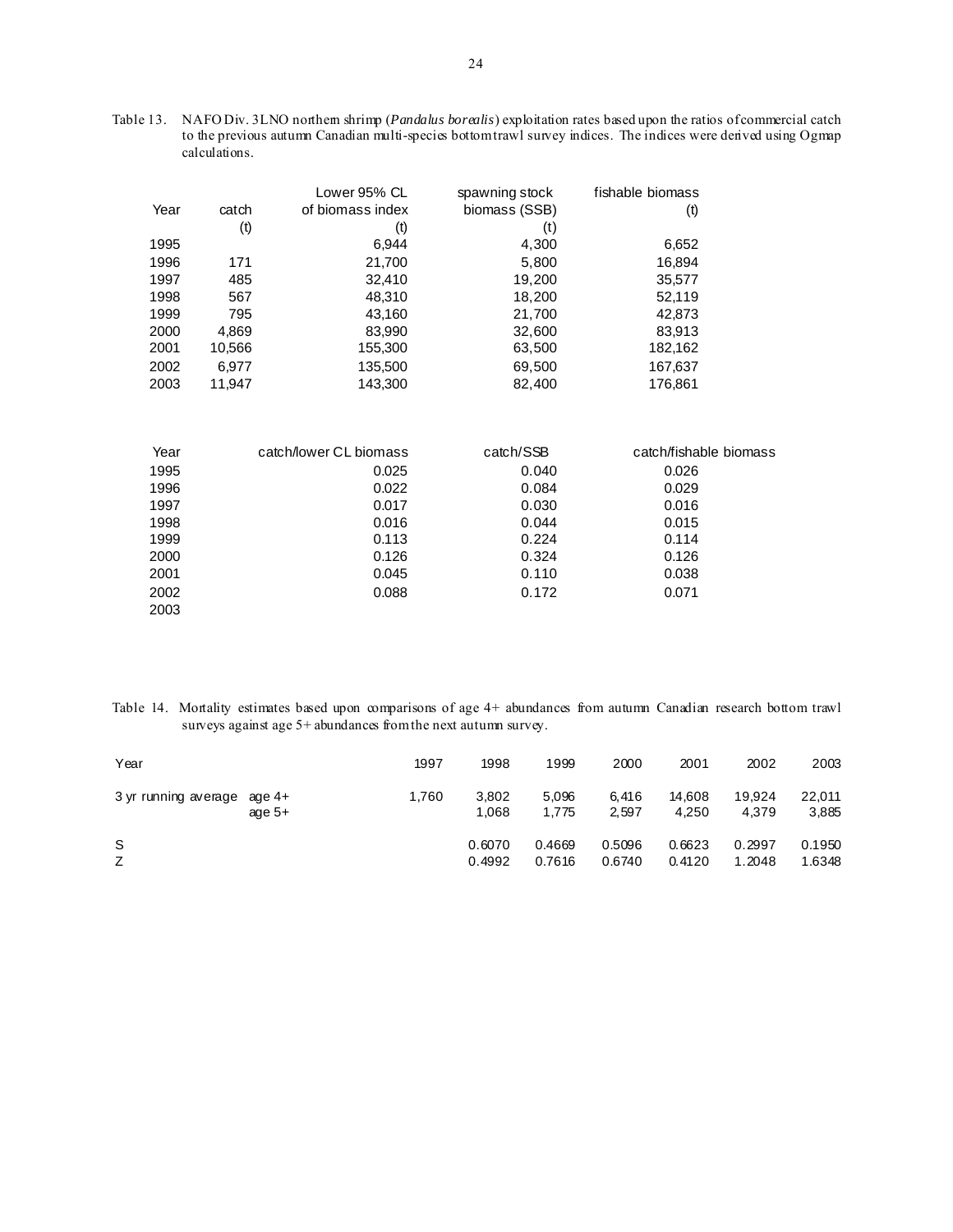| Table 15. Estimated by catch within the large vessel (>500 t) fleet fishing shrimp in 3L over the period 2001 - 2004. |  |
|-----------------------------------------------------------------------------------------------------------------------|--|
|-----------------------------------------------------------------------------------------------------------------------|--|

|                                                                                                                                                | Atlantic cod            |                     |                         |      |                            | American plaice       |              |                       |        | re dfish                 |                        |                       |                          |                       | Greenlandhalibut  |                       |         |  |
|------------------------------------------------------------------------------------------------------------------------------------------------|-------------------------|---------------------|-------------------------|------|----------------------------|-----------------------|--------------|-----------------------|--------|--------------------------|------------------------|-----------------------|--------------------------|-----------------------|-------------------|-----------------------|---------|--|
| Year                                                                                                                                           | 2001                    | 2002                | 2003                    | 2004 |                            | 2001                  | 2002         | 2003                  | 2004   | 2001                     | 2002                   | 2003                  | 2004                     | 2001                  | 2002              | 2003                  | 2004    |  |
| Observe dshrimp catch (t)                                                                                                                      | 23 14                   | 2342                | 1049                    | 1505 |                            | 23 14                 | 2342         | 4071                  | 1505   | 2314                     | 2342                   | 4071                  | 1505                     | 2314                  | 2342              | 4071                  | 1505    |  |
| $L$ ogbook shrimpcatch $(t)$                                                                                                                   | 2394                    | 2455                | 3349                    | 3584 |                            | 2394                  | 2455         | 3956                  | 3584   | 2394                     | 2455                   | 3956                  | 3584                     | 2394                  | 2455              | 3956                  | 3584    |  |
| c orre cti on fact or                                                                                                                          | 1.03                    | 1.05                | 3.19                    | 2.38 |                            | 1 0 4                 | 1.05         | 1.00                  | 238    | 1.04                     | 1.05                   | 1.00                  | 2.38                     | 1.04                  | 1.05              | 1.00                  | 2.38    |  |
| e sti mate d bycatch $(kg)$                                                                                                                    | 227                     | 137                 | 70                      | 38   |                            | 115                   | 312          | 605                   | 312    | 993                      | 1685                   | 2148                  | 2930                     | 5818                  | 4293              | 6533                  | 7215    |  |
| B yea tch $(kg)/(t)$ shrimp                                                                                                                    | 0.09                    | 0.06                | 0.02                    | 0.01 |                            | 0.05                  | 0.13         | 0.15                  | 0.09   | 0.41                     | 0.69                   | 0.54                  | 0.82                     | 2.43                  | 1.75              | 1.65                  | 2.01    |  |
| Number of fish measured                                                                                                                        | 17                      | $\mathbf{0}$        | 37                      |      |                            | $\Omega$              | $\Omega$     | 251                   | 13     | $\Omega$                 | $\theta$               | 217                   |                          | 2732                  | 1333              | 1555                  | 873     |  |
|                                                                                                                                                | estimated number at age |                     |                         |      | e sti mate dnum ber a tage |                       |              |                       |        | est imated number at age |                        |                       | e stimate d'numbe ratage |                       |                   |                       |         |  |
| age                                                                                                                                            |                         |                     |                         |      |                            |                       |              |                       |        |                          |                        |                       |                          |                       |                   |                       |         |  |
| $0.00$                                                                                                                                         |                         |                     | $\bf{0}$                |      |                            |                       |              | $\mathbf{0}$          |        | $\overline{0}$           |                        |                       |                          | 3,793                 | 4,273             | 2.333                 | 2,885   |  |
| 1.00                                                                                                                                           | 187                     |                     | 45                      |      |                            |                       |              | $\overline{2}$        | 62     | $\Omega$                 | $\Omega$               |                       |                          | 4,256                 | 12,413            | 9,935                 | 37,671  |  |
| 200                                                                                                                                            | 309                     |                     | 73                      |      |                            |                       |              | 804                   | 1,803  | $\theta$                 | $\theta$               | 914                   |                          | 23,689                | 11,438            | 22,297                | 52, 137 |  |
| 3.00                                                                                                                                           | 35                      |                     | 10                      |      |                            |                       |              | 2.094                 | 5,97   | $\Omega$                 | $\Omega$               | 7,420                 |                          | 12,638                | 9.254             | 12,066                | 7,313   |  |
| 400                                                                                                                                            | 20                      |                     | $\overline{\mathbf{3}}$ |      |                            |                       |              | 2,921                 | 5,726  | $\theta$                 | $\Omega$               | 27, 107               |                          | 7,051                 | 3,848             | 4,791                 | 1,103   |  |
| 5.00                                                                                                                                           |                         |                     | $\Omega$                |      |                            |                       |              | 824                   | 986    | $\Omega$                 | $\Omega$               | 15, 211               |                          | 830                   | 437               | 1,255                 |         |  |
| 6.00                                                                                                                                           |                         |                     | $\Omega$                |      |                            |                       |              | 437                   |        | $\Omega$                 | $\Omega$               | 4,808                 |                          | 140                   | 38                | 70                    |         |  |
| 7.00                                                                                                                                           |                         |                     | $\Omega$                |      |                            |                       |              | 309                   |        | $\Omega$                 | $\theta$               | 1, 217                |                          | 12                    | $\Omega$          | 24                    |         |  |
| 800                                                                                                                                            |                         |                     | $\Omega$                |      |                            |                       |              | 158                   |        | $\Omega$                 | $\Omega$               | 777                   |                          | $\Omega$              |                   |                       |         |  |
| 9.00                                                                                                                                           |                         |                     | $\Omega$                |      |                            |                       |              | 36                    |        | $\Omega$                 |                        | 247                   |                          |                       |                   |                       |         |  |
| 10.00                                                                                                                                          |                         |                     | $\Omega$                |      |                            |                       |              | 10                    |        | $\Omega$                 |                        | 26                    |                          |                       |                   |                       |         |  |
| 11.00                                                                                                                                          |                         |                     | $\Omega$                |      |                            |                       |              |                       |        |                          |                        |                       |                          |                       |                   |                       |         |  |
| 12.00                                                                                                                                          |                         |                     |                         |      |                            |                       |              |                       |        |                          |                        |                       |                          |                       |                   |                       |         |  |
| 13.00                                                                                                                                          |                         |                     |                         |      |                            |                       |              | $\Omega$              |        |                          |                        |                       |                          |                       |                   |                       |         |  |
| 14.00                                                                                                                                          |                         |                     |                         |      |                            |                       |              |                       |        |                          |                        |                       |                          |                       |                   |                       |         |  |
| 15.00                                                                                                                                          |                         |                     | $\Omega$                |      |                            |                       |              | $\Omega$              |        | $\Omega$                 |                        |                       |                          |                       |                   |                       |         |  |
| 16.00                                                                                                                                          |                         |                     | $\Omega$                |      |                            |                       |              | $\Omega$              |        |                          |                        |                       |                          |                       |                   | $\Omega$              |         |  |
| total                                                                                                                                          | 555                     |                     | 131                     |      |                            |                       |              | 7.598                 | 14.576 | $\Omega$                 | $\Omega$               | 57.727                |                          | 52.410                | 41.704            | 52.774                | 101.109 |  |
| Estimated by catch within the small vessel ( $\leq 500$ t LOA $\leq 100$ ) fleet fishing shrimp in 3L over the period 2001 - 2004.<br>Table 16 |                         |                     |                         |      |                            |                       |              |                       |        |                          |                        |                       |                          |                       |                   |                       |         |  |
|                                                                                                                                                | Atl ant ic cod          |                     |                         |      |                            | Americ an plaice      |              |                       |        | redfish                  |                        |                       |                          |                       | Greenland halibut |                       |         |  |
| Year<br>.<br>$\sim$<br>and the state of the state of                                                                                           | 2001<br>$\sim$          | 2002<br>$\sim$ $ -$ | 2003<br>$\sim$          | 2004 |                            | 2001<br>$\sim$ $\sim$ | 2002<br>$-1$ | 2003<br>$\sim$ $\sim$ | 2004   | 2001<br>$\sim$           | 2002<br>$\overline{a}$ | 2003<br>$\sim$ $\sim$ | 2004                     | 2001<br>$\sim$ $\sim$ | 2002<br>$\sim$    | 2003<br>$\sim$ $\sim$ | 2004    |  |

| Year                         | 2001  | 2002     | 2003  | 2004  | 2001     | 2002                       | 2003           | 2004                      | 2001     | 2002         | 2003      | 2004                    | 2001   | 2002           | 2003   | 2004  |
|------------------------------|-------|----------|-------|-------|----------|----------------------------|----------------|---------------------------|----------|--------------|-----------|-------------------------|--------|----------------|--------|-------|
| Observe dshrimp catch (t)    | 91    | 175      | 103   | 124   | 91       | 175                        | 248            | 124                       | 91       | 175          | 248       | 124                     | 91     | 175            | 248    | 124   |
| $L$ ogbook shrimpcatch $(t)$ | 2,735 | 2959     | 6,228 | 6,523 | 2735     | 2.959                      | 5,972          | 6,523                     | 2,735    | 2959         | 5,972     | 6,523                   | 2,735  | 2.959          | 5,972  | 6,523 |
| c orie cti on fact or        | 30.18 | 16.95    | 60.58 | 52.63 | 30.18    | 16.95                      | 24.04          | 52.63                     | 30.18    | 16.95        | 24.04     | 52.63                   | 30.18  | 1695           | 24.04  | 52.63 |
| e sti mate d by catch (kg)   | 272   | 153      | 1,878 |       | 1.177    | 559                        | 3,990          | 1,895                     | 1,388    | 1,305        | 9.638     | 3.579                   | 2, 113 | 2,898          | 17,138 | 5,000 |
| Byca tch $(kg)/(t)$ shrimp   | 0.10  | 0.05     | 0.30  | 0.00  | 0.43     | 0.19                       | 0.67           | 0.29                      | 0.51     | 0.44         | 1.61      | 0.55                    | 0.77   | 098            | 2.87   | 0.77  |
| Number of fish measured      |       | $\theta$ | 48    |       | $\Omega$ | $\theta$                   | $\overline{0}$ |                           | $\Omega$ | $\theta$     | 311       |                         | 58     | $\overline{0}$ | 616    |       |
| esti mat ed number at age    |       |          |       |       |          | e sti mate dnum ber a tage |                | esti mat ed number at age |          |              |           | e stimate d'numberatage |        |                |        |       |
| age                          |       |          |       |       |          |                            |                |                           |          |              |           |                         |        |                |        |       |
| 0.00                         |       |          | 242   |       |          |                            | $\mathbf{0}$   |                           | $\Omega$ | $\mathbf{0}$ |           |                         | 1,419  | $\overline{0}$ | 11,033 |       |
| 1.00                         | 272   |          | 3,575 |       |          |                            | $\theta$       |                           | $\Omega$ | $\mathbf{0}$ | 12,883    |                         | 3,893  | $\mathbf{0}$   | 89,270 |       |
| 200                          |       |          | 1,272 |       |          |                            |                |                           | $\Omega$ | $\mathbf{0}$ | 46,077    |                         | 2,414  | $\overline{0}$ | 83,429 |       |
| 3.00                         |       |          | 61    |       |          |                            | $\Omega$       |                           | $\Omega$ | $\mathbf{0}$ | 71,988    |                         | 1, 237 | $\Omega$       | 41,174 |       |
| 400                          |       |          |       |       |          |                            |                |                           | $\Omega$ | $\mathbf{0}$ | 159,407   |                         | 1,268  | $\overline{0}$ | 11,153 |       |
| $5.00$                       |       |          |       |       |          |                            |                |                           |          | $\mathbf{0}$ | 29,925    |                         | 60     | $\Omega$       | 337    |       |
| 6.00                         |       |          |       |       |          |                            |                |                           |          | $\Omega$     | 11,008    |                         |        |                |        |       |
| 7.00                         |       |          |       |       |          |                            |                |                           |          | $\Omega$     | 1,755     |                         |        |                |        |       |
| 800                          |       |          |       |       |          |                            |                |                           |          | $\Omega$     | 144       |                         |        |                |        |       |
| 9.00                         |       |          |       |       |          |                            |                |                           |          |              |           |                         |        |                |        |       |
| 10.00                        |       |          |       |       |          |                            |                |                           |          |              |           |                         |        |                |        |       |
| 11.00                        |       |          |       |       |          |                            |                |                           |          |              |           |                         |        |                |        |       |
| 12.00                        |       |          |       |       |          |                            |                |                           |          |              |           |                         |        |                |        |       |
| 13.00                        |       |          |       |       |          |                            |                |                           |          |              |           |                         |        |                |        |       |
| 1400                         |       |          |       |       |          |                            |                |                           |          |              |           |                         |        |                |        |       |
| 15.00                        |       |          |       |       |          |                            |                |                           |          |              |           |                         |        |                |        |       |
| 16.00                        |       |          |       |       |          |                            |                |                           |          |              |           |                         |        |                |        |       |
| total                        | 27    |          | 5.150 |       |          |                            |                |                           |          |              | 33 3 18 7 |                         | 10.292 |                | 236394 |       |

Correction factor = logbook shrimp catch/ observed shrimp catch; Estimated by-catch = observed by-catch \* correction factor.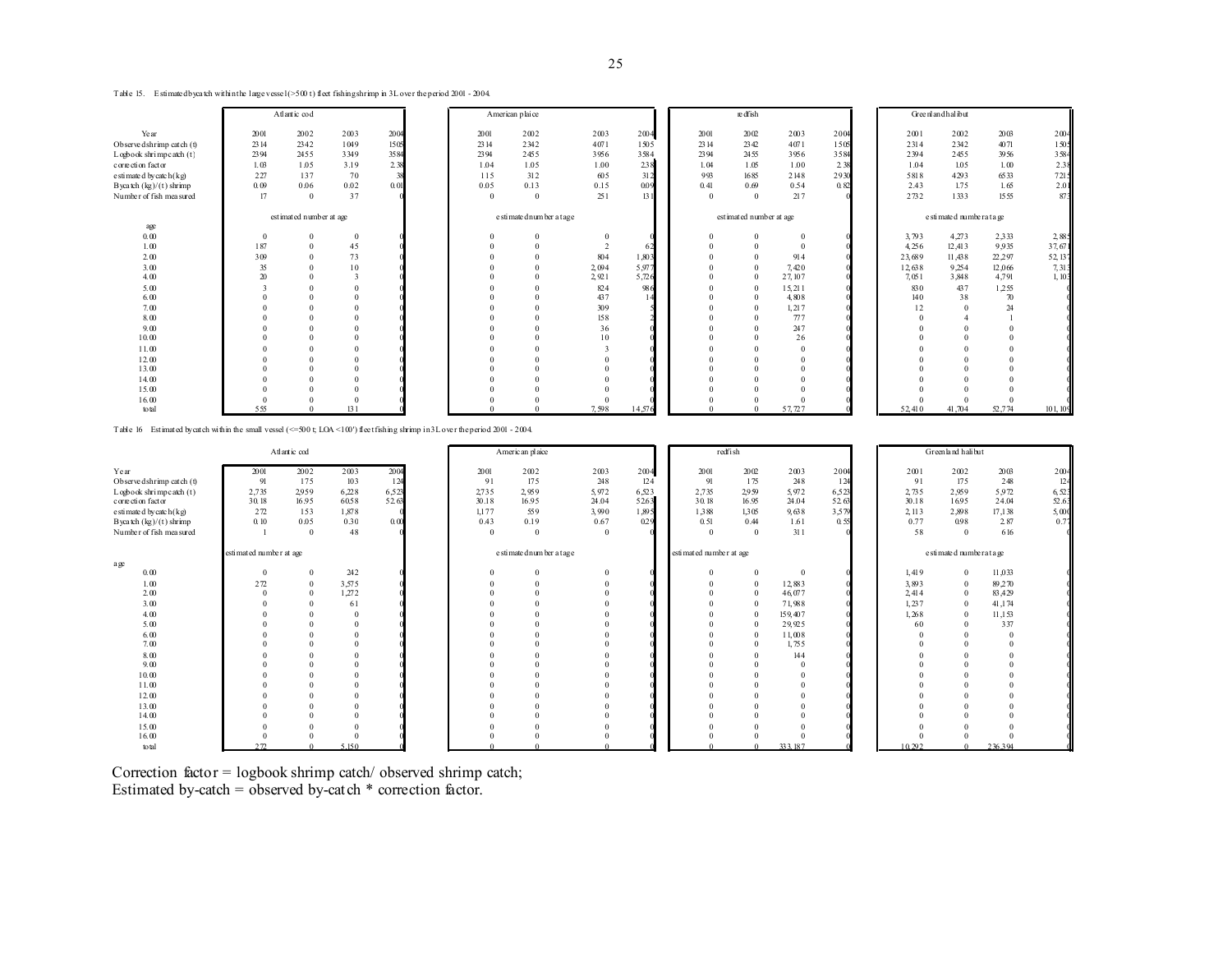

Figure 1. The NAFO 3LNO stratification scheme used in Canadian research bottom trawl survey set allocation.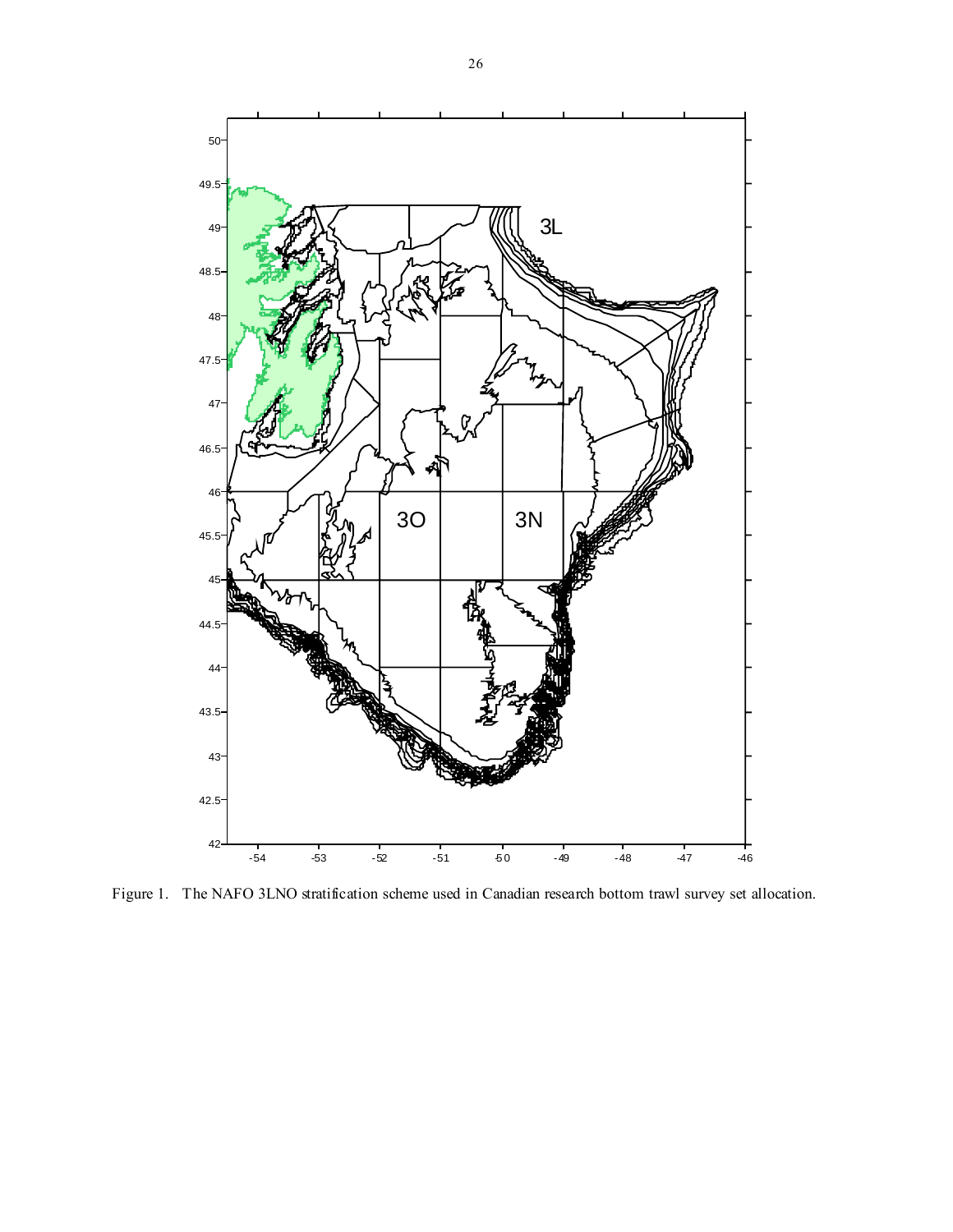

Figure 2. An example of the combined maturity carapace length frequency used in modal analysis. Length frequency estimates were derived from Ogmap calculations using autumn 2003 Canadian research bottom trawl survey data.



Figure 3. Trends in NAFO div. 3LNO northern shrimp (*Pandalus borealis*) catch and TAC over the period 1988 – 2004.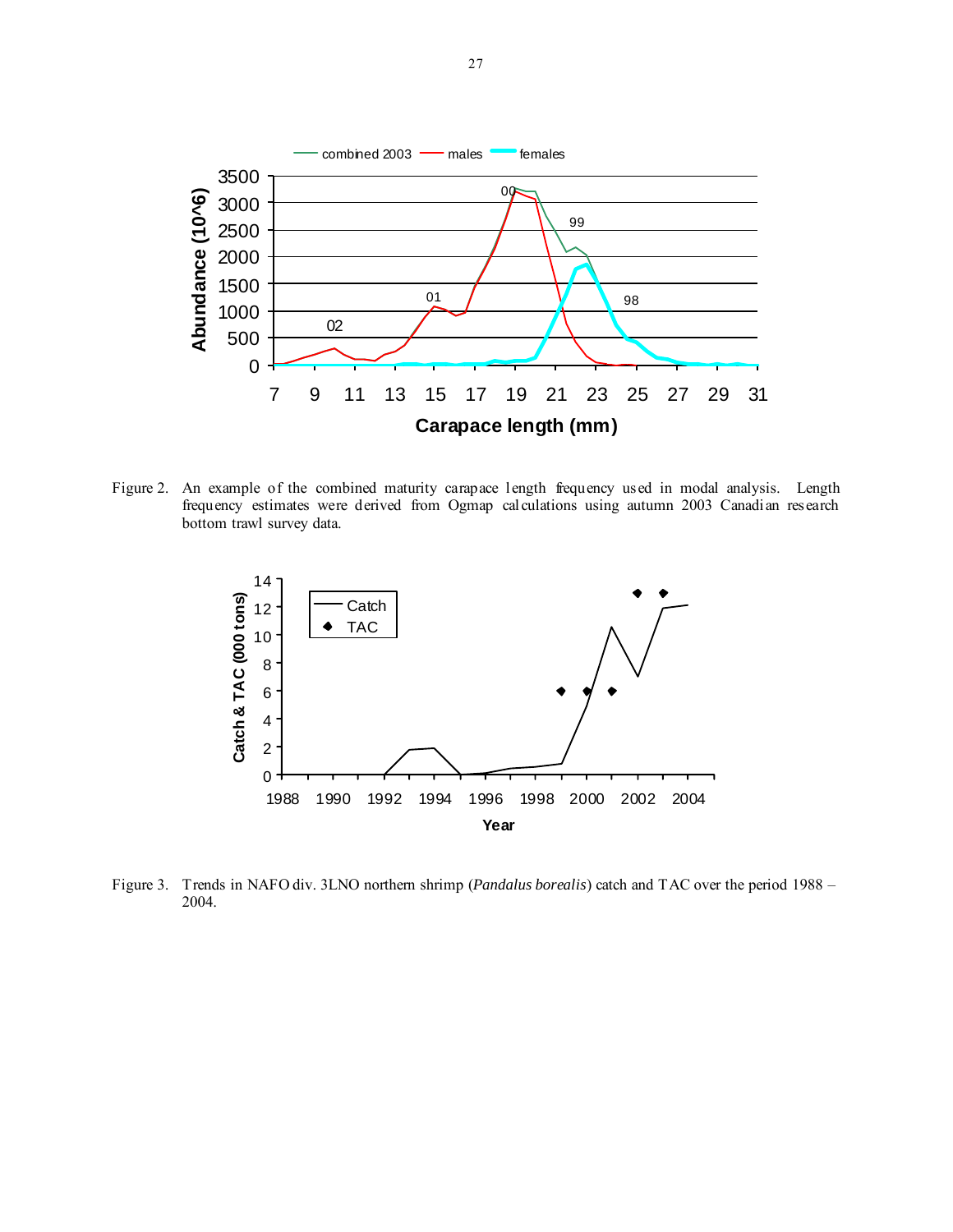



Figure 4. Distribution of Canadian large vessel (>500 t) shrimp catches in NAFO Div. 3LNO, 2001 – 2004. (Observer data aggregated into 10 min. squares).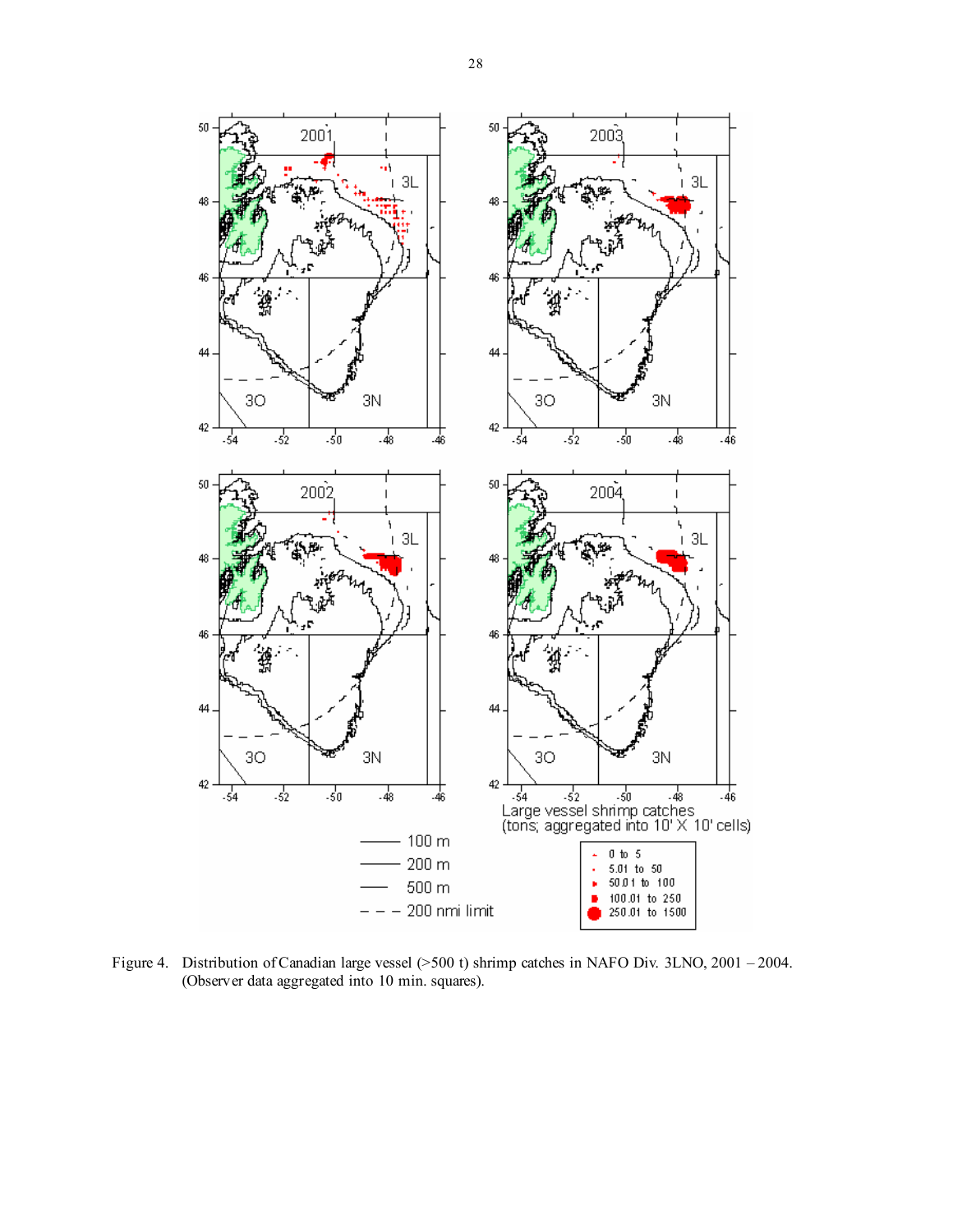

Figure 5. Distribution of Canadian small vessel (<=500 t) shrimp catches in NAFO Div. 3LNO, 2001 – 2004. (Logbook data aggregated into 10 min.squares).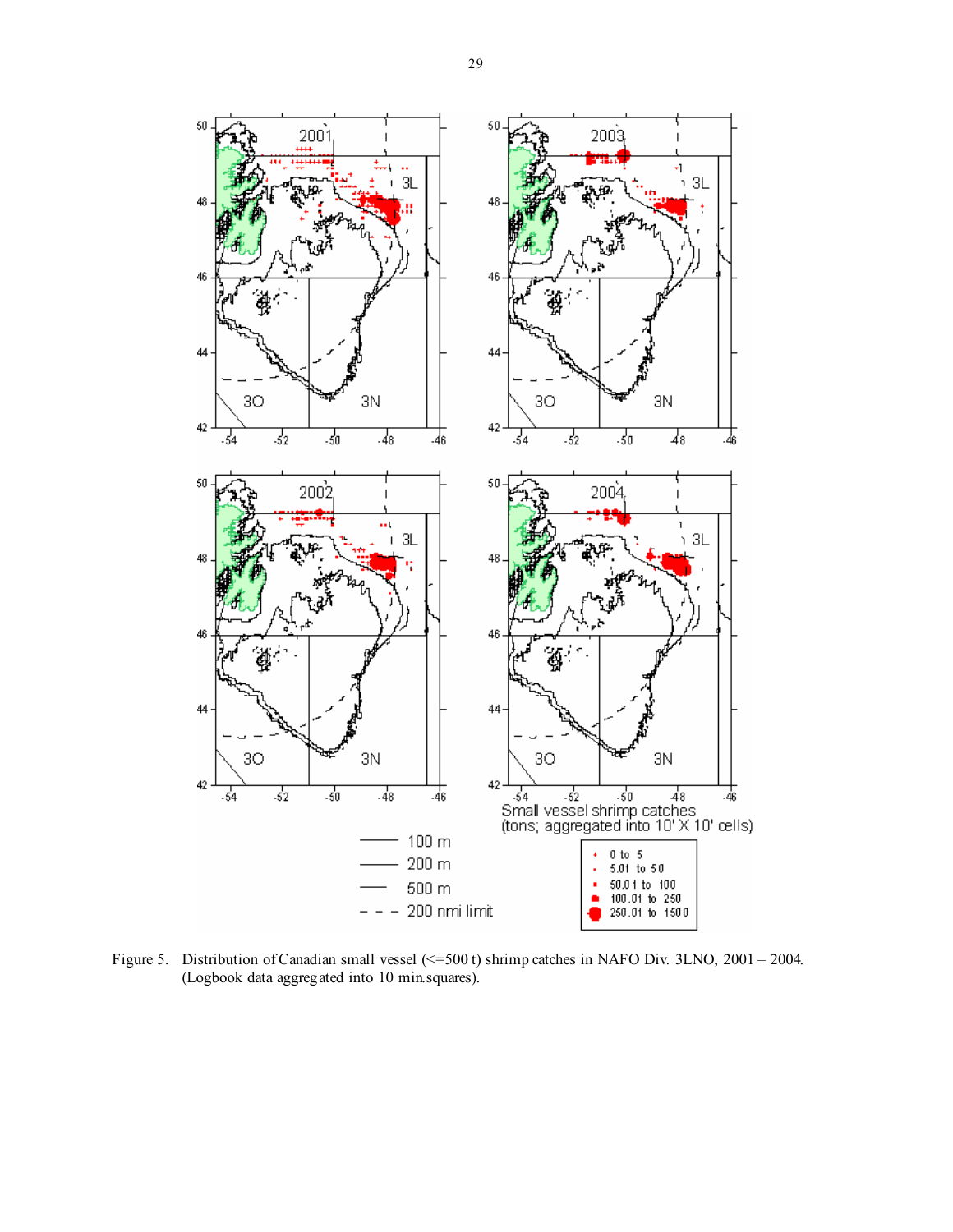

Figure 6. The number of cells required to account for 95% of the 3LNO autumn Canadian research survey and commercial catches over time.



Figure 7. Model catch rates by Canadian large (>500 t) and small (<=500 t) vessel fleets fishing for shrimp in NAFO Div. 3LNO.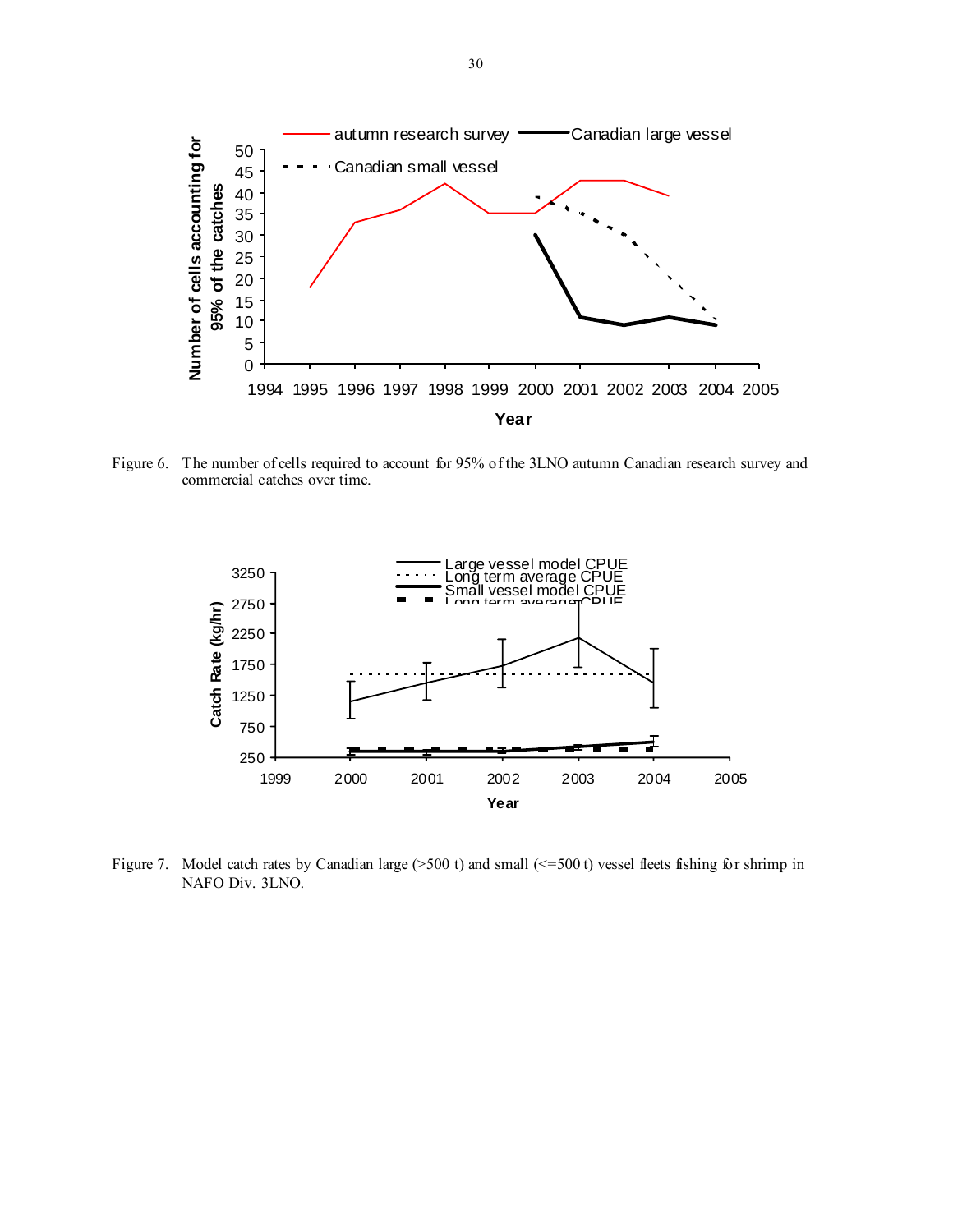×



**CFV** 

Figure 8. The distribution of residuals around estimated values for various parameters used in the catch rate model for large Canadian (>500 t) vessels fishing shrimp in NAFO Div. 3LNO over the period 2000 – 2004.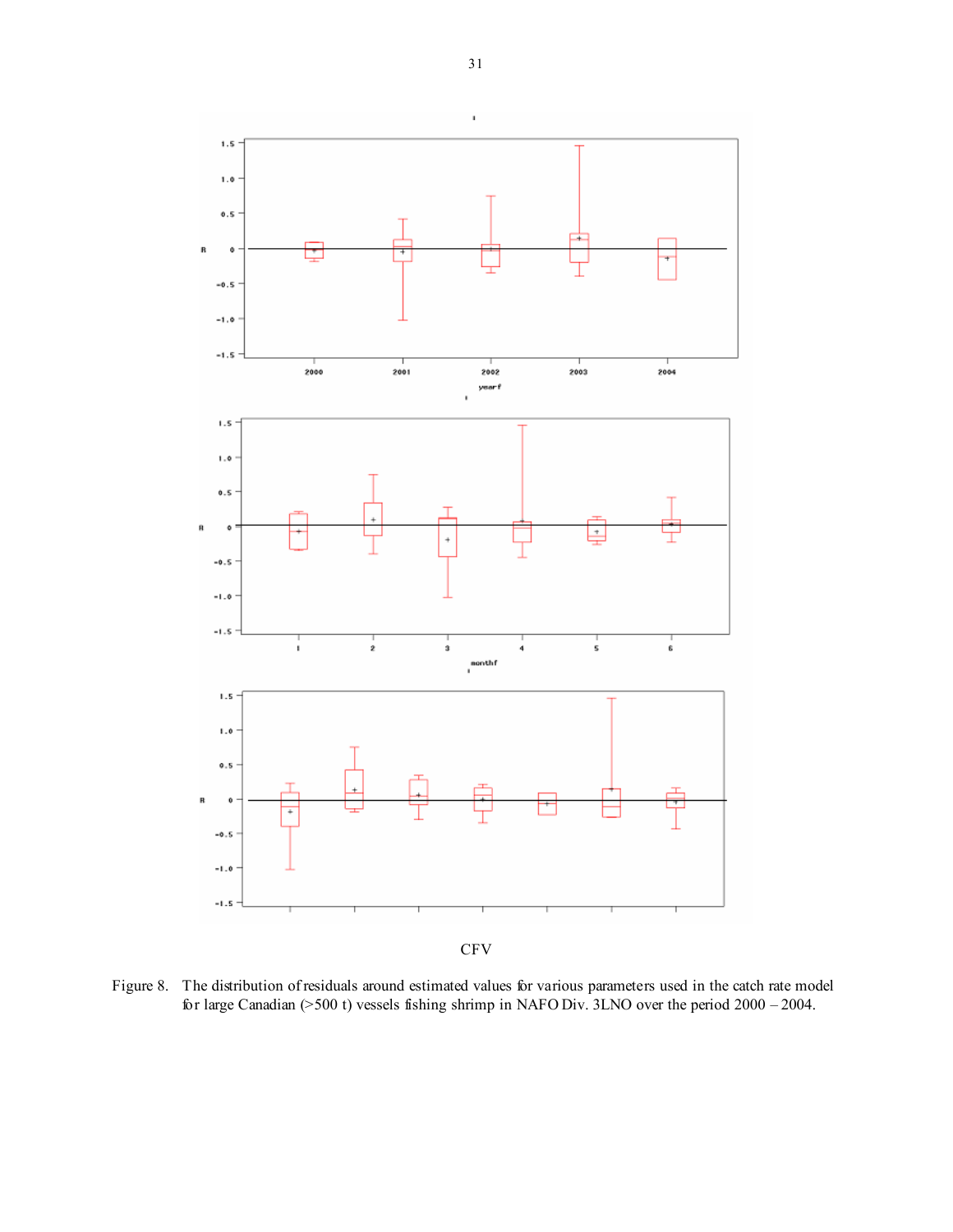

Figure 9. The distribution of residuals around estimated values for various parameters used in the catch rate model for small Canadian (<=500 t) vessels fishing shrimp in NAFO Div. 3LNO over the period 2000 – 2004.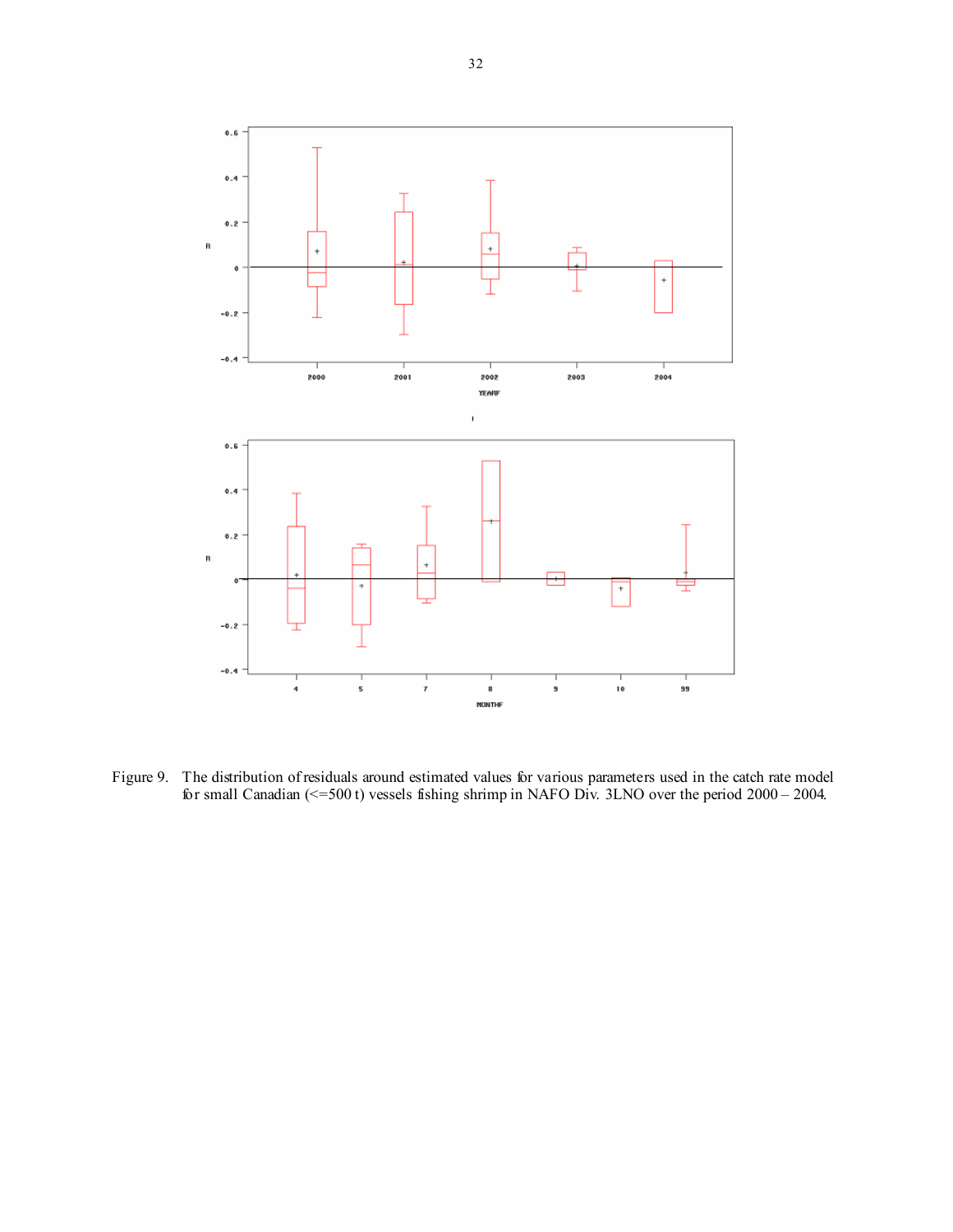

Figure 10. Unstandardized catch rates by internationals fleets fishing northern shrimp in the NAFO Div. 3LNO NRA over the period 2000 – 2004.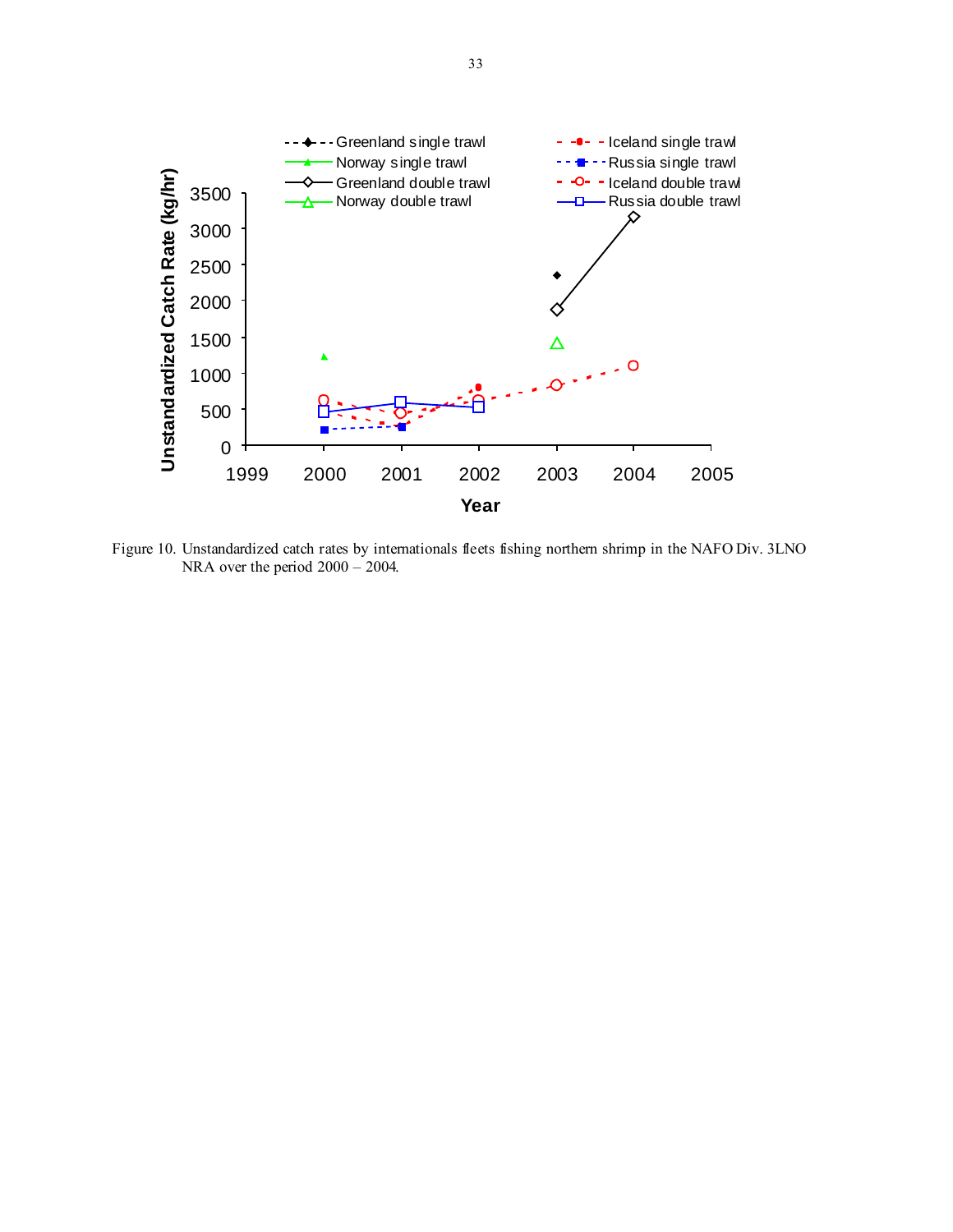

Total number (10^3) caught per hour

Carapace length (mm)

Figure 11. Observed northern shrimp length frequencies from the large vessel (>500 t) fleet fishing shrimp in NAFO Div. 3LNO over the period 2000-2003.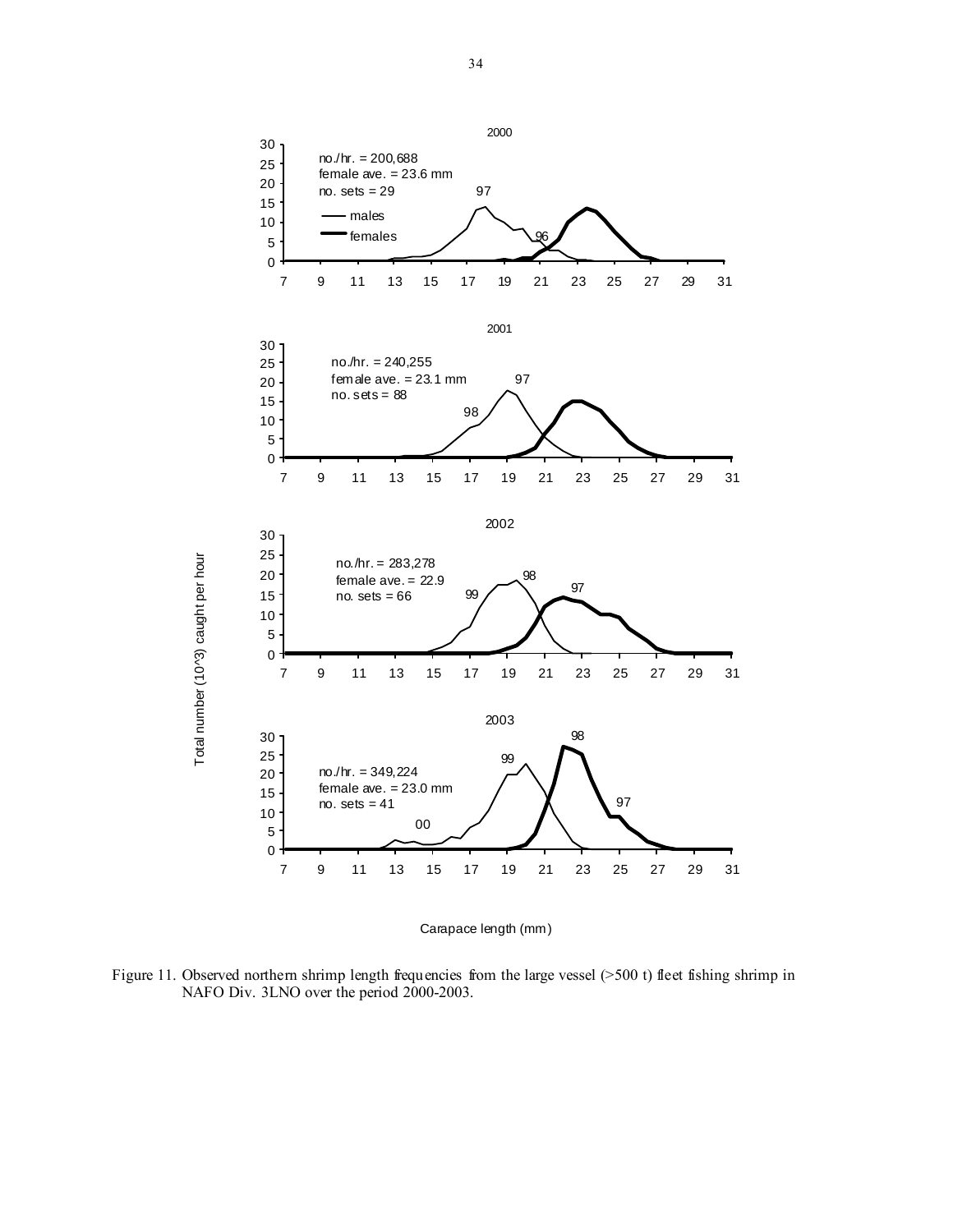

Figure 12. A comparison between  $L_{50}$  values derived from Canadian autumn and spring research bottom trawl surveys and those derived from large vessel ( $>500$  t) commercial length frequencies. L<sub>50</sub> refers to the size at which 50% of the shrimp population changes from male to female.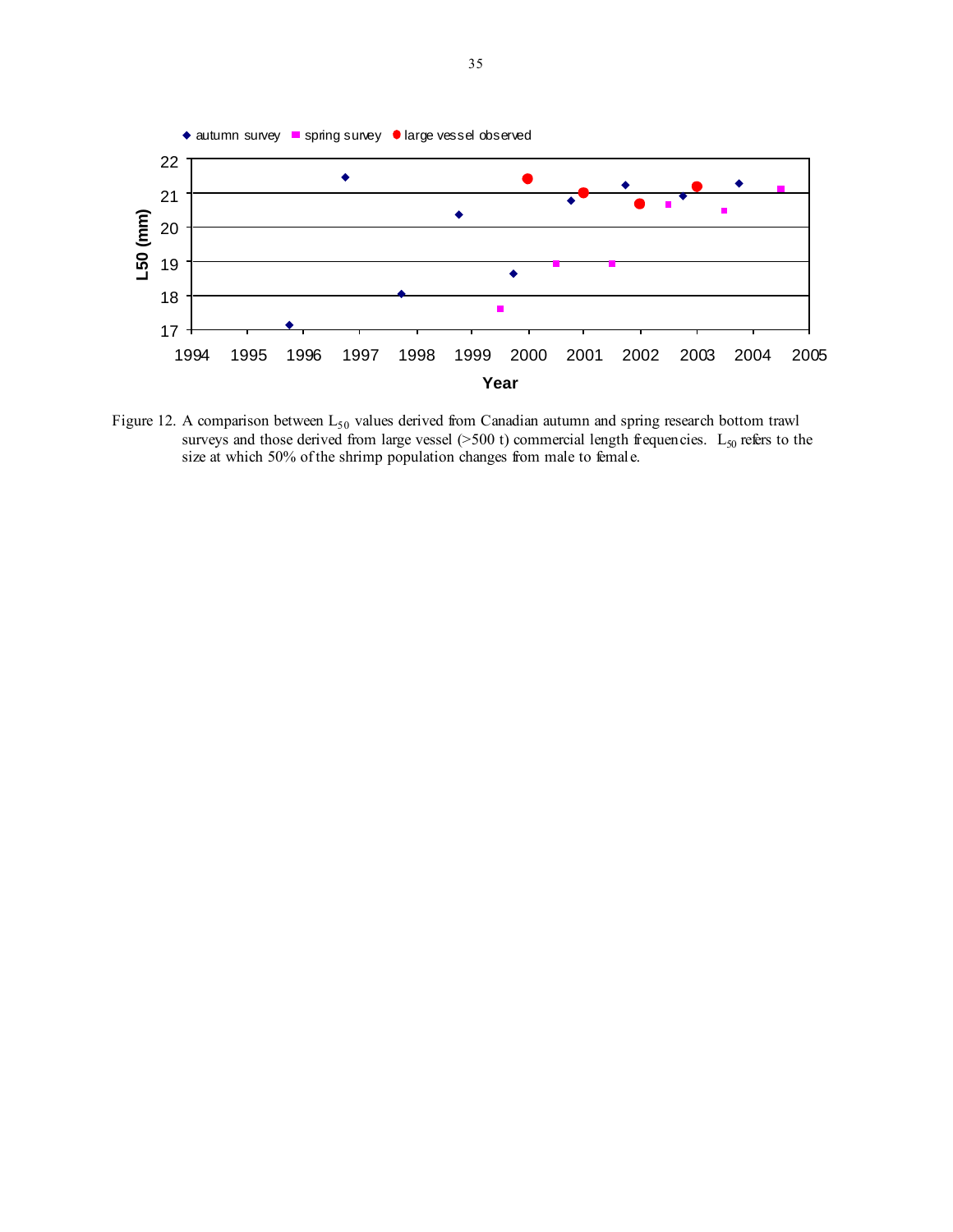

Figure 13. Distribution of NAFO Div. 3LNO northern shrimp (*Pandalus borealis*) catches (kg/tow) as obtained from spring and autumn Canadian research bottom trawl surveys conducted over the period 2002 – 2004 using a Campelen 1800 shrimp trawl.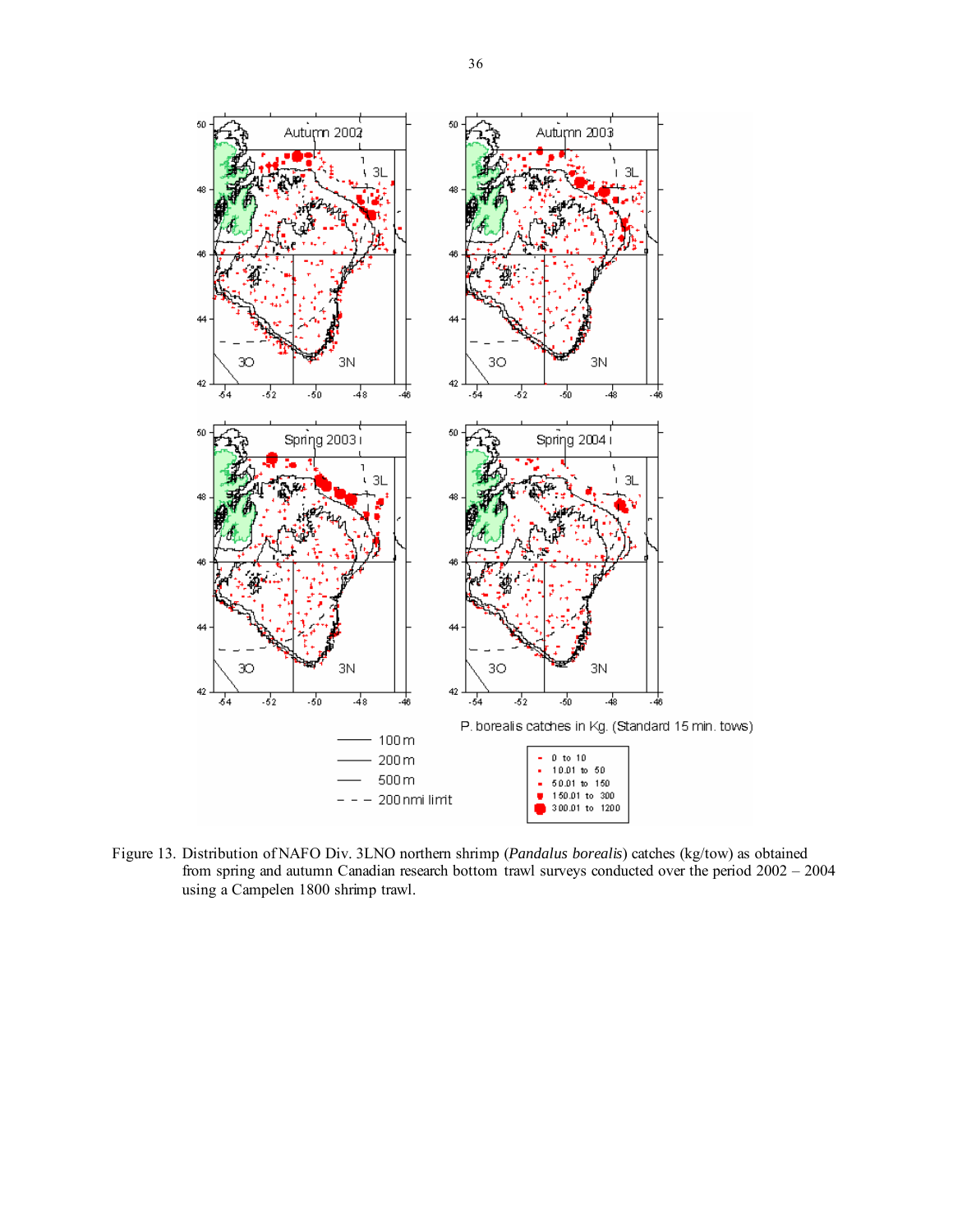

Figure 14. Autumn northern shrimp (*Pandalus borealis*) abundance and biomass indices within NAFO Div. 3LNO, as determined using Ogmap calculations. Data were from Canadian multi-species bottom trawl surveys using a Campelen 1800 shrimp trawl. (standard 15 min. tows).



Figure 15. Spring northern shrimp (*Pandalus borealis*) abundance and biomass indices within NAFO Div. 3LNO, as determined using Ogmap calculations. Data were from Canadian multi-species bottom trawl surveys using a Campelen 1800 shrimp trawl. (standard 15 min. tows).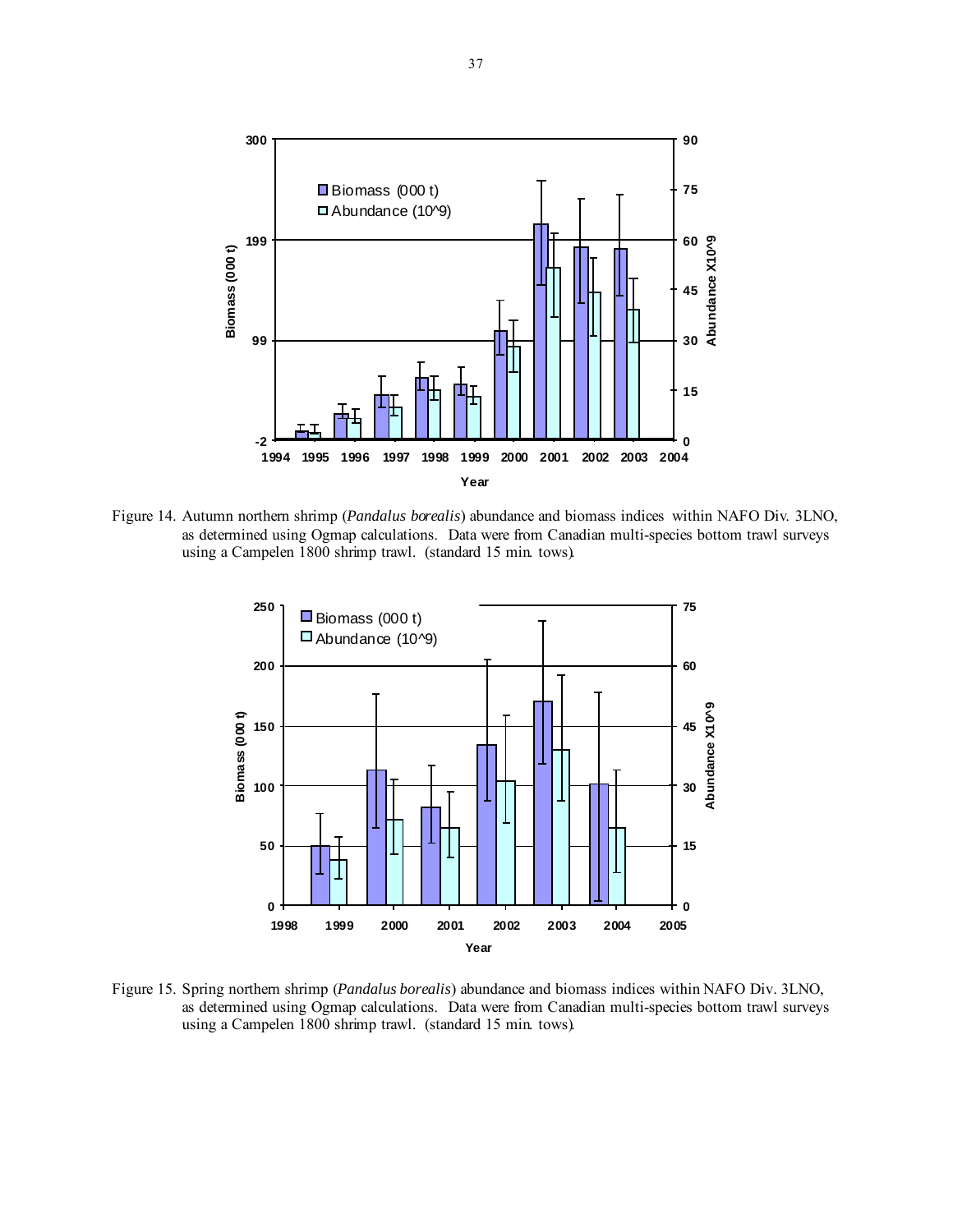

Carapace length (mm)

Figure 16. Abundance at length for NAFO Div. 3LNO northern shrimp (*Pandalus borealis*) estimated by ogmap analysis of Canadian autumn multi-species bottom trawl survey data 1995 – 2003. Vertical lines indicate that there is inter-annual consistency in the Mix 3.01 modal analysis.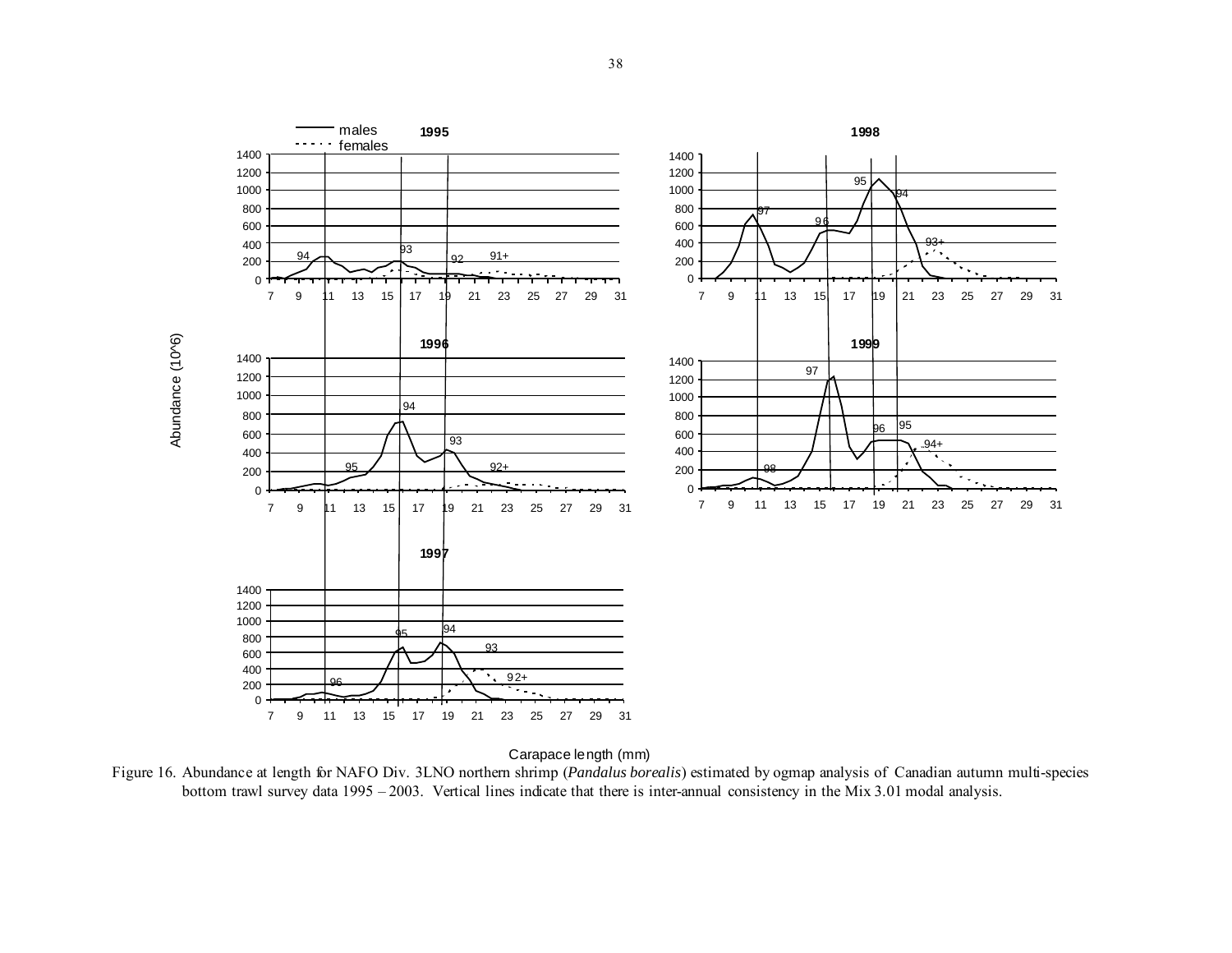

Figure 16 (cont.).Abundance at length for NAFO Div. 3LNO northern shrimp (*Pandalus borealis*) estimated by ogmap analysis of Canadian autumn multispecies bottom trawl survey data 1995 – 2003. Vertical lines indicate that there is inter-annual consistency in the Mix 3.01 modal analysis.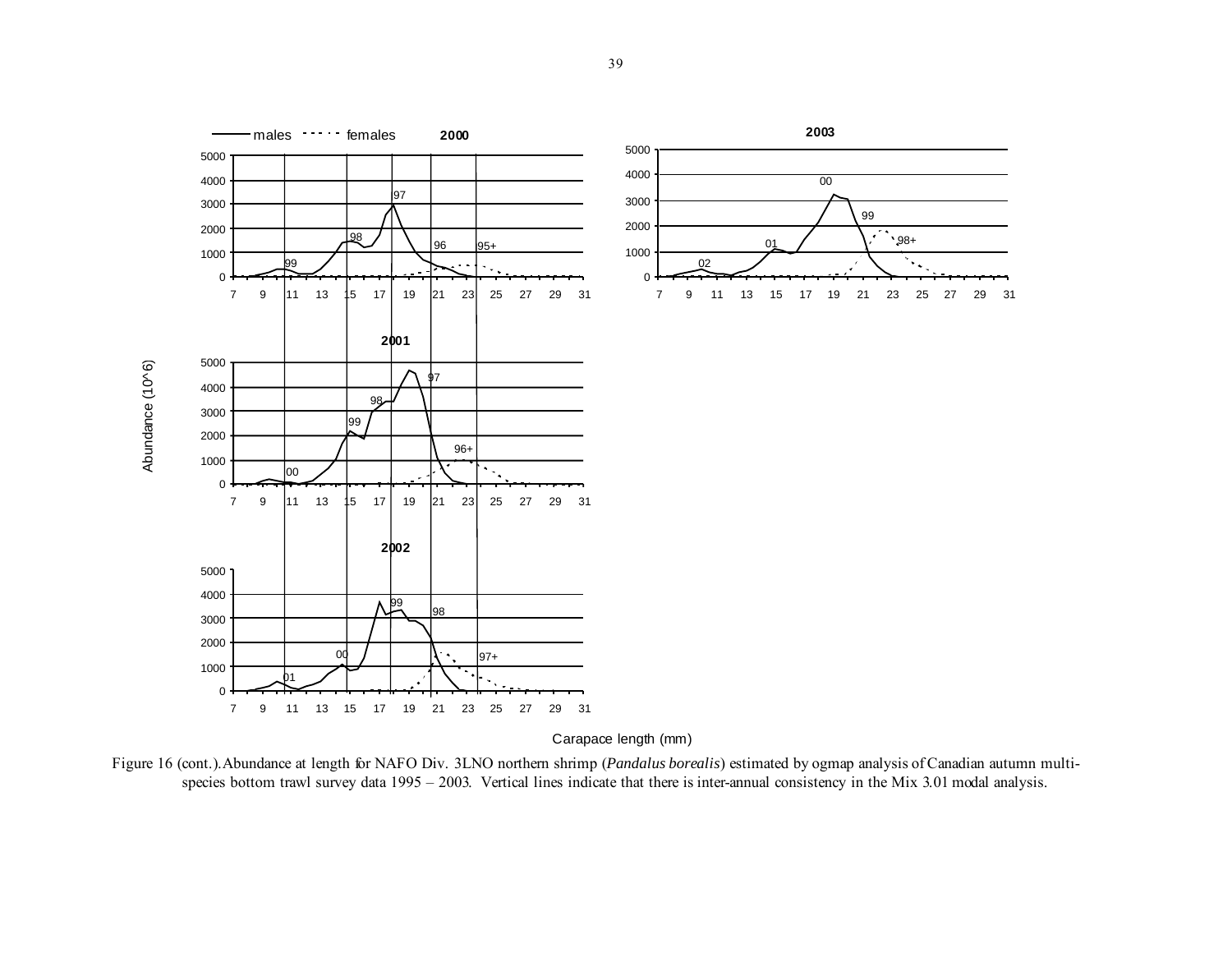

Figure 17. A relationship between fishable biomass with a two year lag and the age 2 recruitment index.



Figure 18. Using the age 2 recruitment index (time<sub>o</sub>) to predict future fishable biomass (time<sub>t+2</sub>). The 2002 and 2003 age 2 recruitment indices are used in predicting the 2004 and 2005 fishable biomasses.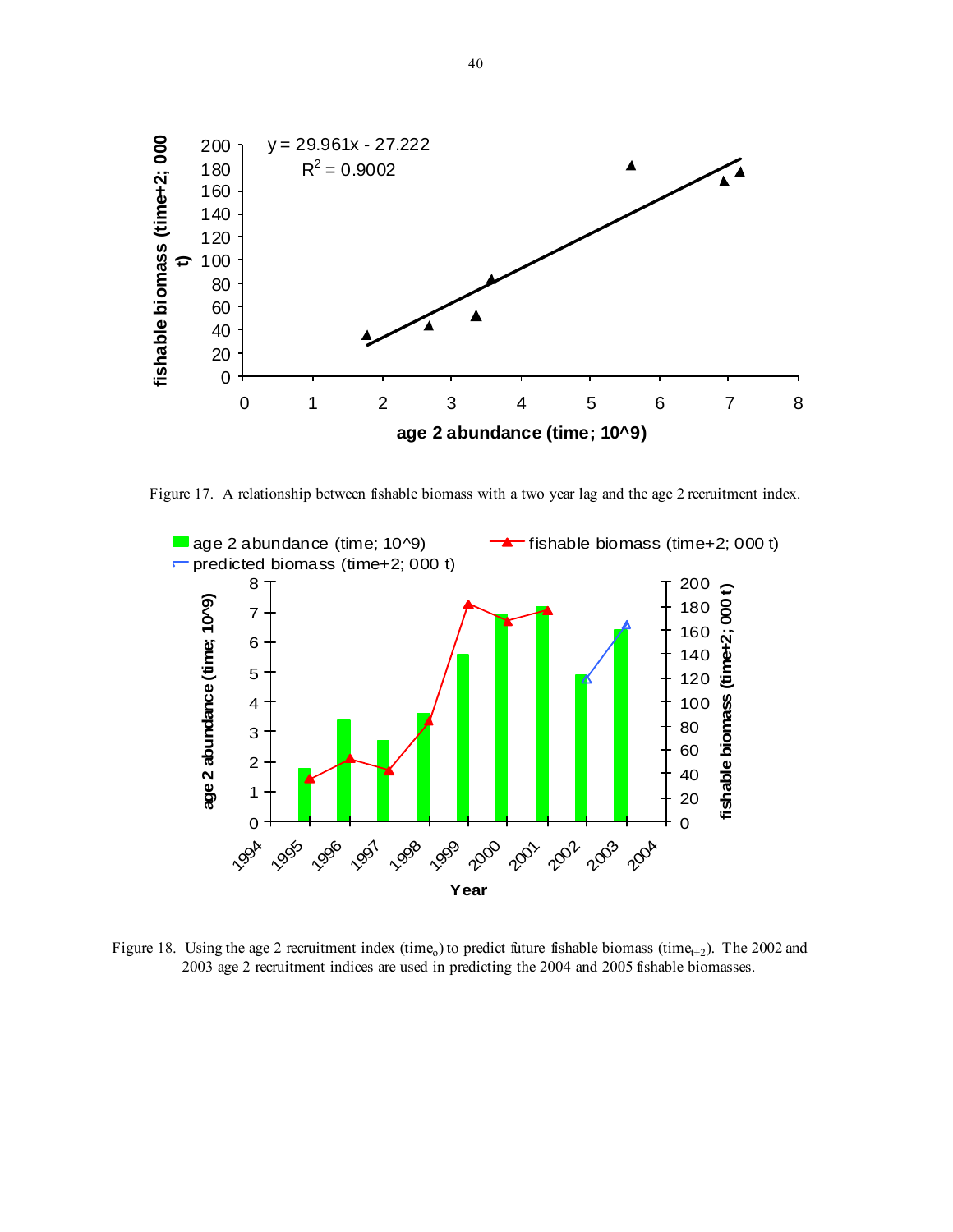

Figure 19. Male and non-ovigerous female northern shrimp live weight versus carapace length relationships. Data were obtained from the Canadian 2004 spring research

**Males**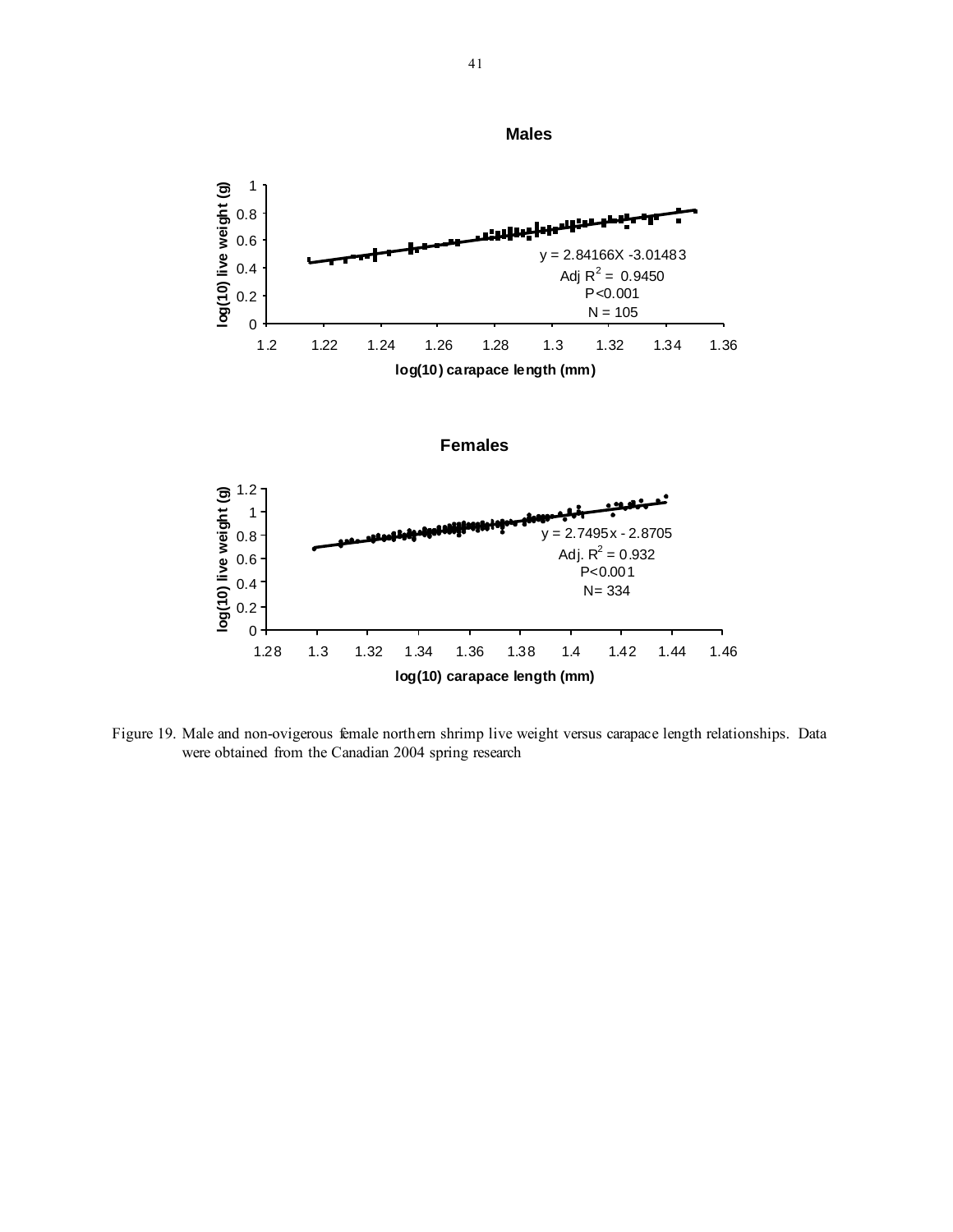

Figure 20. Distribution of northern shrimp in relation to Atlantic cod (TL <= 19 cm) collected during Canadian autumn 2002 – spring 2004 multi-species bottom trawl surveys. (Catches were made using a C ampelen 1800 shrimp trawl; standard 15 min. tows).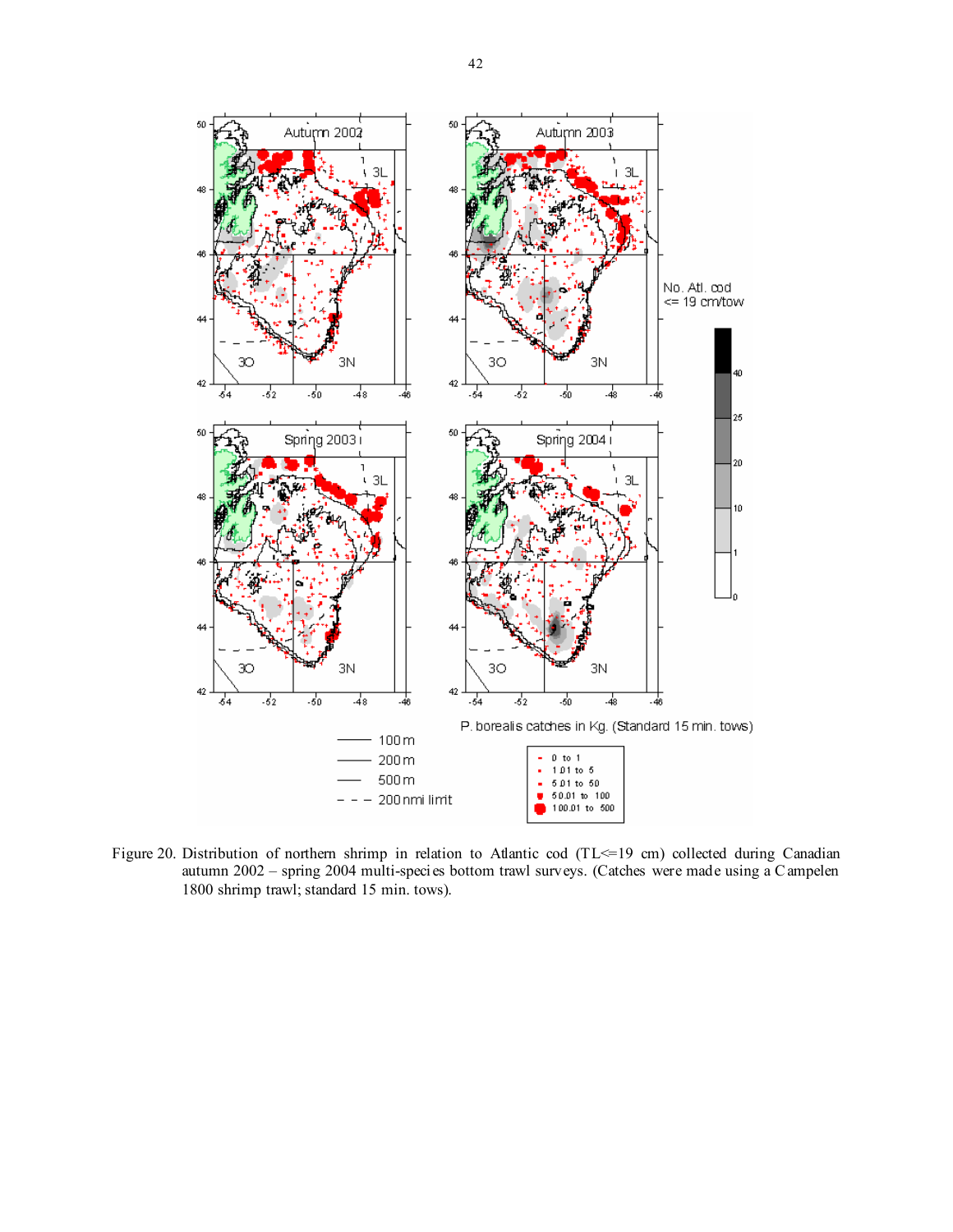

Figure 21. Distribution of northern shrimp in relation to American plaice (TL <= 23 cm) collected during Canadian autumn 2002 – spring 2004 multi-species bottom trawl surveys. (Catches were made using a Campelen 1800 shrimp trawl; standard 15 min. tows).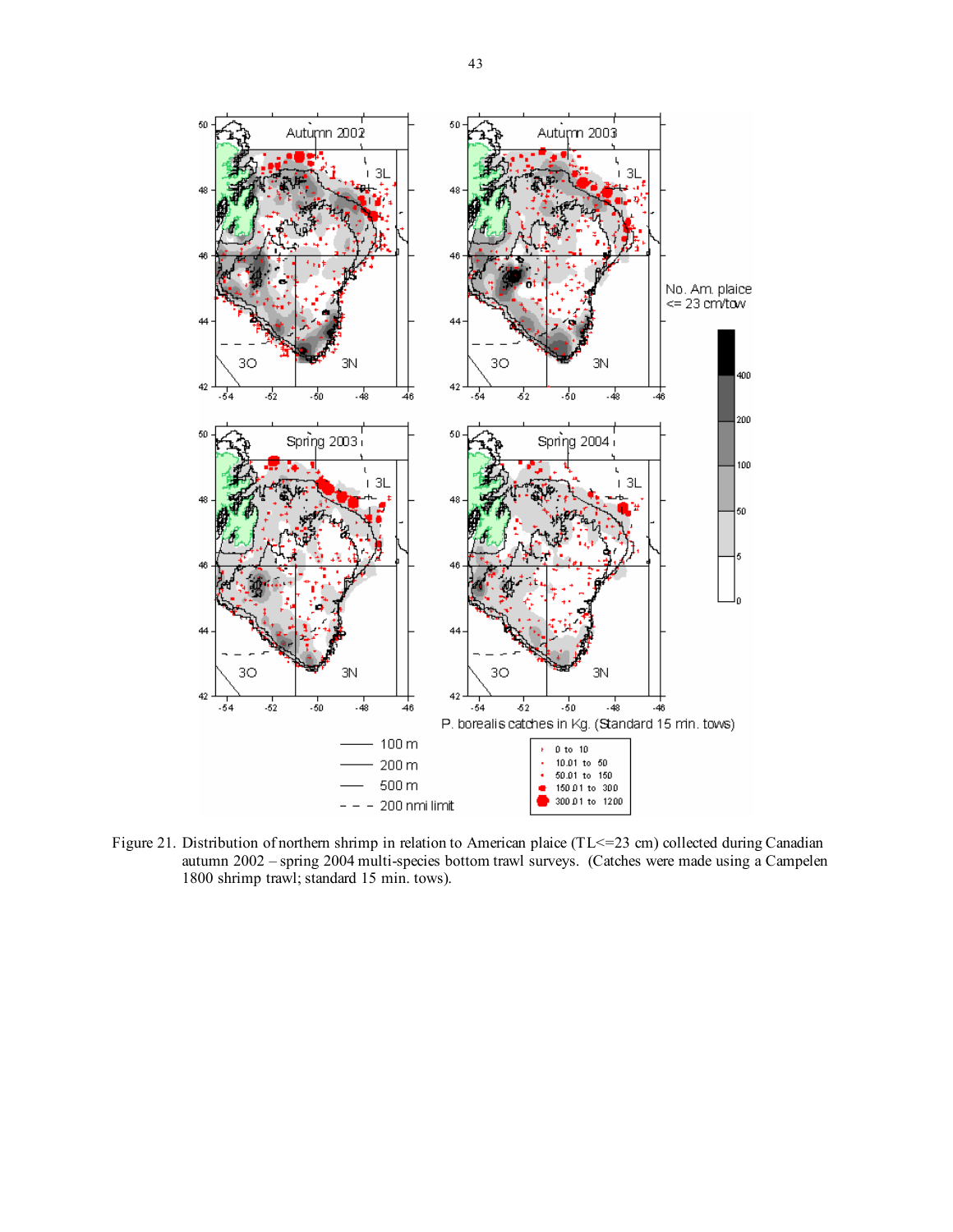

Figure 22. Distribution of northern shrimp in relation to redfish (*Sebastes* spp.) (TL<=16 cm)collected during Canadian autumn 2002 – spring 2004 multi-species bottom trawl surveys. (C atches were made using a Campelen 1800 shrimp trawl; standard 15 min. tows).